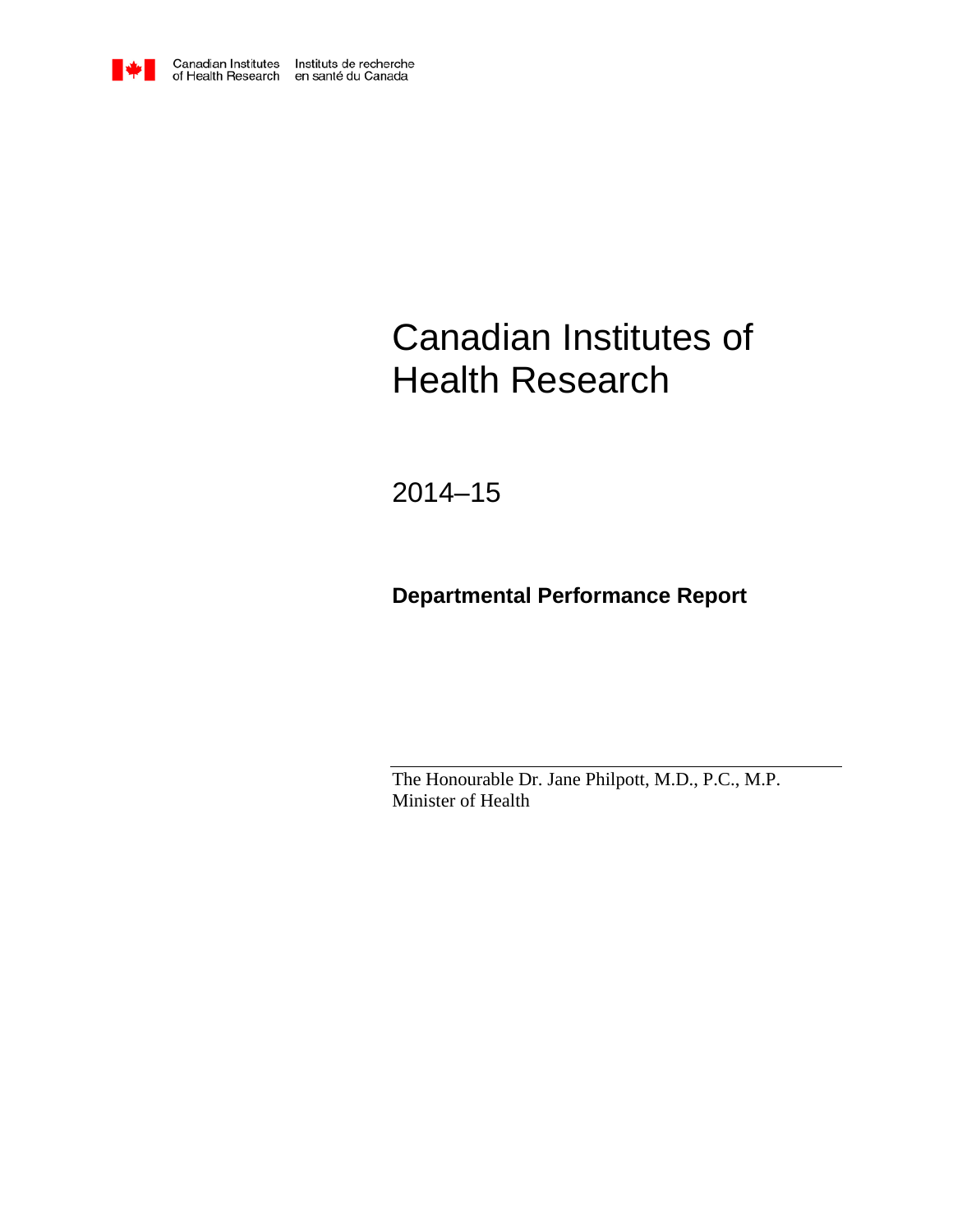The Canadian Institutes of Health Research (CIHR) is the Government of Canada's health research investment agency. CIHR's mission is to create new scientific knowledge and to enable its translation into improved health, more effective health services and products, and a strengthened health care system for Canadians. Composed of 13 Institutes, CIHR provides leadership and support to thousands of health researchers and trainees across Canada.

#### **Canadian Institutes of Health Research**

160 Elgin Street, 9th Floor Address Locator 4809A Ottawa, Ontario K1A 0W9 [www.cihr-irsc.gc.ca](http://www.cihr-irsc.gc.ca/)

Also available on the Web in PDF and HTML formats © Her Majesty the Queen in Right of Canada (2015)

Cat. No. MR1-27E-PDF ISSN 2368-0601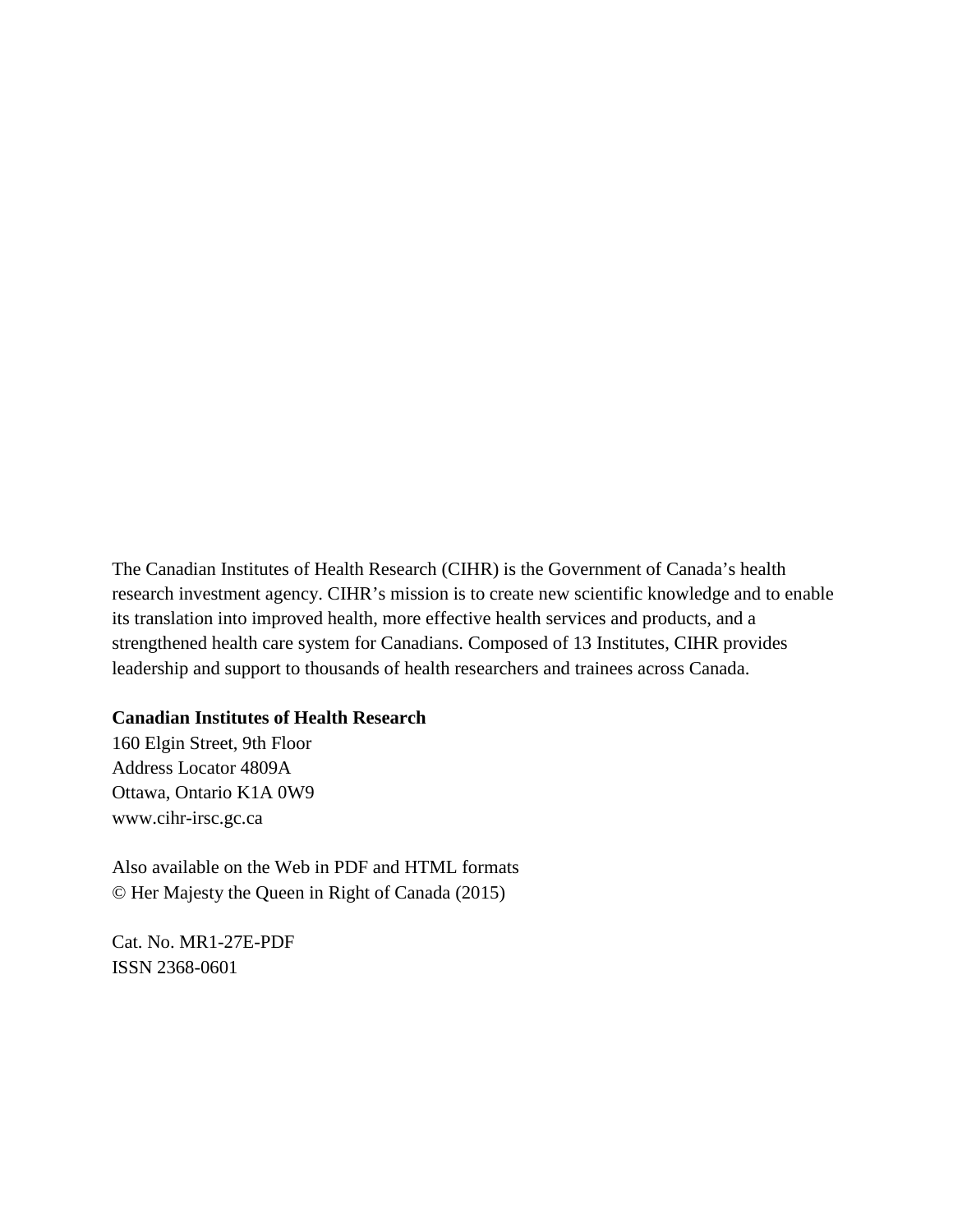# Table of Contents

| Alignment of Spending With the Whole-of-Government Framework  13                                                                                         |
|----------------------------------------------------------------------------------------------------------------------------------------------------------|
|                                                                                                                                                          |
|                                                                                                                                                          |
| Section II: Analysis of Programs by Strategic Outcome 15                                                                                                 |
| Strategic Outcome: A world-class health research enterprise that creates,<br>disseminates and applies new knowledge across all areas of health research. |
| Program 1.1: Investigator-Initiated Health Research 16                                                                                                   |
|                                                                                                                                                          |
| Sub-Program 1.1.2: Training and Career Support 20                                                                                                        |
|                                                                                                                                                          |
|                                                                                                                                                          |
| Sub-Program 1.2.2: Horizontal Health Research Initiatives 27                                                                                             |
|                                                                                                                                                          |
|                                                                                                                                                          |
|                                                                                                                                                          |
|                                                                                                                                                          |
|                                                                                                                                                          |
|                                                                                                                                                          |
|                                                                                                                                                          |
|                                                                                                                                                          |
|                                                                                                                                                          |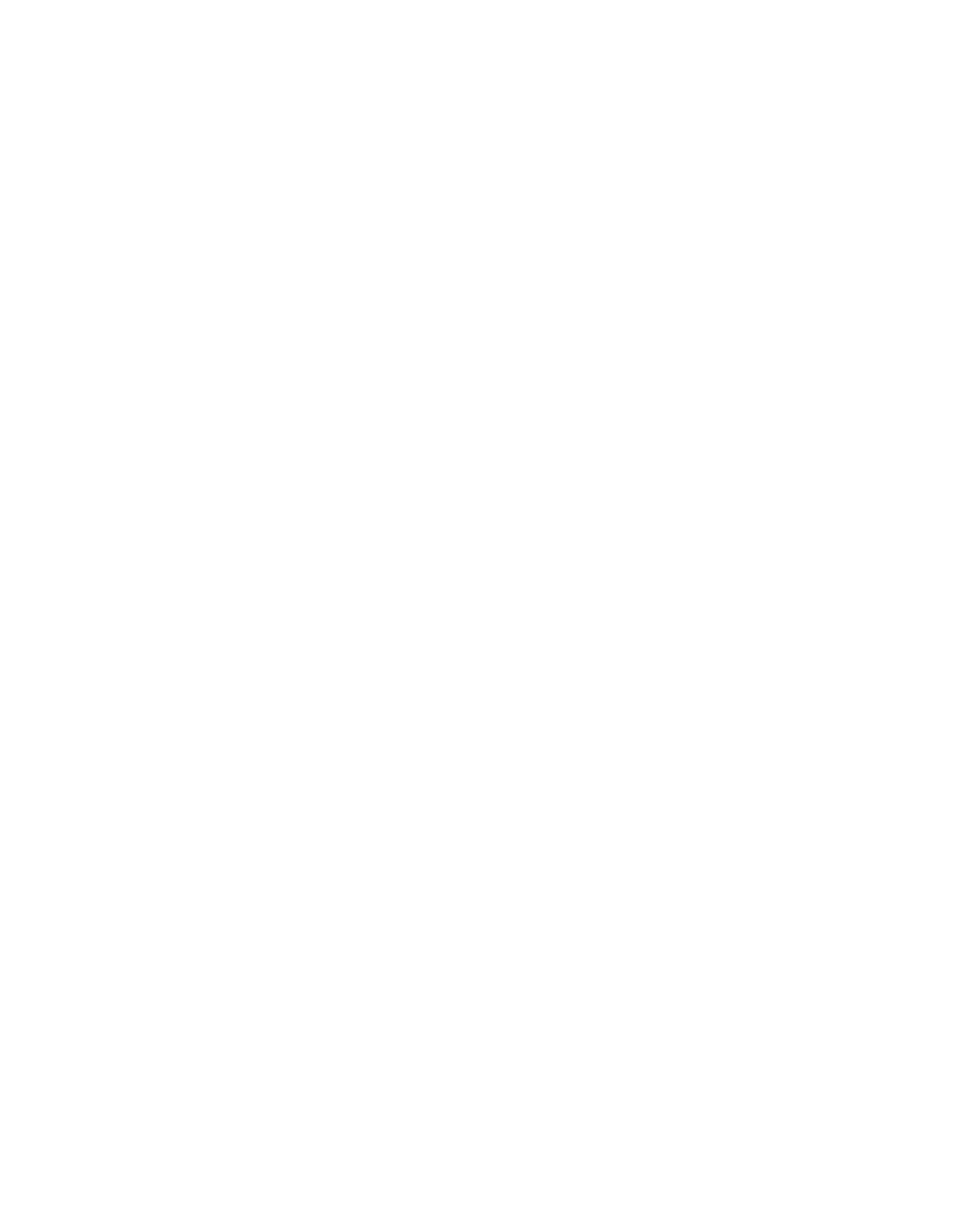# <span id="page-4-0"></span>Minister's Message

I am pleased to present the 2014–15 Departmental Performance Report (DPR) of the Canadian Institutes of Health Research (CIHR).

Research and innovation are the keys to building an effective, efficient, and sustainable health care system. Through CIHR, the Government of Canada is investing in world-class research that will produce the innovations needed to strengthen our health care system and improve the health of Canadians.



In 2015, CIHR celebrated its 15th anniversary. This year also marked the launch of CIHR's new strategic plan, Health Research Roadmap II: Capturing Innovation to Produce Better Health and Health Care for Canadians. This plan will guide the organization over the next five years, with a focus on supporting research that is innovative, transformative and impactful. The plan affirms CIHR's commitment to investigator-initiated research, and also sets out four areas of focus for priority-driven research: improving patient outcomes; improving health and wellness for Aboriginal peoples; health promotion and disease prevention; and the treatment of chronic conditions.

During the past year, we witnessed an Ebola epidemic spread throughout the countries of West Africa. CIHR, together with other government partners, played a significant role in the international efforts to respond to the outbreak by supporting a Phase I clinical trial on Canada's Ebola vaccine (VSV-EBOV).

This year also saw CIHR make significant contributions to the global fight against dementia, with the launch of the Canadian Consortium on Neurodegeneration in Aging. This collaborative research program is focused on finding ways to improve the quality of life and quality of services for those living with neurodegenerative diseases and, hopefully, finding a cure.

CIHR made further progress in the area of mental health with the launch of ACCESS Canada, the inaugural research network under the Strategy for Patient-Oriented Research (SPOR). The network will seek to increase access to mental health services for youth and adolescents. As well, CIHR participated in an Arctic Council symposium which showcased research projects aimed at preventing suicide and building resilience in Northern and Indigenous communities.

The health challenges we face today are complex. They require a coordinated approach that considers patients' perspectives, brings together the best scientific minds and maximizes our resources. Through CIHR, the Government of Canada is building partnerships and investing in health research that will seek solutions to these challenges for the benefit of Canadians.

The Honourable Dr. Jane Philpott, M.D., P.C., M.P. Minister of Health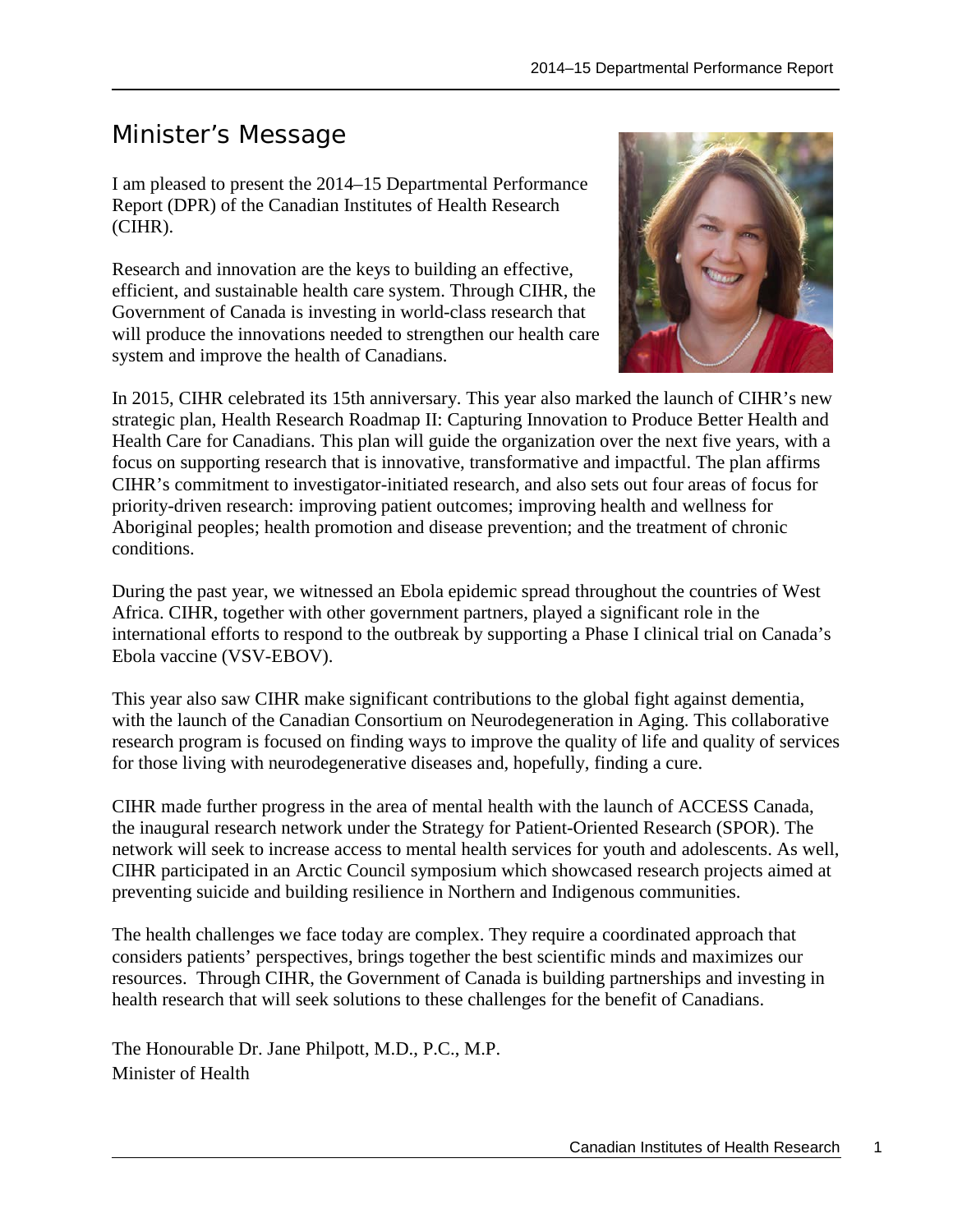# <span id="page-5-0"></span>Section I: Organizational Expenditure Overview

<span id="page-5-1"></span>Organizational Profile

**Appropriate Minister:** The Honourable Dr. Jane Philpott, M.D., P.C., M.P.

**Institutional Head:** Dr. Alain Beaudet, Deputy Head

**Ministerial Portfolio:** Health

**Enabling Instrument:** *[Canadian Institutes of Health Research Act](http://laws-lois.justice.gc.ca/eng/acts/C-18.1/FullText.html)* (S.C. 2000, c. 6) [1](#page-47-0)

**Year of Incorporation / Commencement:** 2000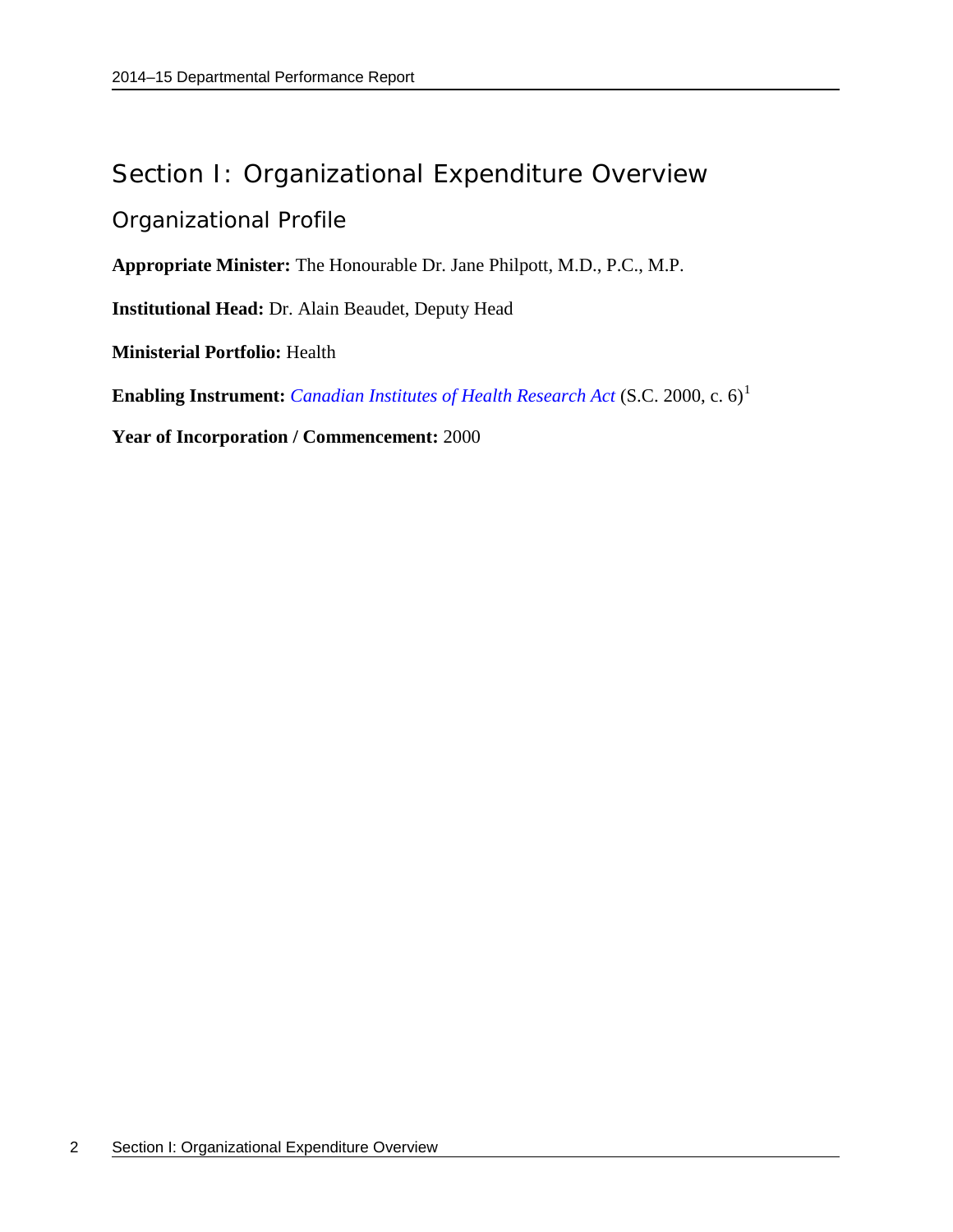# <span id="page-6-0"></span>Organizational Context

### **Raison d'être**

The Canadian Institutes of Health Research  $\text{(CHIR)}^2$  $\text{(CHIR)}^2$  is the Government of Canada's health research funding agency. The Minister of Health is responsible for this organization. It was created in June 2000 through *the Canadian Institutes of Health Research Act* (Bill C-13) with a mandate "to excel, according to internationally accepted standards of scientific excellence, in the creation of new knowledge and its translation into improved health for Canadians, more effective health services and products and a strengthened Canadian health care system."

#### **Responsibilities**

CIHR's mandate seeks to transform health research in Canada by:

- Funding both investigator-initiated research, as well as research on targeted priority areas;
- Building research capacity in under-developed areas and training the next generation of health researchers; and
- Focusing on knowledge translation that facilitates the application of the results of research and their transformation into new policies, practices, procedures, products and services.

CIHR integrates research through a unique interdisciplinary structure made up of 13 ["virtual" institutes.](http://www.cihr-irsc.gc.ca/e/9466.html)<sup>[3](#page-47-2)</sup> These institutes are not "bricks and mortar" buildings but communities of experts in specific areas. Collectively, the institutes support a broad spectrum of research: biomedical; clinical; health systems and services; and the social, cultural and environmental factors that affect the health of populations. The Institutes form national research networks linking researchers, funders and knowledge users across Canada to work on priority areas.

As Canada's health research funding agency, CIHR makes

#### CIHR Institutes

**[Scientific Directors\\*](http://www.cihr-irsc.gc.ca/e/2890.html)**

**Aboriginal Peoples' Health** Dr. Malcolm King

> **Aging** Dr. Yves Joanette

**Cancer Research** Dr. Stephen Robbins

**Circulatory and Respiratory Health** Dr. Jean L. Rouleau

> **Gender and Health** Dr. Cara Tannenbaum

> > **Genetics** Dr. Paul Lasko

**Health Services and Policy Research** Dr. Robyn Tamblyn

**Human Development, Child and Youth Health** Dr. Shoo K. Lee

> **Infection and Immunity** Dr. Marc Ouellette

**Musculoskeletal Health and Arthritis** Dr. Hani El-Gabalawy

**Neurosciences, Mental Health and Addiction** Dr. Anthony Phillips

> **Nutrition, Metabolism and Diabetes** Dr. Philip M. Sherman

**Population and Public Health** Dr. Nancy Edwards

\* http://www.cihr-irsc.gc.ca/e/2890.html

an essential contribution to the Minister of Health's overall responsibilities by funding the research and knowledge translation needed to inform the evolution of Canadian health policy and regulation, and by taking an advisory role on research and innovation issues. This is achieved through an extensive and growing set of linkages with Health Canada and the Public Health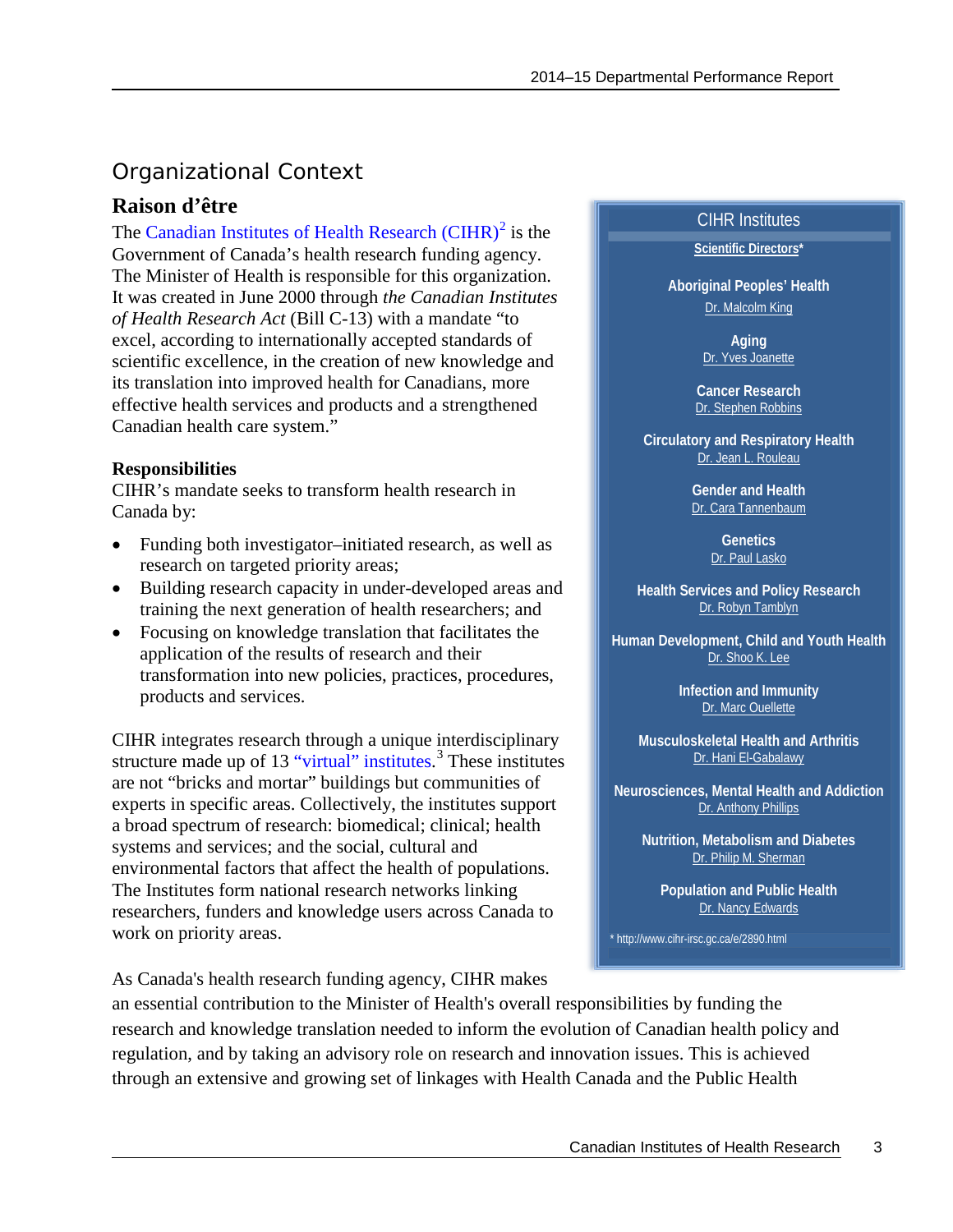Agency of Canada, providing decision makers with access to high-quality and timely health research outcomes/results.

CIHR also works closely with the [Natural Sciences and Engineering Research Council](http://www.nserc-crsng.gc.ca/)   $(NSERC)^4$  $(NSERC)^4$  $(NSERC)^4$  and the Social Sciences and Humanities Research Council  $(SSHRC)^5$  $(SSHRC)^5$  the two granting councils of the Industry portfolio, to share information and coordinate efforts, harmonize practices, avoid duplication and foster multidisciplinary research. The three organizations (referred to as "Tri-Agency") provide a channel for the implementation of common policies, practices and approaches, whenever possible.

CIHR's Governing Council  $(GC)^6$  $(GC)^6$  sets the strategic direction of the Agency and is responsible for evaluating its performance. Leadership on research, knowledge translation and funding for research is provided by the [Science Council \(SC\),](http://www.cihr-irsc.gc.ca/e/33807.html)<sup>[7](#page-47-6)</sup> while leadership on corporate policy and management is provided by the [Executive Management Committee \(EMC\).](http://infonet.internal.cihr.ca/OTCSdav/nodes/5275202/Executive%20Management%20Committee%20(EMC))<sup>[8](#page-47-7)</sup>

### **Strategic Outcome and Program Alignment Architecture**

In October 2013, the President of the Treasury Board approved a new Program Alignment Architecture (PAA) for CIHR that took effect April 1, 2014 and is reflected in this DPR. The PAA consists of one Strategic Outcome and two Programs that support the Strategic Outcome, as well as internal services. The new PAA structure and descriptions are a complete and accurate inventory of CIHR programs.

The performance information presented in Section II is organized according to this PAA structure as shown below:

- **1. Strategic Outcome:** Canada is a world leader in the creation, dissemination and application of health research knowledge
	- **1.1 Program:** Investigator-Initiated Health Research
		- **1.1.1 Sub-Program:** Operating Support
		- **1.1.2 Sub-Program:** Training and Career Support
	- **1.2 Program:** Priority-Driven Health Research
		- **1.2.1 Sub-Program:** Institute-Driven Initiatives
		- **1.2.2 Sub-Program:** Horizontal Health Research Initiatives

#### **Internal Services**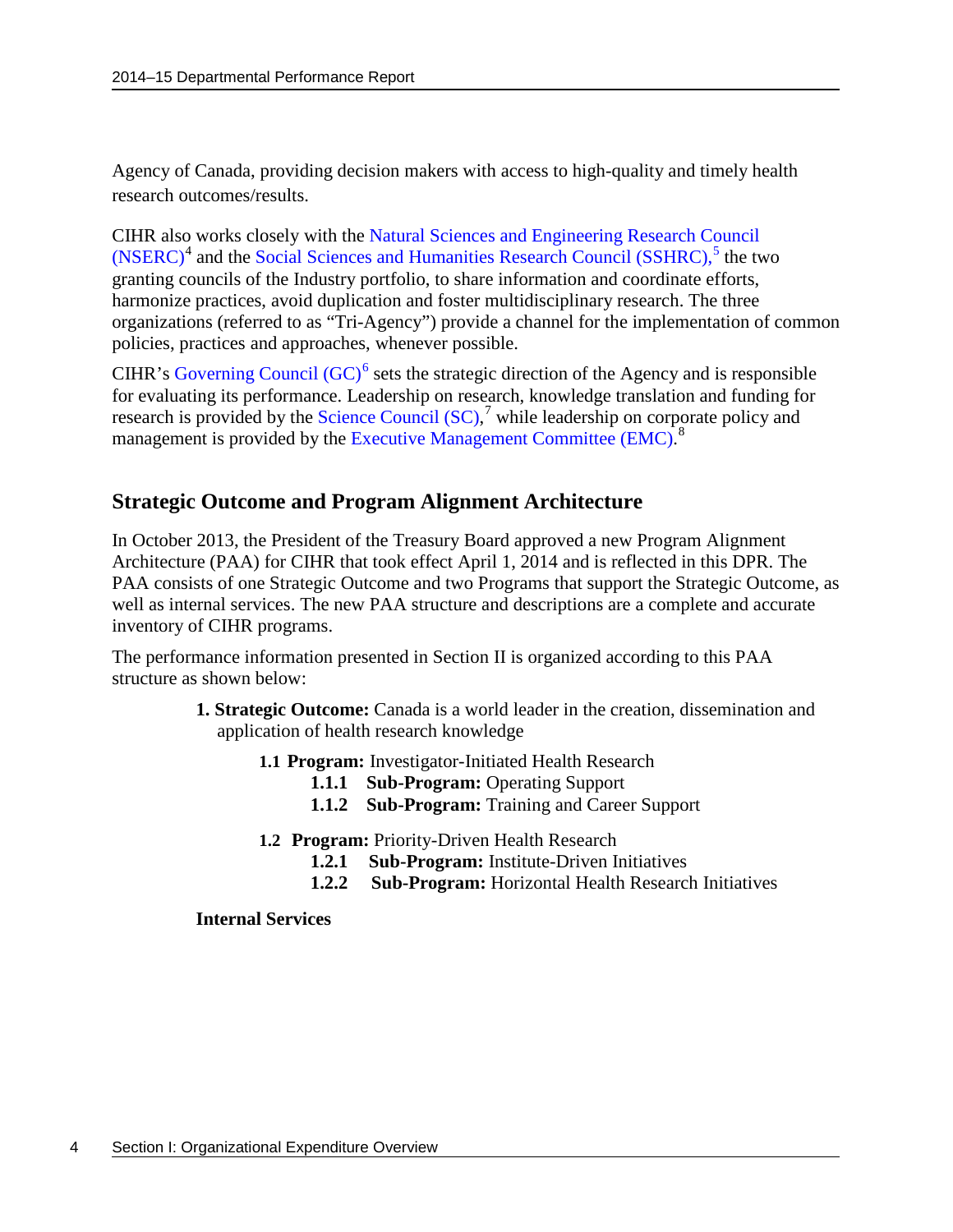## **Organizational Priorities**

In 2014–15, CIHR released its new strategic plan for 2014–15 – 2018–19, *[Health Research](http://www.cihr-irsc.gc.ca/e/48964.html)  [Roadmap II: Capturing Innovation to Produce Better Health and Health Care for Canadians](http://www.cihr-irsc.gc.ca/e/48964.html)*  [\(Roadmap II\)](http://www.cihr-irsc.gc.ca/e/48964.html)<sup>[9](#page-47-8)</sup>. Roadmap II builds on Canada's reputation as a world leader in health research excellence and embraces new ways of working with partners and stakeholders through a dynamic framework for research investment. It sets three strategic directions that will enable CIHR to provide researchers with the mechanisms to pursue new ideas and mobilize research communities to focus on health priorities that are relevant to Canadians, while maximizing the value and impact of CIHR investments. Due to timing of their release, these three strategic directions will only appear in the 2015–16 Report on Plans and Priorities (RPP) and Departmental Performance Report. In the interim, the organizational priorities outlined in the 2014–15 RPP have been maintained.

Over the past several years, we have worked to modernize our programs, policies and systems to better capitalize on Canada's health research strengths and to adapt to the evolution within the health research landscape. A bold approach was taken to design a high-quality, flexible and sustainable system capable of identifying and supporting excellence in all areas of health research. CIHR is in the process of transitioning from the existing Open Suite of programs into the new Open Funding Grant programs. The new Open Funding Grant programs are designed to meet the needs of the broad disciplinary mix of researchers within CIHR's mandate, supported by a new peer review process that addresses many of the current challenges and is intended to reduce the burden felt by applicants and peer reviewers.

| <b>Priority #1</b>                                                                                                                                                                                                        | Type <sup>1</sup>                             | <b>Program</b> |  |  |
|---------------------------------------------------------------------------------------------------------------------------------------------------------------------------------------------------------------------------|-----------------------------------------------|----------------|--|--|
| Investigator-Initiated Health<br>Research                                                                                                                                                                                 | 1.1 Investigator-Initiated Health<br>Research |                |  |  |
| <b>Summary of Progress</b>                                                                                                                                                                                                |                                               |                |  |  |
| What progress has been made toward this priority?                                                                                                                                                                         |                                               |                |  |  |
| The reforms of Open Programs <sup>10</sup> aim to contribute to a sustainable Canadian health research enterprise<br>by supporting world-class researchers in the conduct of research and its translation across the full |                                               |                |  |  |

#### Organizational Priorities

1. Type is defined as follows: previously committed to – committed to in the first or second fiscal year prior to the  $\overline{a}$ 

spectrum of health, and to ensure the reliability, consistency, fairness and efficiency of the competition

<span id="page-8-0"></span>subject year of the report; ongoing – committed to at least three fiscal years prior to the subject year of the report; and new – newly committed to in the reporting year of the RPP or DPR.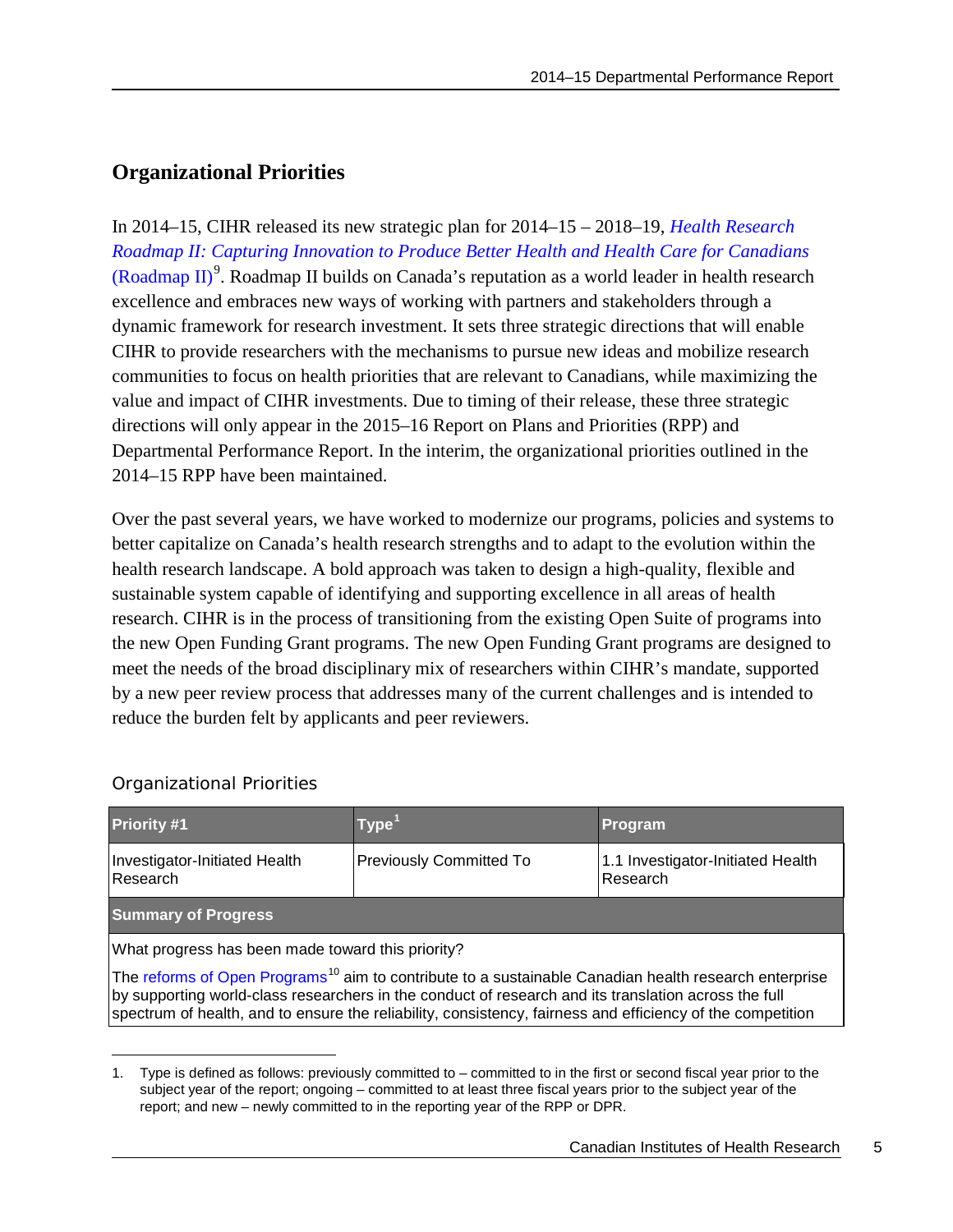and peer review processes. The design of the new Open Suite of funding mechanisms sets clear objectives for CIHR's investigator-initiated grants program. This includes integrating CIHR's current suite of Open funding mechanisms into a simpler system that is flexible enough to accommodate today's changing landscape of health research.

As part of the reforms of Open Programs, the [Foundation Grant Program](http://www.cihr-irsc.gc.ca/e/47618.html)<sup>[11](#page-47-10)</sup> was delivered in parallel with a "transitional" Open Operating Grant Program, as well as other ongoing open grant programs on their regular timelines. Competition results will be known in 2015–16.

Throughout 2014–15, CIHR continued to validate design elements as a result of pilots run in 2013−14 and by launching four additional pilots in 2014–15. The [results](http://www.cihr-irsc.gc.ca/e/48940.html)<sup>[12](#page-47-11)</sup> and analyses of the fall 2013 Knowledge [Synthesis pilot](http://www.cihr-irsc.gc.ca/e/47381.html)<sup>[13](#page-47-12)</sup> were published on the CIHR website.

Work is also continuing on the establishment of a [College of Reviewers](http://www.cihr-irsc.gc.ca/e/47382.html)<sup>[14](#page-47-13)</sup> that will ensure the necessary reviewer expertise across the full breadth of CIHR's mandate. An external advisory group continued to support CIHR in the refinement of the design of the College of Reviewers. In preparation for the first wave of recruitment, reviewer profiles are under development and college members will have the opportunity to validate them as part of their enrollment.

CIHR has continued to fund the very best investigator-initiated ideas throughout this transition. A total of 2,862 applications were received for the [Open Operating Grant Program.](http://www.cihr-irsc.gc.ca/e/47960.html)<sup>[15](#page-47-14)</sup>

In 2014–15 the Training and Career Support sub-program funded 397 new master's trainees, 186 new doctoral trainees and 182 new postdoctoral fellows.

| <b>Priority #2</b>              | <b>Type</b>                    | Program                                |
|---------------------------------|--------------------------------|----------------------------------------|
| Priority-Driven Health Research | <b>Previously Committed To</b> | 1.2 Priority-Driven Health<br>Research |
| <b>Summary of Progress</b>      |                                |                                        |

What progress has been made toward this priority?

CIHR continued to roll out funding opportunities and support the ongoing implementation of the various elements of the [Strategy for Patient-Oriented Research \(SPOR\)](http://www.cihr-irsc.gc.ca/e/41204.html)<sup>[16](#page-47-15)</sup> which began in 2013–14. Funding began for two new [Support for People and Patient-Oriented Research and Trials](http://www.cihr-irsc.gc.ca/e/45859.html) (SUPPORT) Units<sup>[17](#page-47-16)</sup> in Quebec and Newfoundland and Labrador, for a total commitment of \$24.2M over five years. CIHR support for SPOR now totals \$122.5M until 2018–19.

In 2014–15, CIHR leveraged \$134.2M through its strategic investments and developed new partnership strategies for four existing and emerging Signature Initiatives (large-scale initiatives designed to be transformative and have measurable impact in the near-term) that are driving meaningful engagement with private, public, and charitable sector partners. This includes a new strategic alliance with the National Research Council Industrial Research Assistance Program (NRC-IRAP) and provincial partners to facilitate collaborations between industry, academia and health care providers to bring innovative technology solutions to the health care system. Collectively, these alliances are informing the ongoing development of CIHR's overall partnership strategy.

In 2014–15, CIHR continued to implement its new governance strategy for managing large-scale initiatives to increase the potential for greater impact on patient experiences, health outcomes and a more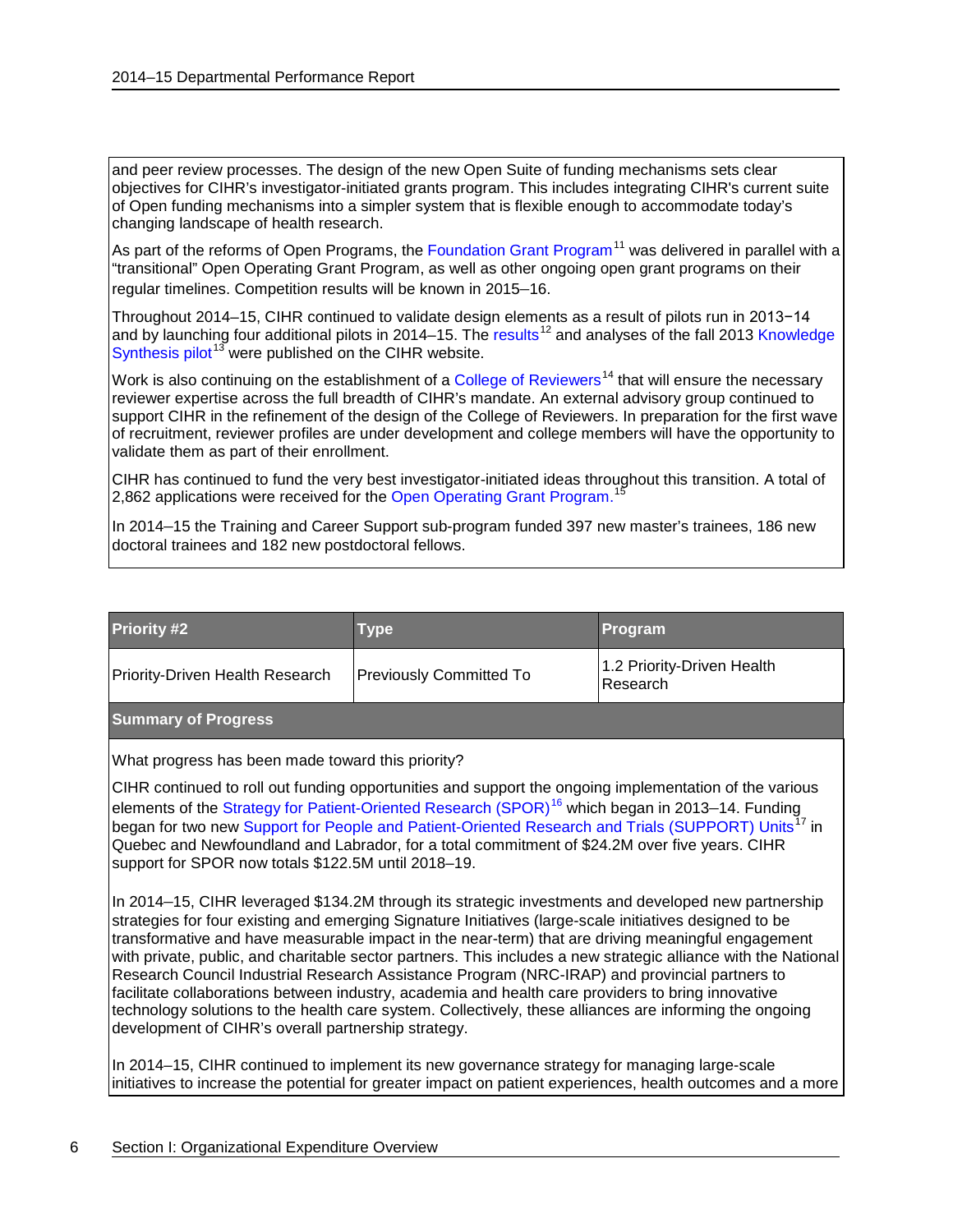effective and efficient health care system.

| <b>Priority #3</b>         | <b>Type</b>                    | Program           |
|----------------------------|--------------------------------|-------------------|
| Organizational Excellence  | <b>Previously Committed To</b> | Internal Services |
| <b>Summary of Progress</b> |                                |                   |

What progress has been made toward this priority?

CIHR has been implementing a wide range of initiatives in response to what was heard from its employees during the 2013−14 Blueprint 2020 consultation sessions. Our progress to date was shared with the Clerk of the Privy Council Office in our progress report dated January 2015. The two key mechanisms currently in place that allow CIHR to support many of the ideas generated through the Blueprint 2020 consultation exercise are the CIHR Human Resources Management Strategy and the Internal Communication Roundtable Action Plan. CIHR is proud of its contribution, both at the agency level and in collaboration with other departments to reach the Blueprint 2020 vision of a "world-class Public Service".

In 2014–15 CIHR began the implementation of an improved performance measurement regime. This toolbox is designed to allow CIHR to better identify and report on the transformational health outcomes of the research funded while creating linkages between each program and allowing CIHR to better report on its achievements. As part of this implementation, CIHR developed and approved 13 performance measurement strategies for most of its Signature and other major initiatives as well as major programs such as the Operating Support Grant Program.

CIHR also developed and implemented a new multi-year investment planning process which supports sound financial and risk management practices. This new framework enables governance bodies to focus on CIHR's proposed health research relevance and impact while using business processes that are clear, nimble, transparent, sustainable and flexible.

### **Risk Analysis**

From its inception, CIHR has endeavored to make a difference in the lives of Canadians by identifying and addressing the health needs of Canadians and investing in health research innovation. This has enabled CIHR to better mobilize, translate and diffuse newly discovered knowledge and research resulting from both the academic and private sectors.

It should be noted that "a revolution is underway in Canada's health research landscape." (CIHR, 2014), which is providing opportunities in health research while, at the same time, allowing CIHR to continue to adapt to its ever-changing environment and ensure that investments in health research contribute to the health and well-being of Canadians. Given this new context, as noted earlier, CIHR published a refresh of its five-year strategic plan, Roadmap II, aimed at three broad strategic directions that fully align to CIHR's PAA. Roadmap II also aligns to the Government of Canada's newly released update of the Science, Technology and Innovation Strategy – *[Moving Forward in Science, Technology and Innovation 2014](https://www.ic.gc.ca/eic/site/icgc.nsf/eng/h_07472.html)*[18.](#page-47-17) This strategy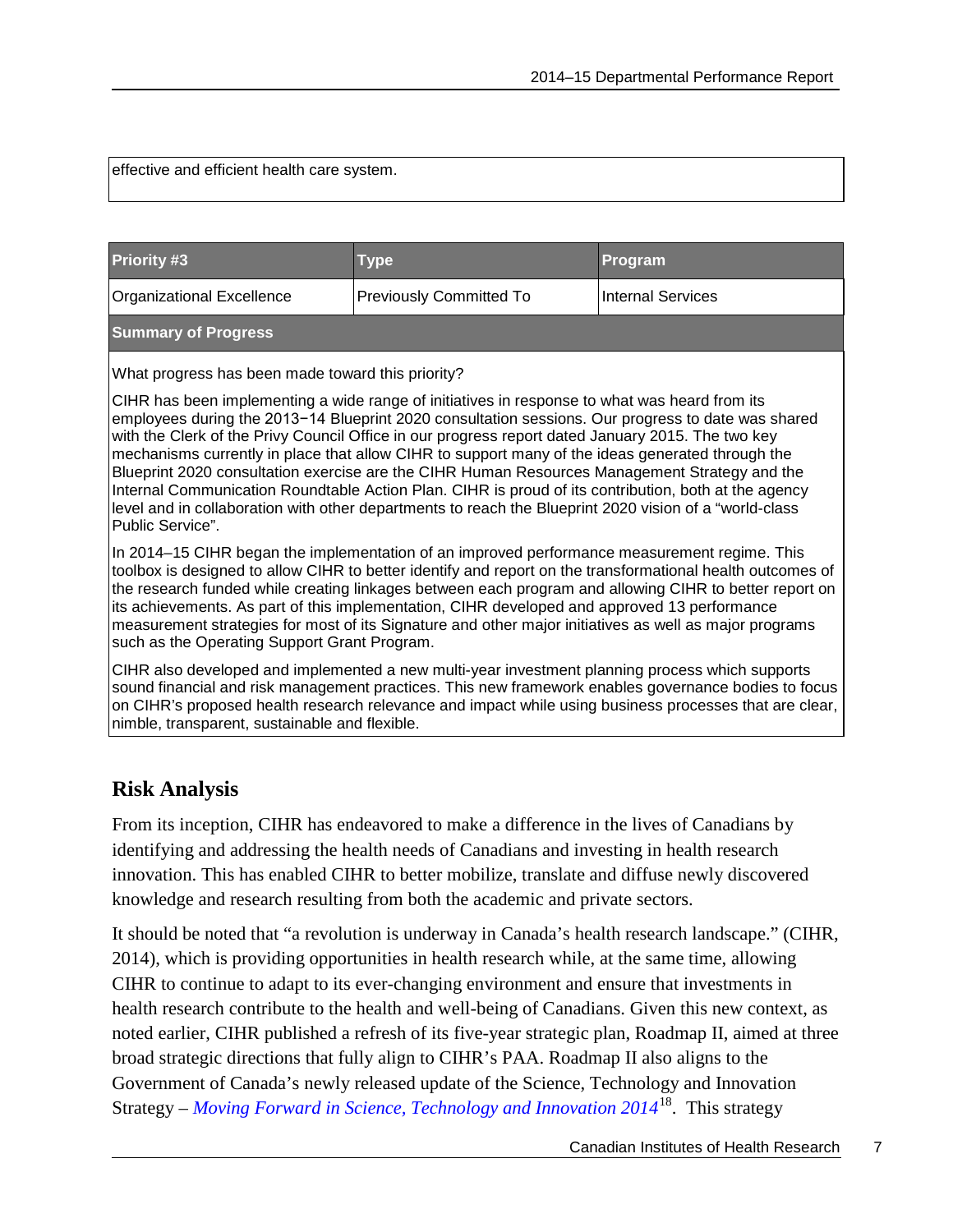outlines continued support for science and innovation including health research innovation. As part of the renewal of its strategic plan, CIHR developed an integrated performance management regime that now informs decision making at CIHR and allows for improved reporting both internally and externally.

The current international austerity climate has resulted in a number of stresses on research funding in general. As a result, CIHR is leveraging private sector and other partners to increase investments in health research. It is anticipated that these collaborations will not only strengthen CIHR's capacity building efforts but also foster new discoveries to support the innovation pipeline in an effort to make the strongest possible impact on health and health care. This has resulted in the Government of Canada announcing further funding of \$13.0M for SPOR, a coalition of federal, provincial and territorial partners dedicated to the integration of research into care, and \$2.0M per year to support additional research to better understand and address the health challenges posed by anti-microbial resistant infections.

CIHR strives to maximize value for money and return on its investment through strong stewardship and informed decision making. As a result, risks inform the decision-making process at CIHR and as part of the 2014–15 Report on Plans and Priorities, nine risks were identified that required ongoing monitoring. Three key risks required regular monitoring and reporting by senior executive management; however, with the completion in August 2014 of CIHR's Governing Council's "Institutes Model Review" and resulting decisions, this risk rose from moderate to a high-level status, requiring ongoing monitoring by senior executives. The top four risks are outlined below, including the "Institutes Model Review", along with the associated actions and mitigation strategies undertaken by CIHR.

| <b>Risk 1 - Alignment</b><br>and Priority Setting                                                                                          | <b>Risk Response Strategy</b>                                                                                                                                                                   | <b>Link to Program</b><br><b>Alignment</b><br><b>Architecture</b> |
|--------------------------------------------------------------------------------------------------------------------------------------------|-------------------------------------------------------------------------------------------------------------------------------------------------------------------------------------------------|-------------------------------------------------------------------|
| There is a risk that<br>CIHR will lack the<br>funds needed to<br>support the ever-                                                         | Alignment and Priority Setting was identified in the<br>2014–15 Report on Plans and Priorities (RPP) and the<br>2014-15 Corporate Risk Profile (CRP). CIHR<br>responded to this risk by:        | <b>Priority-Driven Health</b><br>Research program                 |
| changing environment $\vert_{\bullet}$<br>that currently exists in<br>health research and<br>that CIHR's current<br>budget allocation will | Forming a grants and awards working group that<br>reviewed and recommended strategies to ensure<br>that CIHR will be able to maintain its current level of<br>impact within the current budget. |                                                                   |
| negatively impact our<br>ability to strategically                                                                                          | Additionally, the following mitigation strategies which<br>were not included in the 2014–15 RPP were completed:                                                                                 |                                                                   |
| invest in priority health                                                                                                                  | CIHR developed and implemented a new multi-year<br>$\bullet$                                                                                                                                    |                                                                   |

#### **2014–15 Key Risks**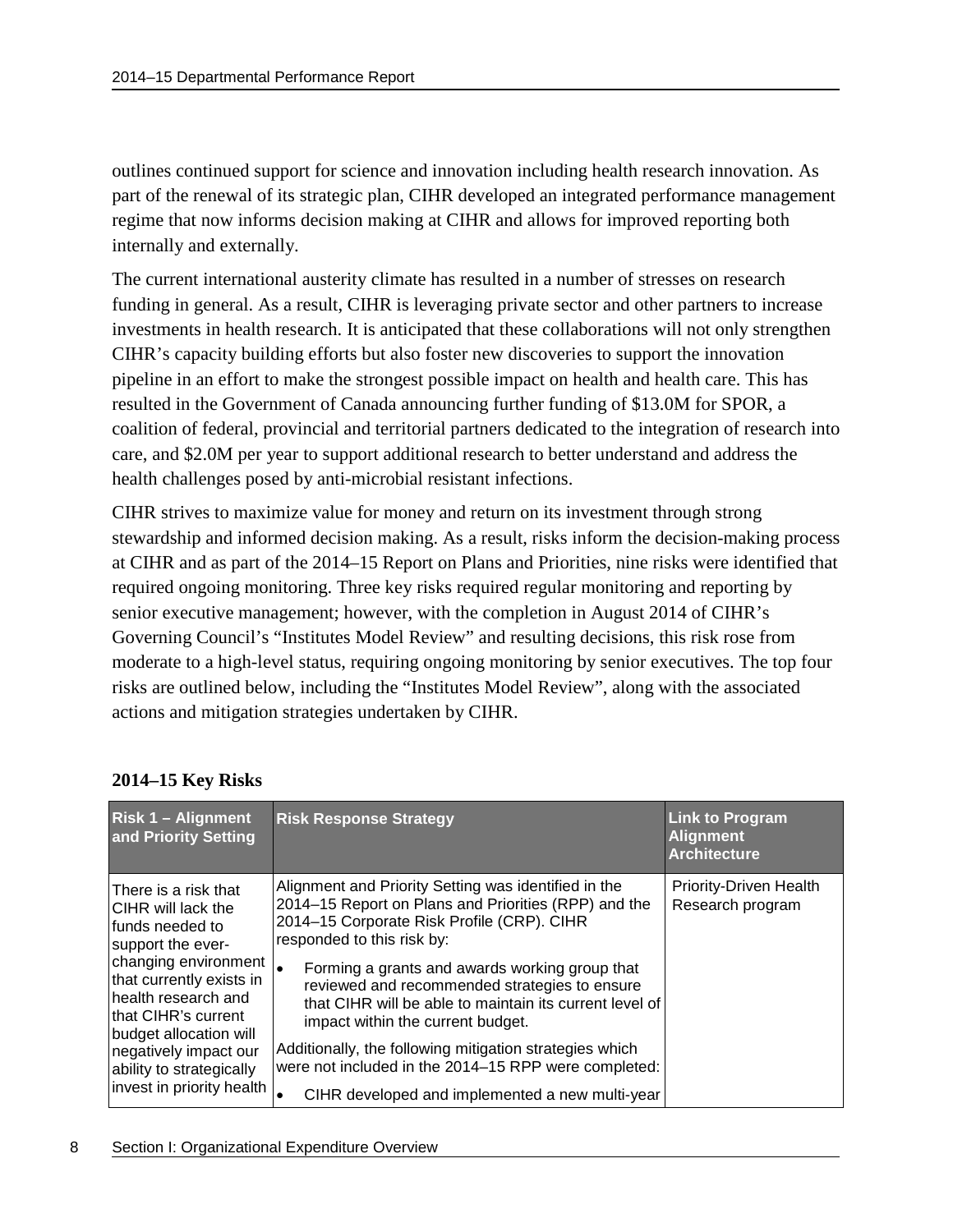| areas. | investment planning process which supports sound<br>financial and risk management practices. This new<br>framework enables governance bodies to focus on<br>CIHR's proposed health research's relevance and<br>impact while using business processes that are<br>clear, nimble, transparent, sustainable and flexible. |  |
|--------|------------------------------------------------------------------------------------------------------------------------------------------------------------------------------------------------------------------------------------------------------------------------------------------------------------------------|--|
|        | CIHR also implemented an operational review<br>process that brought greater insight and rigour to<br>how CIHR manages and allocates its operational<br>spending envelope.                                                                                                                                              |  |
|        | While much was accomplished to mitigate this risk,<br>Alignment and Priority Setting remains a high risk and<br>will be actively managed by CIHR in 2015-16.                                                                                                                                                           |  |

| $Risk 2 -$<br>Implementation of<br>the Reforms                                                                                                                                                                                                                                                                                                                                                                        | <b>Risk Response Strategy</b>                                                                                                                                                                                                                                                                                                                                                                                                                                                                                                                                                                                                                                                                                                                                   | <b>Link to Program</b><br><b>Alignment</b><br><b>Architecture</b>            |
|-----------------------------------------------------------------------------------------------------------------------------------------------------------------------------------------------------------------------------------------------------------------------------------------------------------------------------------------------------------------------------------------------------------------------|-----------------------------------------------------------------------------------------------------------------------------------------------------------------------------------------------------------------------------------------------------------------------------------------------------------------------------------------------------------------------------------------------------------------------------------------------------------------------------------------------------------------------------------------------------------------------------------------------------------------------------------------------------------------------------------------------------------------------------------------------------------------|------------------------------------------------------------------------------|
| l There is a risk that<br>CIHR will be unable to<br>successfully<br>implement the new<br>$\bullet$<br>internal processes,<br>policies and structures<br>in the timeframe<br>required to support the<br>reforms, and there is a<br>lfurther risk that the<br>implementation of the<br>technical system will<br>not be completed in<br>the timeframe required<br>to fully deliver on the<br>benefits of the<br>reforms. | Implementation of the Reforms was identified in the<br>2014-15 RPP and the 2014-15 CRP. CIHR responded<br>to this risk by:<br>Creating a centralized Project Management Office<br>co-led by the Chief Financial Officer and the Chief<br>Scientific Officer, which included resources from<br>programs, IM/IT and others throughout the<br>organization. This centralization, coupled with<br>strong governance and change management<br>practices, provided guidance and structure to the<br>implementation of the reforms.<br>Significant progress has been made through the<br>mitigation strategies related to this risk, and as a result<br>Implementation of the Reforms is no longer a high risk<br>that requires regular and active management by CIHR. | Investigator-Initiated<br><b>Health Research</b><br><b>Internal Services</b> |

| Risk 3 - Human<br><b>Resources</b>                                                                                                                                                       | <b>Risk Response Strategy</b>                                                                                                                                                                                                                                                                                                                                  | <b>Link to Program</b><br><b>Alignment</b><br><b>Architecture</b>                                                                              |
|------------------------------------------------------------------------------------------------------------------------------------------------------------------------------------------|----------------------------------------------------------------------------------------------------------------------------------------------------------------------------------------------------------------------------------------------------------------------------------------------------------------------------------------------------------------|------------------------------------------------------------------------------------------------------------------------------------------------|
| There is a risk that<br>CIHR will not have the<br>right skill set to deliver<br>on CIHR's key<br>priorities in the ever-<br>changing health<br>research environment,<br>coupled with the | Human Resources was identified in the 2014–15 RPP<br>and the 2014–15 CRP. CIHR responded to this risk by:<br>Developing an HR strategy that addresses its<br>current staffing policies and processes in order to<br>be more strategic in its hiring and placement of staff<br>within key positions.<br>Additionally, the following mitigation strategies which | <b>Strategic Outcome:</b><br>Canada is a world<br>leader in the creation,<br>dissemination and<br>application of health<br>research knowledge. |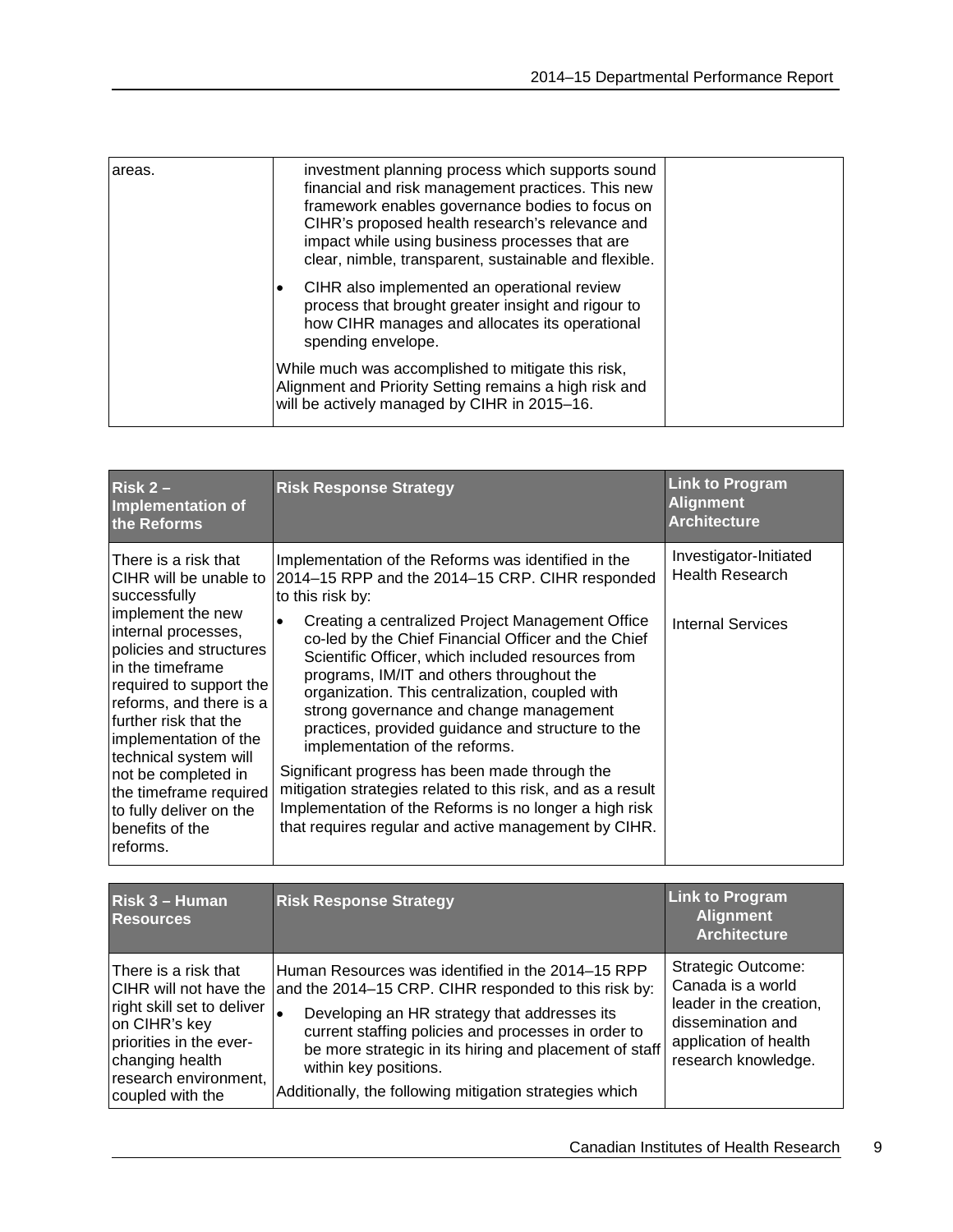|                                        | impact the reforms will  were not included in the 2014–15 RPP were completed:                                                                                                         | <b>Internal Services</b> |
|----------------------------------------|---------------------------------------------------------------------------------------------------------------------------------------------------------------------------------------|--------------------------|
| lhave on CIHR's<br>lcurrent skill set. | CIHR developed a new Competency Framework<br>٠<br>with new and refreshed competencies that reflect<br>current and future organizational needs;                                        |                          |
|                                        | CIHR developed an HR strategy focused amongst<br>٠<br>other things on attracting, developing and retaining<br>talent;                                                                 |                          |
|                                        | A new recruitment guide was also developed, in<br>$\bullet$<br>line with the new skills and competencies.                                                                             |                          |
|                                        | Human Resources is now a moderate risk for CIHR as<br>a result of its mitigation strategies and is no longer a<br>high risk for CIHR in 2015-16 but will continue to be<br>monitored. |                          |

| <b>Risk 4 - Institutes</b><br><b>Model Review</b>                                                                                                                                                                      | <b>Risk Response Strategy</b>                                                                                                                                                                                                                                                                                                                                                                                                               | <b>Link to Program</b><br><b>Alignment</b><br><b>Architecture</b>                                                                       |
|------------------------------------------------------------------------------------------------------------------------------------------------------------------------------------------------------------------------|---------------------------------------------------------------------------------------------------------------------------------------------------------------------------------------------------------------------------------------------------------------------------------------------------------------------------------------------------------------------------------------------------------------------------------------------|-----------------------------------------------------------------------------------------------------------------------------------------|
| There is a risk<br>associated with the<br>Institutes Review that<br>CIHR will be unable to<br>make needed<br>program, policy or<br>other changes to<br>adapt to, or efficiently<br>meet emerging or<br>evolving needs. | The Institutes Model Review <sup>19</sup> was originally identified<br>as a moderate risk in the 2014–15 CRP and, as such, it<br>was not included in the 2014–15 RPP. As a result of<br>the Institutes Model Review and the significant work<br>required to implement the Governing Council's<br>recommendations, it was moved to a "high" risk status.<br>CIHR responded to this risk by:                                                  | Strategic Outcome:<br>Canada is a world<br>leader in the creation,<br>dissemination and<br>application of health<br>research knowledge. |
|                                                                                                                                                                                                                        | Conducting a consultative planning process that<br>$\bullet$<br>ensured that the objectives of the review were clear<br>and the process was as inclusive as possible;                                                                                                                                                                                                                                                                       | <b>Internal Services</b>                                                                                                                |
|                                                                                                                                                                                                                        | Creating internal and external working groups made<br>$\bullet$<br>up of Scientific Directors, members of Institute<br>Advisory Boards, expert researchers and<br>representatives of stakeholder groups such as<br>partners to inform the recommendations made;                                                                                                                                                                             |                                                                                                                                         |
|                                                                                                                                                                                                                        | Supporting ongoing communications throughout the<br>$\bullet$<br>review and following the recommendations;                                                                                                                                                                                                                                                                                                                                  |                                                                                                                                         |
|                                                                                                                                                                                                                        | Developing and implementing a communications<br>$\bullet$<br>strategy and change management plan.                                                                                                                                                                                                                                                                                                                                           |                                                                                                                                         |
|                                                                                                                                                                                                                        | Significant progress has been made related to the<br>Institutes Model Review and the risk no longer appears<br>in CIHR's Corporate Risk Profile for 2015-16. Of the<br>various directions set by Governing Council, some were<br>completed or are in progress. Components of the<br>Institutes Model Review are now included in both the<br>Change Management and the External Stakeholder<br>Relationship Management risks moving forward. |                                                                                                                                         |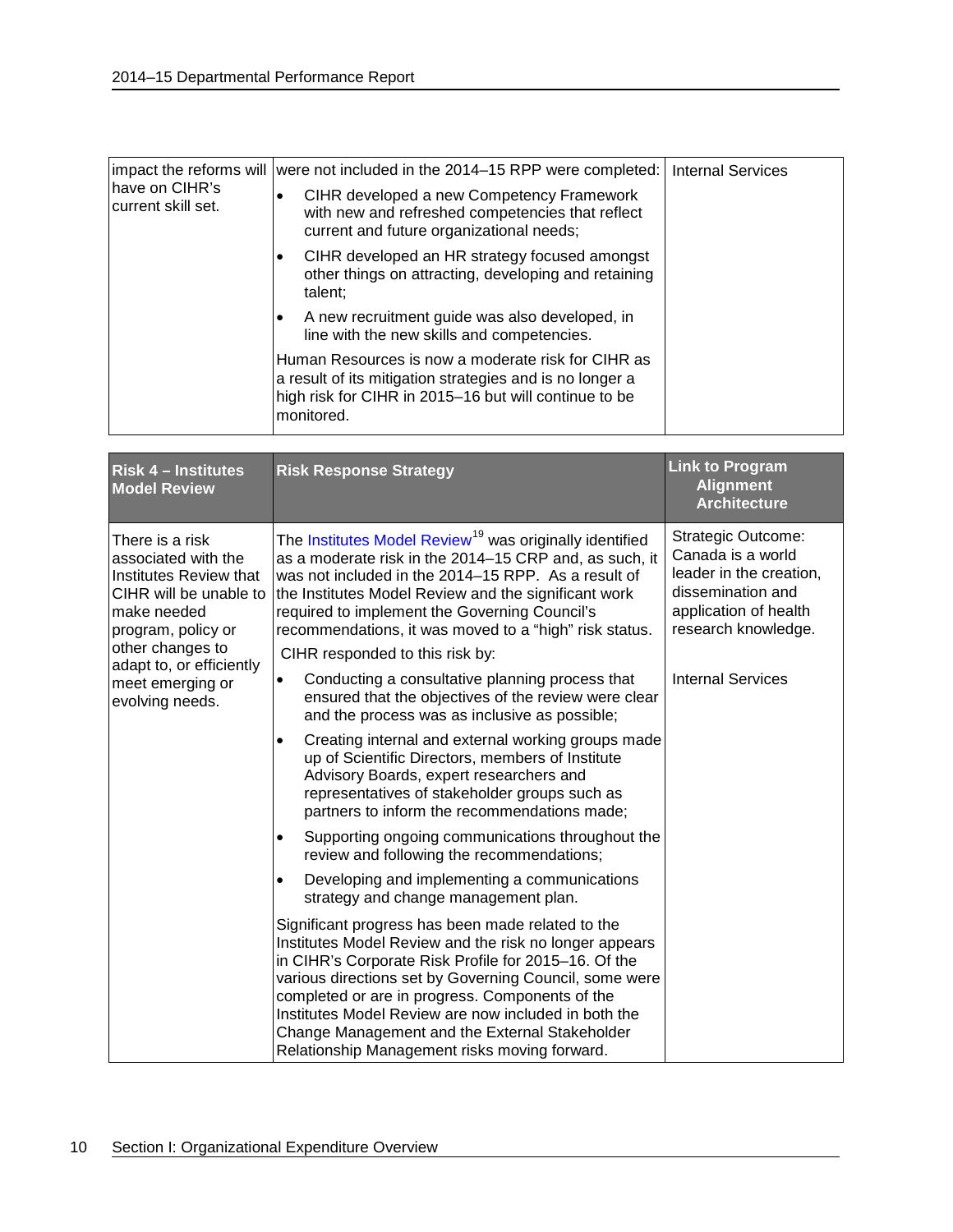# <span id="page-14-0"></span>Actual Expenditures

#### Budgetary Financial Resources (dollars)

| $2014 - 15$           | $2014 - 15$                               | $2014 - 15$                                   | $2014 - 15$            | <b>Difference</b>          |
|-----------------------|-------------------------------------------|-----------------------------------------------|------------------------|----------------------------|
| <b>Main Estimates</b> | <b>Planned Spending Total Authorities</b> | Available for Use (authorities used) planned) | <b>Actual Spending</b> | (actual minus <sup>1</sup> |
| 984.951.962           | 988,670,351                               | 1,018,035,463                                 | 1,017,279,383          | 28,609,032                 |

Human Resources (Full-Time Equivalents [FTEs])

| $2014 - 15$<br><b>Planned</b> | $2014 - 15$<br><b>Actual</b> | $2014 - 15$<br><b>Difference</b><br>(actual minus planned) |
|-------------------------------|------------------------------|------------------------------------------------------------|
| 406                           | 419                          | 13                                                         |

#### Budgetary Performance Summary for Strategic Outcome and Programs (dollars)

| <b>Strategic</b><br>Outcome,<br><b>Programs and</b><br>Internal<br><b>Services</b> | $2014 - 15$<br><b>Main</b><br><b>Estimates</b> | $2014 - 15$<br><b>Planned</b><br><b>Spending</b> | $2015 - 16$<br><b>Planned</b><br><b>Spending</b> | 2016-17<br><b>Planned</b><br><b>Spending</b> | 2014-15 Total<br><b>Authorities</b><br><b>Available for</b><br><b>Use</b> | $2014 - 15$<br><b>Actual</b><br><b>Spending</b><br>(authorities<br>used)                                                | $2013 - 14$<br><b>Actual</b><br><b>Spending</b><br>(authorities<br>used) | $2012 - 13$<br><b>Actual</b><br><b>Spending</b><br>(authorities<br>used) |
|------------------------------------------------------------------------------------|------------------------------------------------|--------------------------------------------------|--------------------------------------------------|----------------------------------------------|---------------------------------------------------------------------------|-------------------------------------------------------------------------------------------------------------------------|--------------------------------------------------------------------------|--------------------------------------------------------------------------|
|                                                                                    |                                                |                                                  |                                                  |                                              |                                                                           | Strategic Outcome: Canada is a world leader in the creation, dissemination and application of health research knowledge |                                                                          |                                                                          |
| Investigator-<br>Initiated Health<br>Research                                      | 729,381,763                                    | 731,743,352                                      | 703,091,433                                      | 709,009,132                                  | 733,531,514                                                               | 726,255,103                                                                                                             | 717,201,006                                                              | 718,241,256                                                              |
| Priority-Driven<br>Health<br>Research                                              | 252,550,887                                    | 253,695,089                                      | 294,561,829                                      | 285,625,753                                  | 281,195,815                                                               | 287,739,904                                                                                                             | 277,820,532                                                              | 275,634,722                                                              |
| <b>Subtotal</b>                                                                    | 981,932,650                                    | 985,438,441                                      | 997,653,262                                      | 994,634,885                                  | 1,014,727,329                                                             | 1,013,995,007                                                                                                           | 995,021,538                                                              | 993,875,978                                                              |
| Internal<br><b>Services</b><br><b>Subtotal</b>                                     | 3,019,312                                      | 3,231,910                                        | 12,330,738                                       | 12,316,287                                   | 3,308,134                                                                 | 3,284,376                                                                                                               | 2,950,450                                                                | 3,176,764                                                                |
| Total                                                                              | 984,951,962                                    | 988,670,351                                      | 1,009,984,000                                    | 1,006,951,172                                | 1,018,035,463                                                             | 1,017,279,383                                                                                                           | 997,971,988                                                              | 997,052,742                                                              |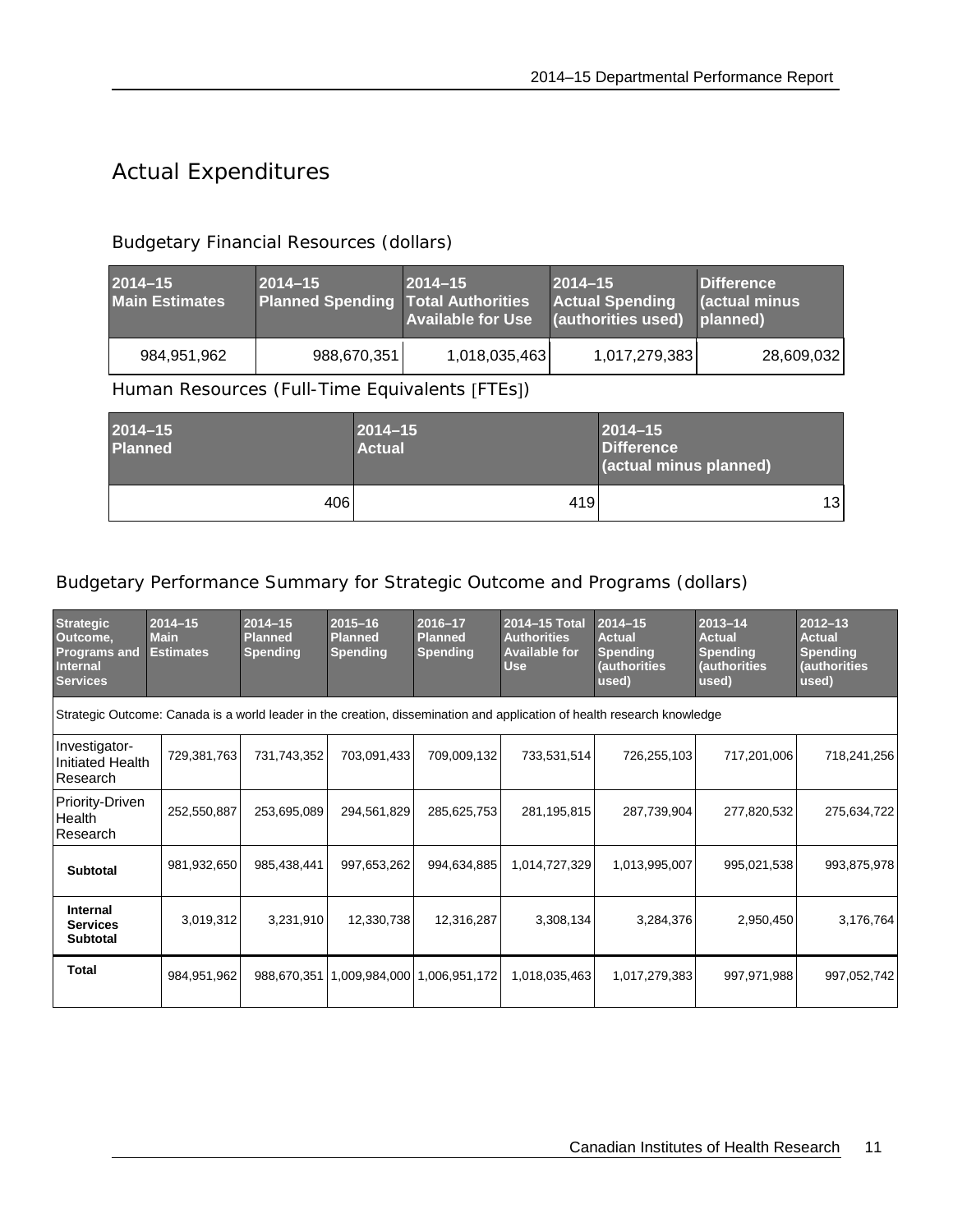#### **Spending and FTE Variance Explanations**

CIHR received an additional \$20.0M for various strategic health research initiatives in Budget 2014. This new funding includes \$5.0M for SPOR, \$5.0M for the [Canadian Consortium on](http://www.cihr-irsc.gc.ca/e/46475.html)  [Neurodegeneration in](http://www.cihr-irsc.gc.ca/e/46475.html) Aging (CCNA),<sup>[20](#page-47-19)</sup> \$5.0M for the Emerging Health Threats Research Fund, including Ebola, and \$5.0M over 5 years for the [Canadian Research Initiative in Substance](http://www.cihr-irsc.gc.ca/e/44597.html)  [Misuse \(CRISM\).](http://www.cihr-irsc.gc.ca/e/44597.html)<sup>[21](#page-47-20)</sup>

CIHR's actual spending for 2014–15 is \$1,017.3M, with planned spending going from \$1,010.0M in 2015–16 to \$999.5 million by 2017–18. The variance in CIHR's planned spending is anticipated to be temporary and spending is expected to increase as a result of additional funding allocated for Tri-Agency programs and partnership activities.

CIHR collaborates with NSERC and SSHRC in a series of Tri-Agency programs, such as the Networks of Centres [of Excellence \(NCE\),](http://www.nce-rce.gc.ca/Index_eng.asp)<sup>[22](#page-47-21)</sup> the Centres of Excellence for Commercialization [and Research \(CECR\),](http://www.nce-rce.gc.ca/NetworksCentres-CentresReseaux/CECR-CECR_eng.asp) $^{23}$  $^{23}$  $^{23}$  the [Business-Led Networks of](http://www.nce-rce.gc.ca/NetworksCentres-CentresReseaux/BLNCE-RCEE_eng.asp) Centres of Excellence (BL-NCE), $^{24}$  $^{24}$  $^{24}$  and the Canada Research Chairs  $(CRC)^{25}$  $(CRC)^{25}$  $(CRC)^{25}$  and [Canada Excellence Research Chairs](http://www.cerc.gc.ca/home-accueil-eng.aspx)  $(CERC)$ . [26](#page-47-25) Funding allocated to each of the three agencies for these programs can vary between competitions depending on the recipients' alignment with the research mandate and priorities of each agency. Accordingly, funding allocations are confirmed and included in planned spending once the results of each competition are available. As such, CIHR's planned spending may increase as a result of successful health-oriented projects within the competitions.

CIHR also collaborates on partnership activities with other federal departments and, as a result, funding may be transferred to CIHR to address a common theme or research priority. As partnership activities are confirmed in the upcoming fiscal years, it is anticipated that CIHR's planned spending will increase.

Please note that the variance in planned spending for internal services for 2015–16 and 2016–17 reflect the RPP for 2015–16 and not the RPP for 2014–15. The reason is that the resources outlined in the 2014–15 RPP do not reflect CIHR's revised methodology as per the Treasury Board of Canada Secretariat *Guide on Expenditures Internal Services: Recording, Reporting and Attributing*, which came into effect on April 1, 2015. The implementation of the revised methodology results in administrative resources previously aligned to CIHR's programs being reallocated to Internal Services. It should be noted also that work is ongoing and further changes will be provided in the 2015–16 DPR and 2016–17 RPP to ensure that CIHR is fully compliant with the new TBS requirements.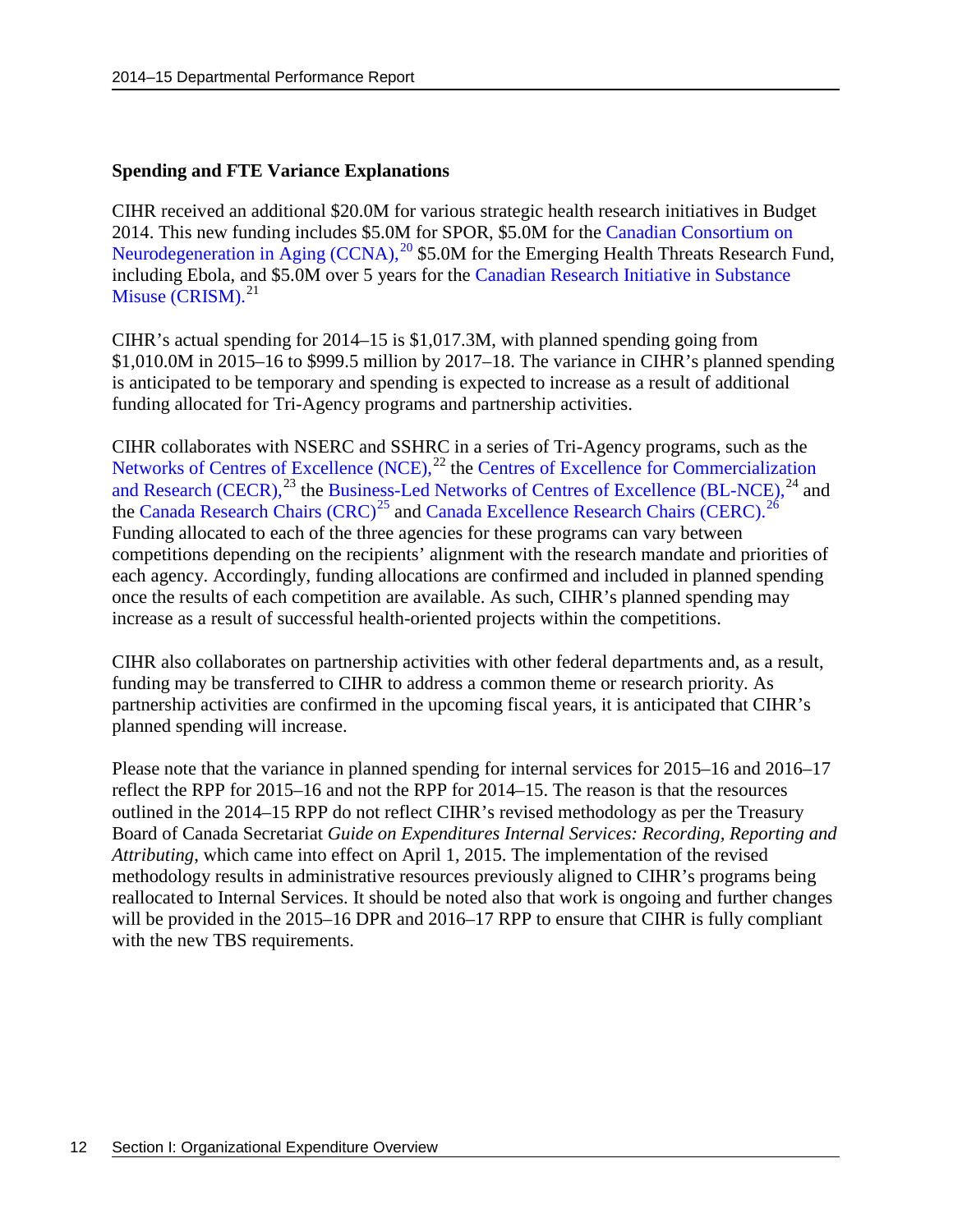# <span id="page-16-0"></span>Alignment of Spending With the Whole-of-Government Framework

Alignment of 2014−15 Actual Spending With the [Whole-of-Government](http://www.tbs-sct.gc.ca/ppg-cpr/frame-cadre-eng.aspx)  [Framework](http://www.tbs-sct.gc.ca/ppg-cpr/frame-cadre-eng.aspx) $^{27}$  $^{27}$  $^{27}$  (dollars)

| <b>Strategic Outcome Program</b>                                     |                                                          | <b>Spending Area</b> | <b>Government of</b><br><b>Canada Outcome</b> | 2014–15 Actual<br><b>Spending</b> |
|----------------------------------------------------------------------|----------------------------------------------------------|----------------------|-----------------------------------------------|-----------------------------------|
| Canada is a world<br>leader in the<br>creation,<br>dissemination and | 1.1 Investigator-<br><b>Initiated Health</b><br>Research | Social Affairs       | <b>Healthy Canadians</b>                      | 726,255,103                       |
| application of health   1.2 Priority-Driven<br>research knowledge    | Health<br>Research                                       | Social Affairs       | <b>Healthy Canadians</b>                      | 287,739,904                       |

Total Spending by Spending Area (dollars)

| <b>Spending Area</b>         | <b>Total Planned Spending</b> | <b>Total Actual Spending</b> |
|------------------------------|-------------------------------|------------------------------|
| <b>Economic Affairs</b>      |                               |                              |
| Social Affairs               | 985,438,441                   | 1,013,995,007                |
| <b>International Affairs</b> |                               |                              |
| <b>Government Affairs</b>    | 0                             |                              |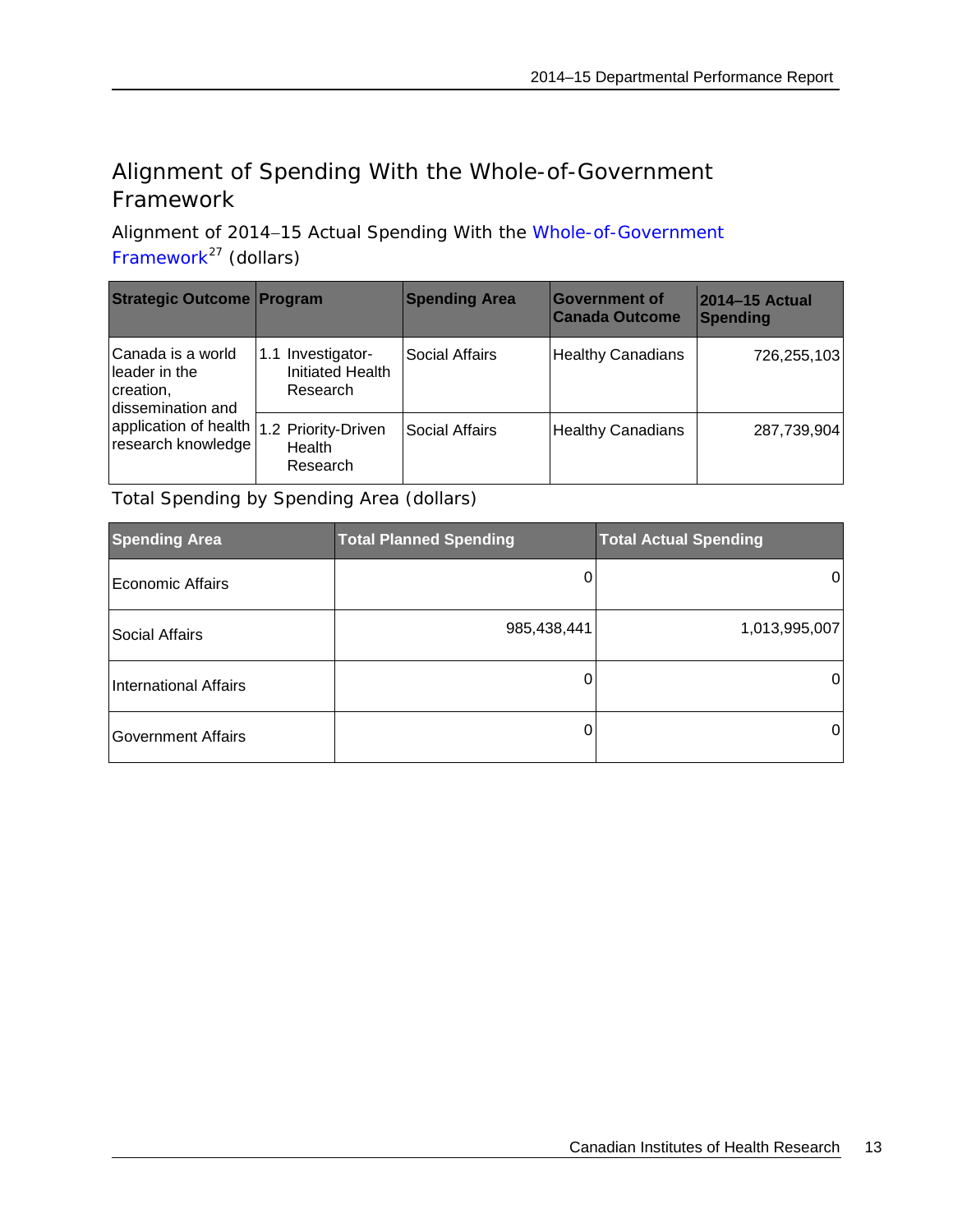

<span id="page-17-0"></span>Departmental Spending Trend

For explanations regarding the variances above, please see the section on Spending and FTE Variance Explanations earlier in this section.

# <span id="page-17-1"></span>Expenditures by Vote

For information on CIHR's organizational voted and statutory expenditures, consult the *[Public](http://www.tpsgc-pwgsc.gc.ca/recgen/cpc-pac/index-eng.html)*  [Accounts of Canada 2015](http://www.tpsgc-pwgsc.gc.ca/recgen/cpc-pac/index-eng.html),<sup>[28](#page-47-27)</sup> which is available on the Public Works and Government Services [Canada website](http://www.tpsgc-pwgsc.gc.ca/recgen/cpc-pac/index-eng.html)*.* [29](#page-47-28)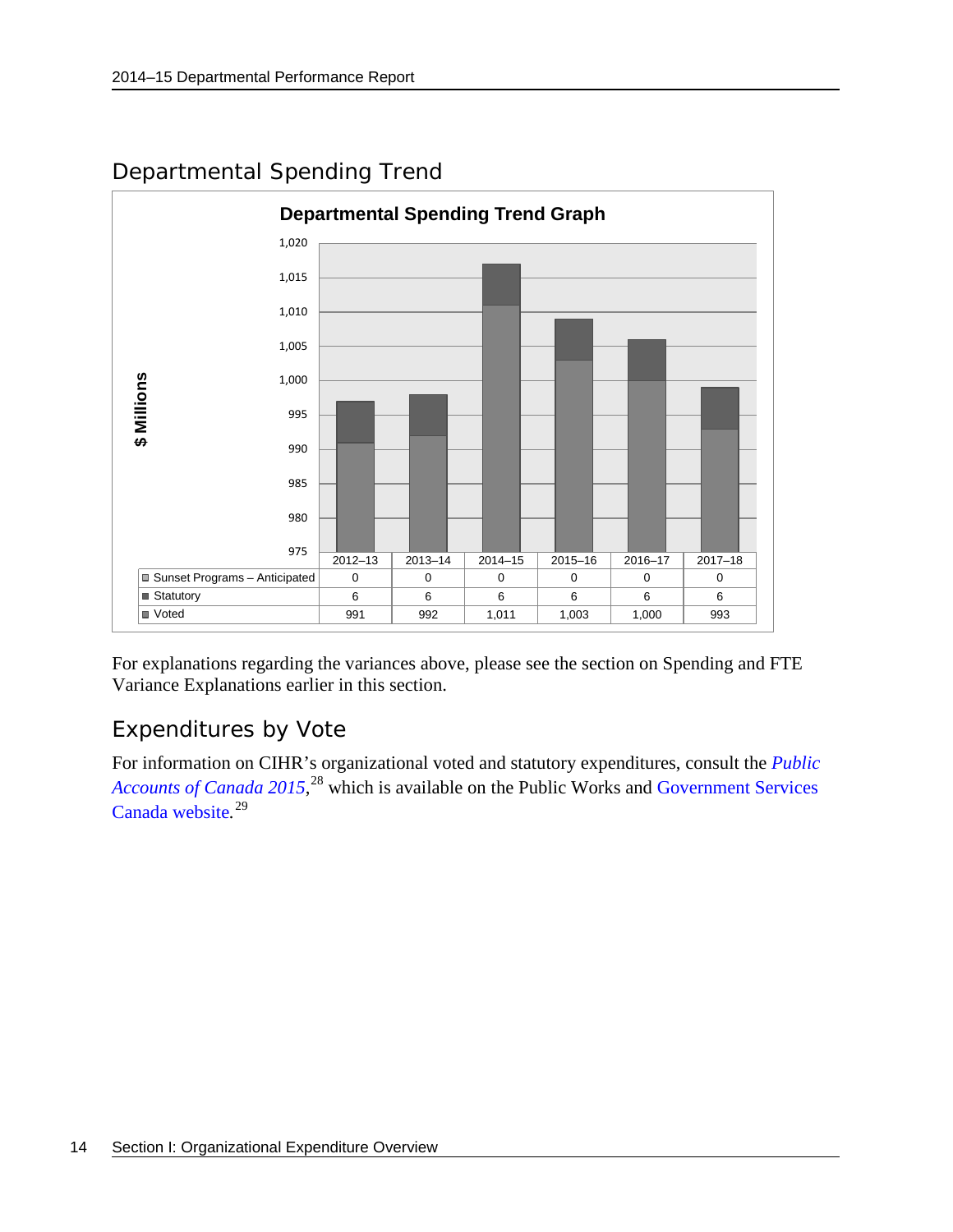# <span id="page-18-0"></span>Section II: Analysis of Programs by Strategic Outcome

<span id="page-18-1"></span>Strategic Outcome: A world-class health research enterprise that creates, disseminates and applies new knowledge across all areas of health research.

CIHR is the Government of Canada's health research investment agency. Overall, in 2014– 15, CIHR supported more than 13,000 researchers and trainees in the fulfillment of its mission: to create new scientific knowledge and to enable its translation into improved health, more effective health services and products, and a strengthened Canadian health care system.

CIHR is guided by a peer review system that supports the selection of the most innovative and cutting-edge proposals for research and/or knowledge translation, while continuing to be fair, well-managed and transparent. In 2014–15, approximately 2,790 peer reviewers provided their time, without remuneration, and served on over 188 peer review committees to help review over 11,000 applications.

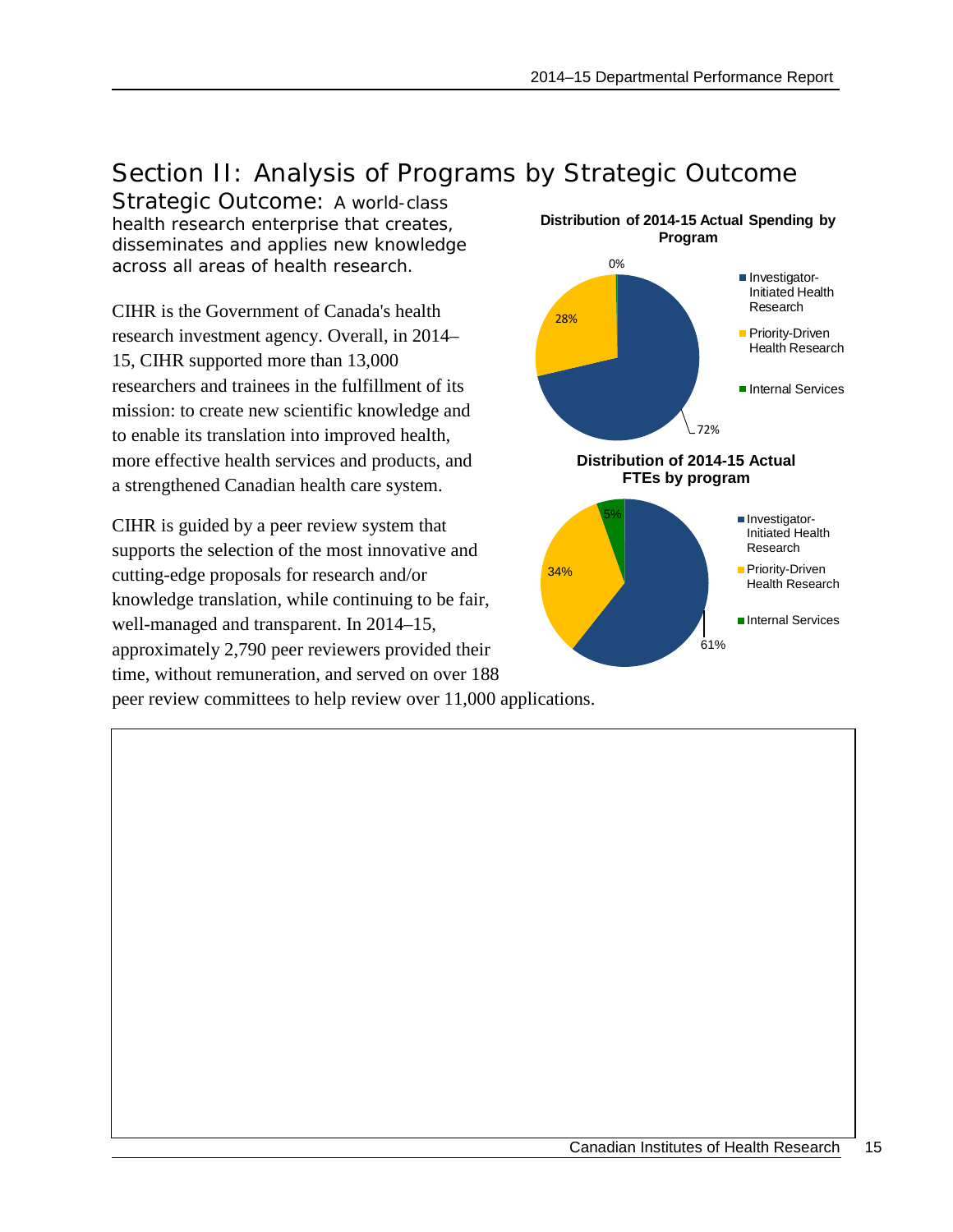# <span id="page-19-0"></span>Program 1.1: Investigator-Initiated Health Research

### **Description**

To develop and support a well-trained base of world-class health researchers and trainees conducting research across all aspects of health, including biomedical research, clinical research, research respecting health systems, health services, the health of populations, societal and cultural dimensions of health and environmental influences on health, and other research as required. The goal of this program is to advance health knowledge and to apply this knowledge in order to improve health systems and/or health outcomes. Grants and awards are disbursed to fund research or to provide career or training support. The specific area of research is identified by the researcher.

Budgetary Financial Resources (dollars)

| $2014 - 15$<br><b>Main Estimates</b> | $2014 - 15$<br><b>Planned Spending Total Authorities</b> | $2014 - 15$<br><b>Available for Use</b> | $2014 - 15$<br><b>Actual Spending</b><br>(authorities used) | $2014 - 15$<br><b>Difference</b><br><b>actual minus</b><br>planned) |
|--------------------------------------|----------------------------------------------------------|-----------------------------------------|-------------------------------------------------------------|---------------------------------------------------------------------|
| 729,381,763                          | 731,743,352                                              | 733,510,617                             | 726,255,103                                                 | $-5,488,249$                                                        |

Human Resources (Full-Time Equivalents [FTEs])

| $2014 - 15$<br><b>Planned</b> | $2014 - 15$<br><b>Actual</b> | $2014 - 15$<br><b>Difference</b><br>(actual minus planned) |
|-------------------------------|------------------------------|------------------------------------------------------------|
| 251                           | 254                          | - 2.                                                       |

Performance Results

| <b>Expected</b><br><b>Results</b>                                               | <b>Performance Indicators</b>                                                                           | <b>Targets</b> | <b>Actual Results</b>                                                                                                                                                                |
|---------------------------------------------------------------------------------|---------------------------------------------------------------------------------------------------------|----------------|--------------------------------------------------------------------------------------------------------------------------------------------------------------------------------------|
| Canada has an<br>internationally<br>competitive health<br>research<br>community | Canada's health research<br>specialization index ranking<br>versus international levels<br>(G7 nations) | 3rd among G7   | Canada was ranked 2nd in the health<br>research specialization index when<br>compared to other G7 nations. This is<br>slightly higher than the ranking from<br>previous years.       |
| CIHR-funded<br>research has<br>improved the<br>health of<br>Canadians           | Percent of CIHR grants<br>reporting contribution to<br>improved health for<br>Canadians                 | 30%            | CIHR met the 2014–15 target by<br>supporting grants of which 34%<br>reported having contributed to<br>improved health for Canadians. This is<br>consistent with the 2013-14 results. |
| Canadian health<br>researchers                                                  | Canada's ranking among<br>G7 in health research                                                         | 2nd among G7   | Canada was ranked 3rd in health<br>research publications per million                                                                                                                 |

16 Section II: Analysis of Programs by Strategic Outcome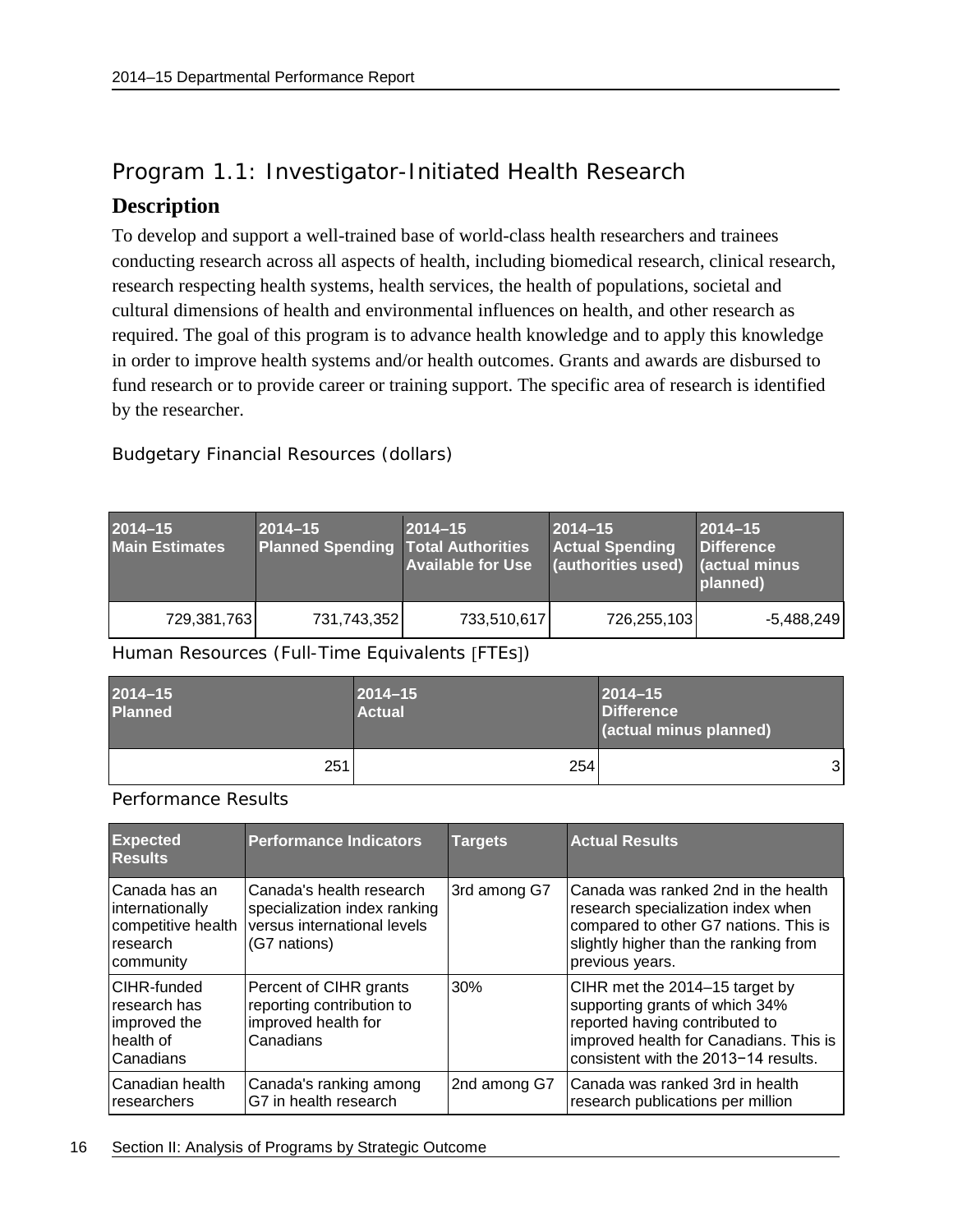| ladvance health<br>Iresearch<br>knowledge | publications per million<br>dollars of gross domestic<br>expenditure on research<br>and development (GERD) | dollars of gross domestic expenditure<br>on research and development (GERD)<br>compared to other G7 nations. This is<br>slightly lower than the target but<br>consistent with data from previous |
|-------------------------------------------|------------------------------------------------------------------------------------------------------------|--------------------------------------------------------------------------------------------------------------------------------------------------------------------------------------------------|
|                                           |                                                                                                            | years.                                                                                                                                                                                           |

#### **Performance Analysis and Lessons Learned**

The variance between planned and actual spending of approximately \$5.5M is primarily due to the sun-setting of the Small Health Organization Partnership and Youth Engagement programs (\$2.0M) and the internal reallocation of program funds to the Institute-Driven Initiatives subprogram to fund high-quality research in priority health areas. The variance between planned and actual FTEs is due to the creation and staffing of temporary positions related to the Open Programs reforms transition plan.

As part of the new Open Suite of programs, CIHR received 1,366 eligible Stage 1 applications to the first Foundation Grant Program "live pilot" competition. CIHR has invited 467 applicants to submit a Stage 2 application. It is anticipated that between 150-210 applications will be funded in this first pilot. A minimum of 15% of the funded grants will be allocated to new/early career investigators. The new Open Funding Grant Programs will continue to be phased-in during the next fiscal year with the launch of the second Foundation Grant Program and the first Project Grant Program "live pilot" competitions in March 2015.

CIHR has emphasized the importance of piloting key design elements as part of the reforms transition plan. Refinements have already been implemented as a result of early pilot results, and include more comprehensive training materials for applicants and reviewers, and technology enhancements to improve usability. CIHR has also developed a new rating scale for peer reviewers and established a virtual chair/moderator role to improve the consistency and efficiency of the peer review process.

Through both CIHR and Tri-Agency program competitions in 2014–15, CIHR invested \$58.4M by funding 1,416 new trainees including master's, doctoral, postdoctoral or (post) health professional degrees in Canada and abroad. A total of 576 new awards were provided, representing a total commitment of \$52.1M over the next 5 years, which includes expenditures of \$19.9M in 2014–15 to support highly trained individuals. These results indicate that both total numbers and expenditures remained stable in 2014–15.

In total, CIHR surpassed its expected 1,725 new grants and awards by supporting a total of 1,893 researchers through the Investigator-Initiated Health Research Program. This is an increase from the 1,494 new grants and awards supported in 2013−14.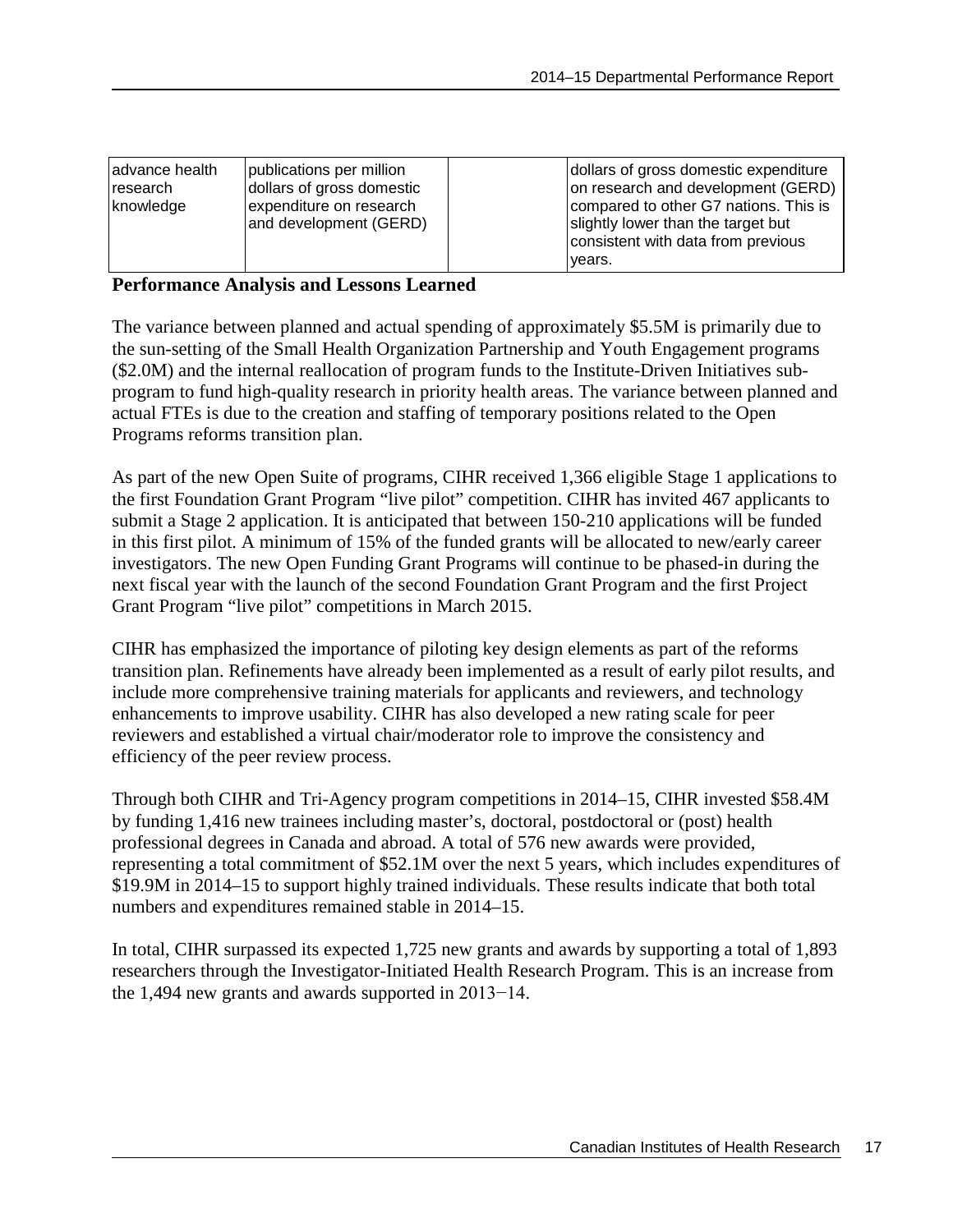# <span id="page-21-0"></span>Sub-Program 1.1.1: Operating Support

### **Description**

Provides grant funding to researchers to conduct research in any area related to health aimed at the discovery and application of knowledge. Investigators identify and propose the nature and scope of the research and compete for support by demonstrating the potential impact the research will have with respect to improving health systems and/or health outcomes. Funding is mainly disbursed through the Open Operating Grant Program and can be used to cover the cost of the research project, consultation fees and fees paid to research participants, for instance. Other transfer payment programs disbursing funding include College and Community Innovation, and Research Chairs for Colleges.

Budgetary Financial Resources (dollars)

| $2014 - 15$<br><b>Planned Spending</b> |             | $2014 - 15$<br><b>Actual Spending</b> |             | $2014 - 15$<br><b>Difference</b><br>(actual minus planned) |         |
|----------------------------------------|-------------|---------------------------------------|-------------|------------------------------------------------------------|---------|
|                                        | 552,687,138 |                                       | 552,865,912 |                                                            | 178,774 |

Human Resources (FTEs)

| $2014 - 15$<br><b>Planned</b> | $2014 - 15$<br><b>Actual</b> | $2014 - 15$<br><b>Difference</b><br>(actual minus planned) |
|-------------------------------|------------------------------|------------------------------------------------------------|
| 220                           | 224                          | Δ                                                          |

Performance Results

| <b>Expected Results</b>                                                        | <b>Performance Indicators</b>                                                                  | Targets | <b>Actual Results</b>                                                                                                                                         |
|--------------------------------------------------------------------------------|------------------------------------------------------------------------------------------------|---------|---------------------------------------------------------------------------------------------------------------------------------------------------------------|
| CIHR funded health<br>research advances<br>health research<br>knowledge        | Percent of CIHR<br>operating support grants<br>reporting creation of new<br>health knowledge   | 90%     | CIHR met the 2014–15 target by<br>supporting grants of which 94%<br>reported having created new<br>knowledge. This is consistent with the<br>2013-14 results. |
| CIHR funded health<br>research results in<br>knowledge translation             | Percent of CIHR<br>operating support grants<br>reporting translation of<br>knowledge           | 60%     | CIHR met the 2014-15 target by<br>supporting grants of which 60%<br>reported having translated knowledge.<br>This is consistent with the 2013-14<br>results.  |
| CIHR-funded health<br>research findings<br>contribute to health<br>care system | Percent of CIHR<br>operating support grants<br>reporting contributions to<br>strengthening the | 25%     | CIHR met the 2014-15 target by<br>supporting grants of which 30%<br>reported having contributed to<br>strengthening the Canadian health                       |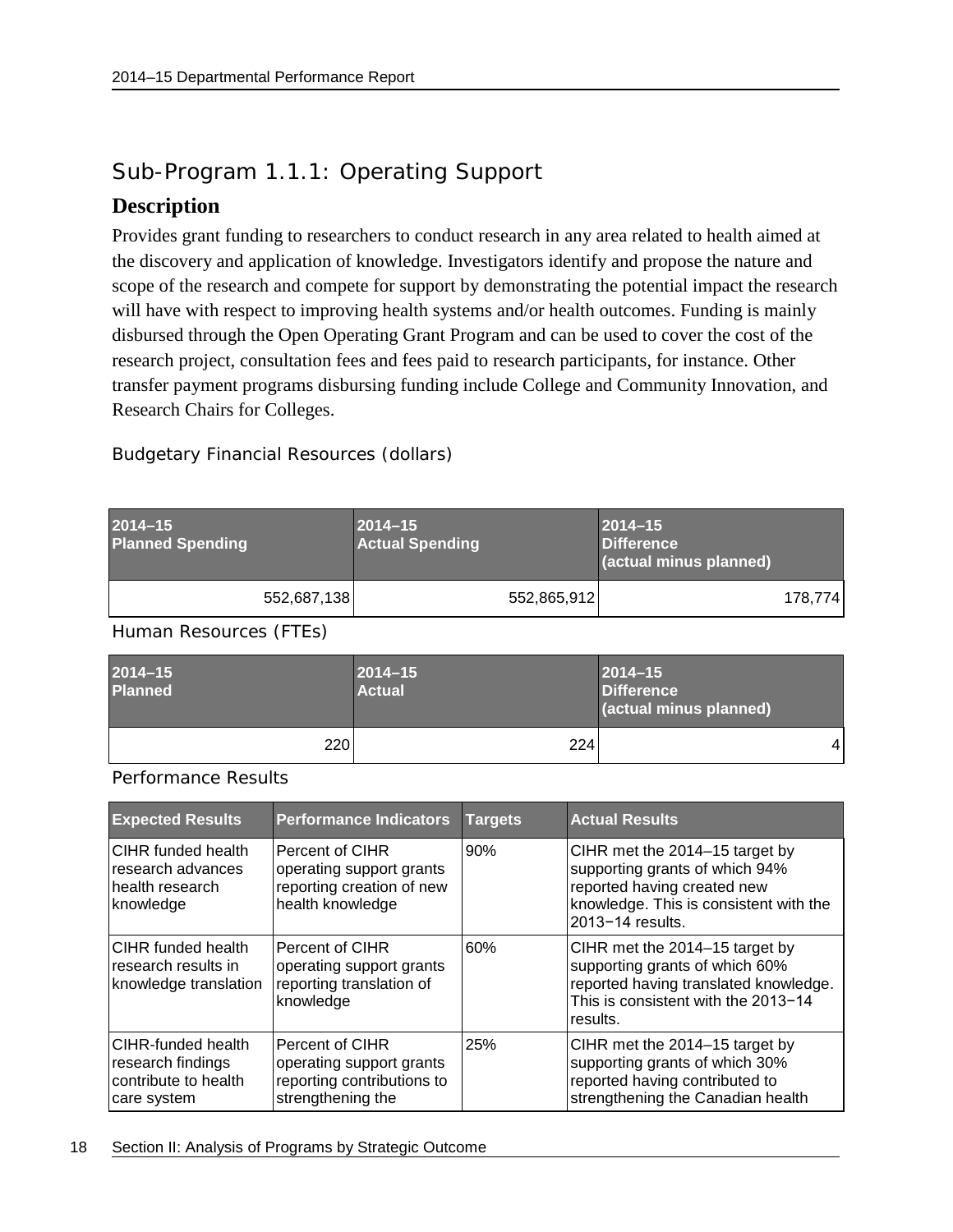| the 2013–14 results.<br>system | lCanadian health care<br><b>Improvements</b> | care system. This is consistent with |
|--------------------------------|----------------------------------------------|--------------------------------------|
|--------------------------------|----------------------------------------------|--------------------------------------|

#### **Performance Analysis and Lessons Learned**

For information on the spending and human resources variances, please see the section on Investigator-Initiated Health Research.

In 2014–15, CIHR, through the Open Operating Grant Program (OOGP) competition, funded 802 new grants for a total commitment of \$492.9M, thus meeting the goal for the year; these results are consistent with previous years, with a total of 801 new grants supported in 2013–14. These new grants comprise multi-year investments that will aim to make health services and products more effective, and strengthen the Canadian health care system.

As committed to in the RPP, CIHR continued to support 80 knowledge translation grants for a total of \$6.9M and 70 commercialization grants worth \$9.4M in 2014–15. Announcements were made to the community that the final launch of these programs would take place in 2015–16 before these programs are fully consolidated into CIHR's new Open Suite of programs.

The Tri-Agency [College and Community Innovation program \(CCI\)](http://www.nserc-crsng.gc.ca/Professors-Professeurs/RPP-PP/CCI-ICC_eng.asp)<sup>[30](#page-47-29)</sup> is intended to provide companies that operate from a Canadian base access to the unique knowledge, expertise and capabilities available at Canadian colleges and to train students in essential technical skills required by companies. In 2014–15, two applications related to health research were approved for funding under this Tri-Agency program.

As CIHR prepares to transition away from the long-standing, traditional investigator-initiated programs to a new suite of Foundation and Project grants together with new peer review processes, we have learned the value of systematic, ongoing dialogue with stakeholders across Canada. Over the last few years, CIHR management has reached out through over 230 engagement visits to researchers and administrators at institutions across Canada. This involved repeat visits to institutions through the different phases of the change process, and the creation of standing advisory committees comprising various stakeholders. This dialogue is leading both CIHR and the health research community to successfully navigate large scale change.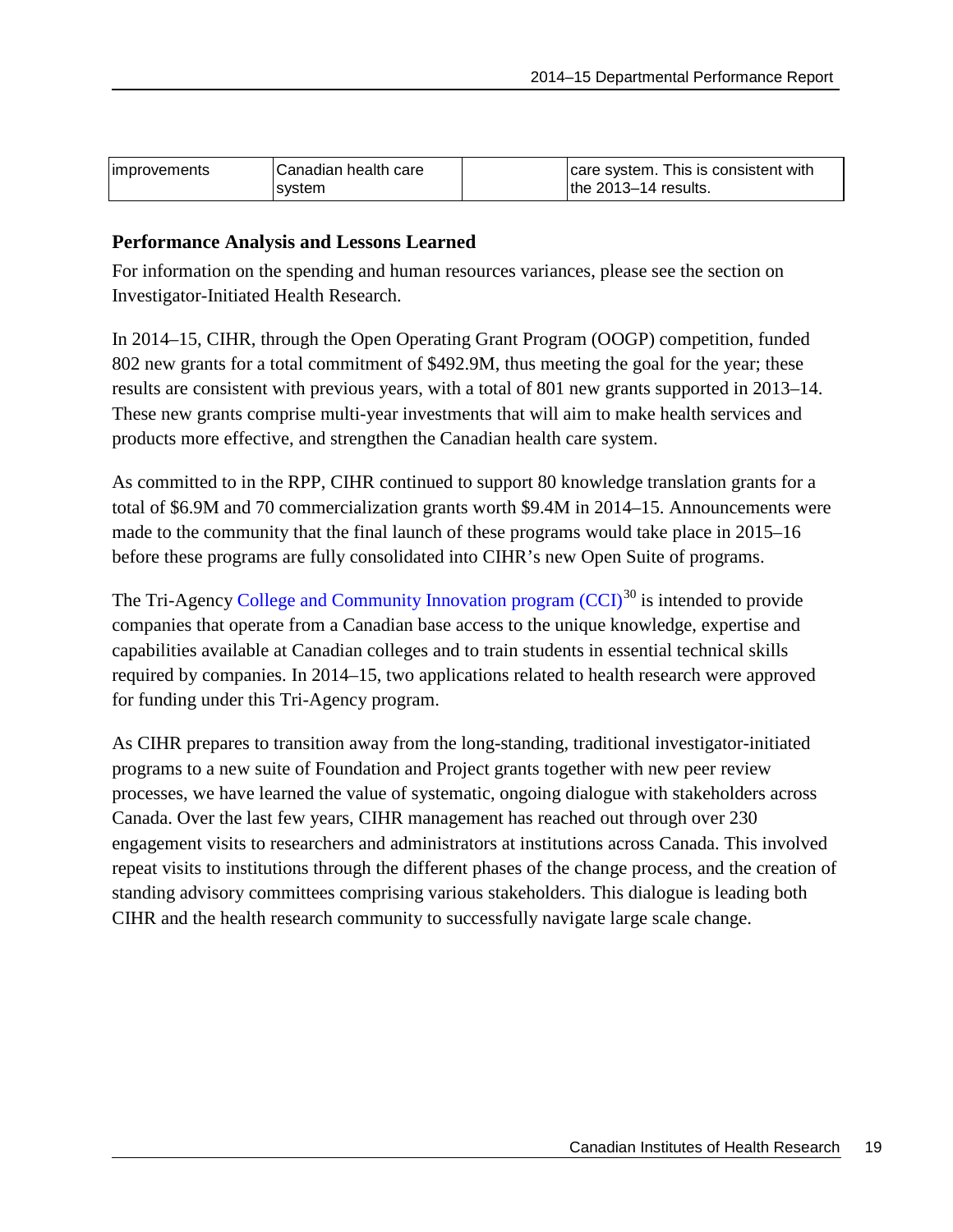# <span id="page-23-0"></span>Sub-Program 1.1.2: Training and Career Support

### **Description**

Provides award funding to promising researchers and trainees to support training (master's, PhD, postdoctoral fellow) or career advancement (chairs, salary awards) in order to continue to build and maintain Canada's health research capacity across all aspects of health research. Funds are disbursed through the following transfer payment programs: the Fredrick Banting and Charles Best Canada Graduate Scholarships; the Vanier Canada Graduate Scholarships; the Banting Postdoctoral Fellowships; the Canada Research Chairs and the Canada Excellence Research Chairs, and can be used to cover such expenses as research equipment, materials and research supplies or travel to scientific meetings.

#### Budgetary Financial Resources (dollars)

| $2014 - 15$<br><b>Planned Spending</b> | $2014 - 15$<br><b>Actual Spending</b> | $2014 - 15$<br><b>Difference</b><br>(actual minus planned) |
|----------------------------------------|---------------------------------------|------------------------------------------------------------|
| 179,056,214                            | 173,389,191                           | $-5,667,023$                                               |

Human Resources (FTEs)

| $2014 - 15$<br><b>Planned</b> | $ 2014 - 15$<br><b>Actual</b> | $2014 - 15$<br>Difference<br>(actual minus planned) |
|-------------------------------|-------------------------------|-----------------------------------------------------|
| 31                            | 30 <sup>°</sup>               | $-1$                                                |

#### Performance Results

| <b>Expected Results</b>                                                           | <b>Performance Indicators</b>                                                                                    | <b>Targets</b>                                                         | <b>Actual Results</b>                                                                                                                                                                                                                                                                                                                                                                  |
|-----------------------------------------------------------------------------------|------------------------------------------------------------------------------------------------------------------|------------------------------------------------------------------------|----------------------------------------------------------------------------------------------------------------------------------------------------------------------------------------------------------------------------------------------------------------------------------------------------------------------------------------------------------------------------------------|
| Investing in health<br>researchers builds<br>Canada's health<br>research capacity | Canada's ranking among<br>G7 nations for health<br>researchers per thousand<br>workforce                         | 3rd among G7                                                           | In 2011, Canada was ranked 2 <sup>nd</sup><br>among the G7 (data is only<br>available every 5 years) thus<br>exceeding the target.                                                                                                                                                                                                                                                     |
| Health researchers<br>receive training and<br>CIHR funding                        | Total number of<br>researchers supported<br>career support through through salary and training<br>awards by CIHR | 2,100<br>researchers<br>supported<br>through new and<br>ongoing awards | CIHR supported 2,457 researchers<br>through salary and training<br>awards. A recent change in the<br>administration of the CGS Master's<br>program has resulted in an<br>lincrease in the total number of<br>awards funded on a fiscal year<br>basis. As a result, CIHR met the<br>2014-15 target and the<br>methodology for future targets will<br>be revised to reflect this change. |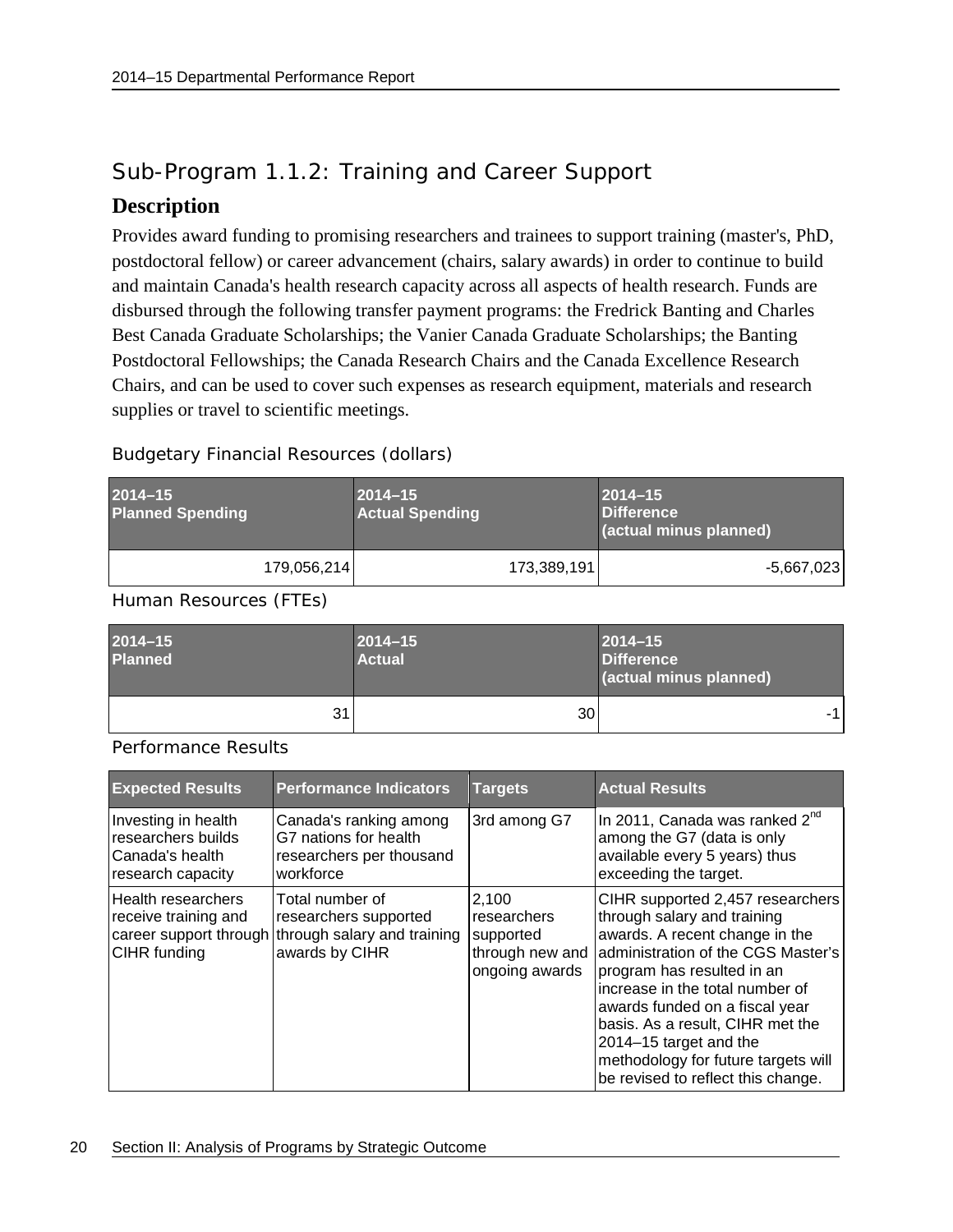#### **Performance Analysis and Lessons Learned**

For information on the spending and human resources variances, please see the section on Investigator-Initiated Health Research.

In 2014–15, CIHR offered training and salary support through various CIHR and Tri-agency programs. Training and salary awards provided support and special recognition to 158 new CIHR fellowships and 7 doctoral foreign study awards. CIHR also funded 56 new three-year [Vanier Canada Graduate Scholarships,](http://www.vanier.gc.ca/en/home-accueil.html)<sup>[31](#page-47-30)</sup> representing a CIHR investment of \$8.4M over 3 years, as well as 23 new two-year [Banting Postdoctoral Fellowship \(PDF\)](http://banting.fellowships-bourses.gc.ca/home-accueil-eng.html)<sup>[32](#page-47-31)</sup> awards representing a CIHR investment of \$3.22M over 2 years. These results are consistent with the numbers from 2013−14.

The Canada Research Chairs program (CRC) stands at the centre of a national strategy to make Canada one of the world's top countries in research and development. Approximately \$265.0M per year is invested to attract and retain some of the world's most accomplished and promising minds. Tier 1 CRCs have a value of \$0.2M per year, and Tier 2 CRCs have a value of \$0.1M per year. In 2014–15, CIHR funded 98 new awards through the CRC program – 53 new Tier 1 Chairs (for \$ 10.6M) and 45 new Tier 2 Chairs (for \$ 4.5M). These results show a slight increase from the previous year, which reported 90 new awards for \$8.5M.

Through the Canada Excellence Research Chair (CERC) program, CIHR contributed to building and maintaining world-class research by supporting Canadian universities in their efforts to build on Canada's growing reputation as a global leader in research and innovation. In 2014–15, CIHR awarded a total of \$8.9M through the CERC Tri-agency program for 7 Chairs. This is consistent with the results from 2013−14.

Work continues over a three-year time frame to harmonize the design of the CGS doctoral programs. The long lead time is required in order to permit onboarding of the programs on a single electronic platform that will reduce the administrative burden for the application process in the future.

In total, 962 new training and salary awards were funded through the Training and Career Support sub-program. This is an increase from the results in 2013−14, which show a total of 696 new training and salary awards.

In 2014−15, the Vanier CGS program underwent its first evaluation, which was led by CIHR in partnership with NSERC and SSHRC. The evaluation identified some challenges including the program's ability to attract and recruit students from outside of Canada. The evaluation recommended that a portion of nomination allocations be reserved for foreign students moving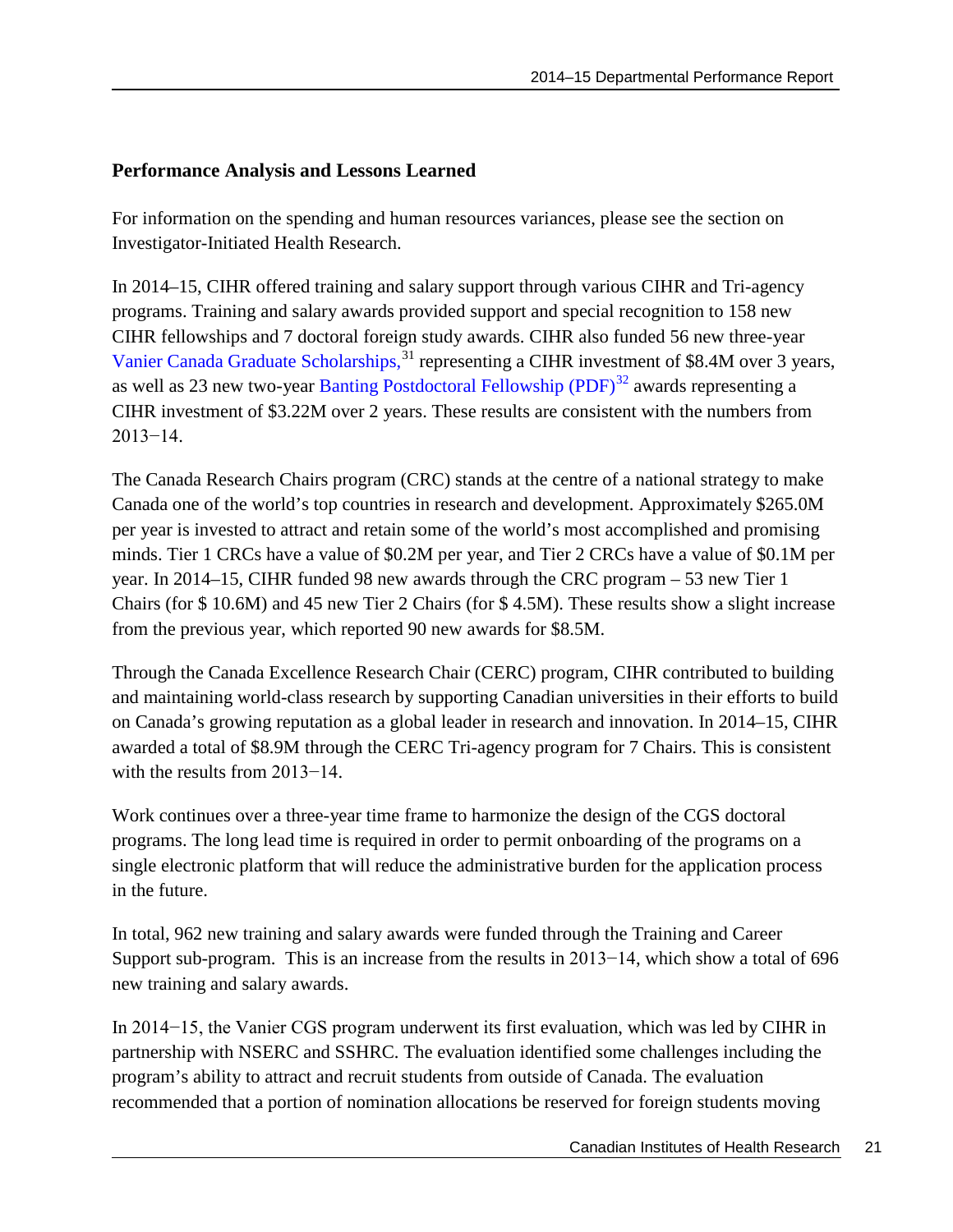forward. Changes to the three-year cycle allocation and application processes were also recommended to enable the Vanier CGS awards program to better meet its objective of attracting and recruiting world-class doctoral students to Canadian universities. CIHR has changed the allocation of the program to an annual quota, and clearer definitions and guidelines were developed with the dissemination to be included in the June 2015 launch. CIHR continues to work on improvements related to the timing of the program and the recruitment of foreign students to the program.

The CERC program also underwent an evaluation. The evaluation identified some challenges including the program's need to develop clearer definitions and expectations regarding branding, sustainability, as well as collaborations, partnerships and relationships with users of research (non-academic sectors). These recommendations will be addressed in 2015–16.

# <span id="page-25-0"></span>Program 1.2: Priority-Driven Health Research

### **Description**

CIHR provides funding to researchers for emergent and targeted research that responds to the changing health needs and priorities of Canadians across all aspects of health, including biomedical research, clinical research, research respecting health systems, health services, the health of populations, societal and cultural dimensions of health and environmental influences on health, and other research as required. The goal of this program is to advance health knowledge and its application, in specific areas of research identified by CIHR in consultation with other government departments, partners and stakeholders, in order to improve health systems and/or improve health outcomes in these priority areas. Grants are disbursed to fund research or to provide career or training support.

| $2014 - 15$<br><b>Main Estimates</b> | $2014 - 15$<br><b>Planned Spending Total Authorities</b> | $2014 - 15$<br><b>Available for Use</b> | $2014 - 15$<br><b>Actual Spending</b><br>(authorities used) | $2014 - 15$<br><b>Difference</b><br><b>actual minus</b><br>planned) |
|--------------------------------------|----------------------------------------------------------|-----------------------------------------|-------------------------------------------------------------|---------------------------------------------------------------------|
| 252,550,887                          | 253,695,089                                              | 281,186,545                             | 287,739,904                                                 | 34,044,815                                                          |

Budgetary Financial Resources (dollars)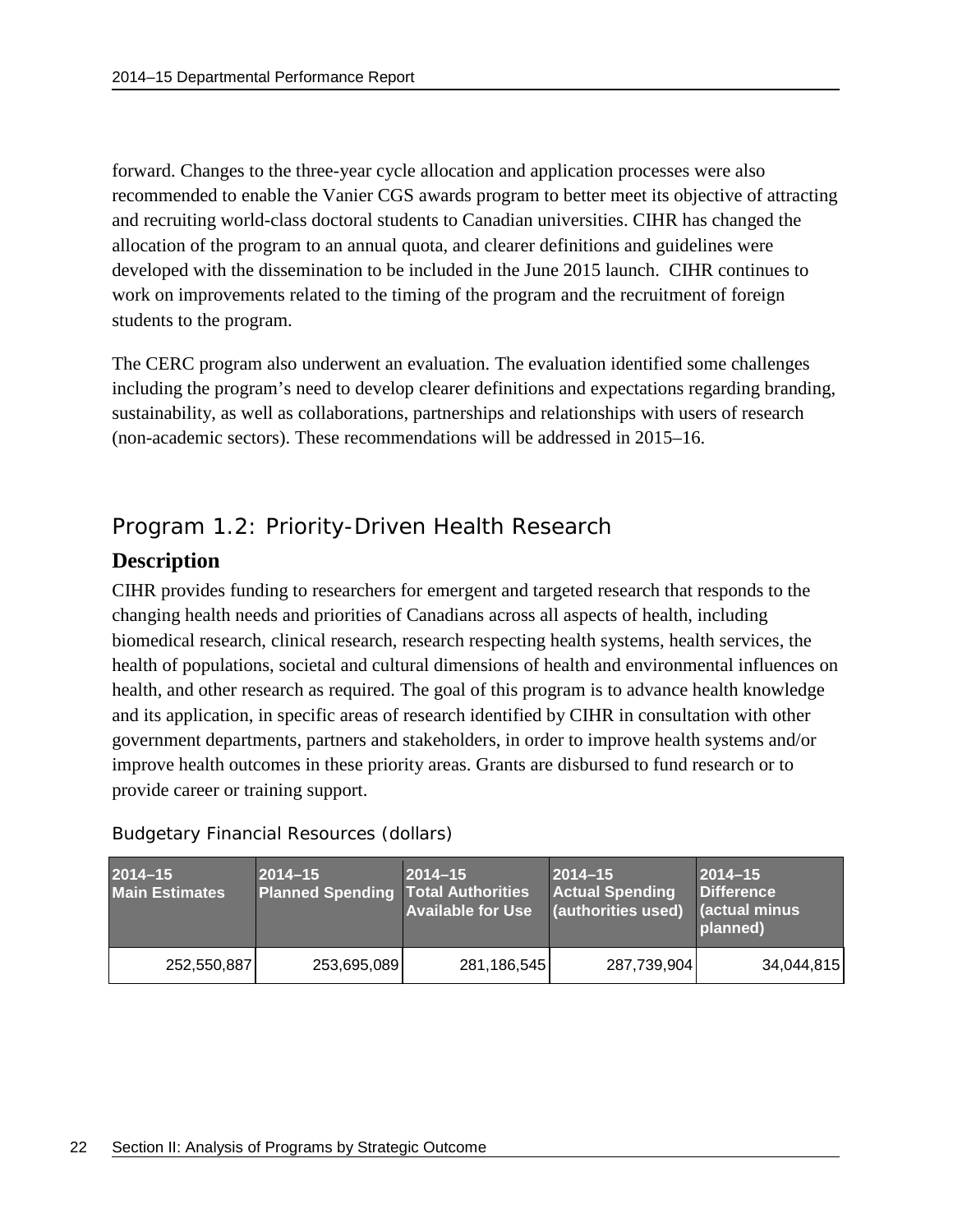### Human Resources (Full-Time Equivalents [FTEs])

| $2014 - 15$<br><b>Planned</b> | $ 2014 - 15$<br><b>Actual</b> | $2014 - 15$<br><b>Difference</b><br>(actual minus planned) |
|-------------------------------|-------------------------------|------------------------------------------------------------|
| 132 <sub>l</sub>              | 142                           | 10                                                         |

#### Performance Results

| <b>Expected Results</b>                                                                                      | <b>Performance Indicators</b>                                                                                                      | <b>Targets</b>       | <b>Actual Results</b>                                                                                                                                                                                                                                                                                                                                                                                                                                                    |
|--------------------------------------------------------------------------------------------------------------|------------------------------------------------------------------------------------------------------------------------------------|----------------------|--------------------------------------------------------------------------------------------------------------------------------------------------------------------------------------------------------------------------------------------------------------------------------------------------------------------------------------------------------------------------------------------------------------------------------------------------------------------------|
| contributes to a<br>stronger health care<br>system                                                           | CIHR-funded research   Percent of CIHR grants<br>reporting contributions to<br>strengthening the<br>Canadian health care<br>system | <b>Baseline Year</b> | 35% of CIHR grants reported<br>contributions to strengthening the<br>Canadian health care system.<br>Although this was a baseline year,<br>CIHR used the data available to<br>determine that the 2013-14 result<br>was 34%. These results are<br>consistent; however, significant<br>changes could occur moving forward<br>as data availability increases each<br>year as more and more programs<br>begin receiving results through<br>CIHR's Research Reporting System. |
| advances knowledge<br>in emergent and<br>specific health<br>priorities                                       | CIHR-funded research Percent of priority-driven<br>grants reporting creation<br>of new health knowledge                            | <b>Baseline Year</b> | 88% of priority-driven grants reported<br>creating new health knowledge.<br>Although this was a baseline year,<br>CIHR used the data available to<br>determine that the 2013-14 result<br>was 90%. These results are<br>consistent; however, significant<br>changes could occur moving forward<br>as data availability increases each<br>year as more and more programs<br>begin receiving results through<br>CIHR's Research Reporting System.                          |
| CIHR-funded research<br>in emergent and<br>specific health<br>priorities results in<br>knowledge translation | Percent of priority-driven<br>grants reporting<br>knowledge translation                                                            | <b>Baseline Year</b> | 78% of priority-driven grants reported<br>having translated knowledge.<br>Although this was a baseline year,<br>CIHR used the data available to<br>determine that the 2013-14 result<br>was 70%. The slight increase in<br>results is due to increased data<br>availability as more and more<br>programs begin receiving results<br>through CIHR's Research Reporting<br>System.                                                                                         |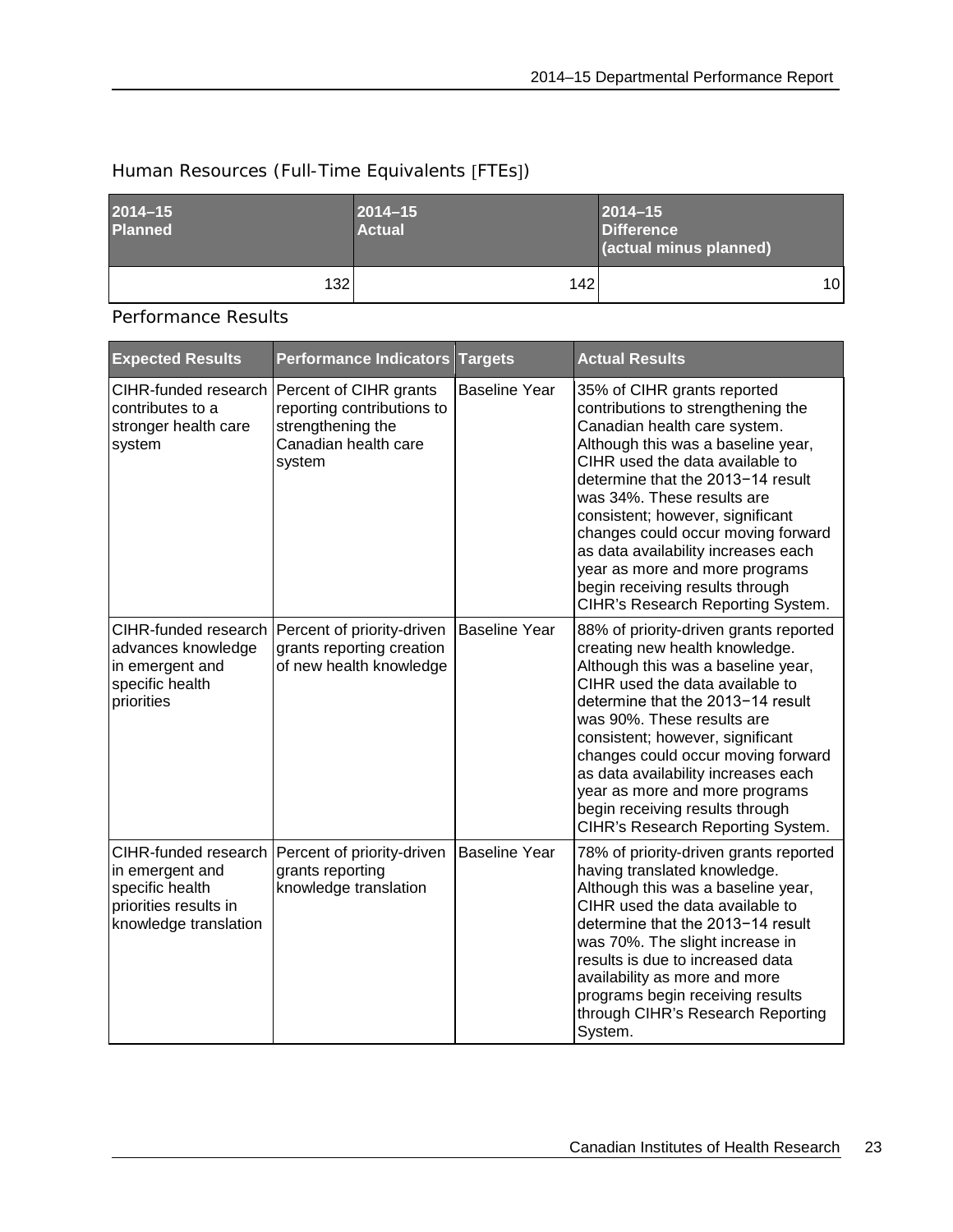#### **Performance Analysis and Lessons Learned**

The variance between planned and actual spending of approximately \$34.0M is due to new funds received in Budget 2014 of \$15.0M for various strategic health research initiatives and funds received for the CECR and the Business-led NCE through Supplementary Estimates. New funding includes \$5.0M for the Strategy for Patient-Oriented Research (SPOR), \$5.0M for the Canadian Consortium on Neurodegeneration in Aging (CCNA) and \$5.0M for the Emerging Health Threats Research Fund, including Ebola. The variance between planned and actual FTEs is due to the creation and staffing of positions related to CIHR's stakeholder engagement and business development priority, as well as internal support related to increased funding in the Priority-Driven Health Research program.

In [Budget 2014](http://www.budget.gc.ca/2014/docs/plan/ch3-2-eng.html)<sup>[33](#page-47-32)</sup>, the Government of Canada committed a further \$5.0M a year on an ongoing basis for the SPOR. As one of the key components for SPOR, funding for the first two SPOR networks was initiated in 2014–15. The first focuses on Adolescent and Youth Mental Health and an agreement was signed with ACCESS Canada. The second network, on Primary and Integrated Health Care Innovations, rolled out using a phased approach; funding for phase II is set to begin in September 2015.

As part of another component of SPOR, implementation plans and first-year annual reports were received for the SUPPORT Units in Alberta, Manitoba, Ontario and the Maritimes. Grant agreements were signed and funding was provided for SUPPORT Units in Quebec (\$15.9M) and Newfoundland and Labrador (\$9.5M). In 2014–15, CIHR provided development funding of \$0.8M for a SUPPORT Unit in the North West Territories. CIHR continued to support the development of SUPPORT Units in British Columbia, Saskatchewan, the Yukon and Nunavut. These shared investments in patient-oriented research will provide necessary and often highly specialized expertise through multidisciplinary centres and other experts who are essential to the patient-oriented research enterprise.

The Canadian Clinical Trials Coordinating Centre  $(CCTCC)^{34}$  $(CCTCC)^{34}$  $(CCTCC)^{34}$  was created to strengthen the environment for clinical trials in Canada, including the streamlining of processes for companies and researchers, with an aim to regaining Canada's competitive advantage for hosting clinical trials. This will be achieved by implementing the recommendations from the 2011 Clinical Trials Summit Action Plan. It is a collaborative effort of CIHR, Canada's Research-Based Pharmaceutical Companies (Rx&D), and HealthCare*CAN* (formerly ACAHO). In its first year of funding, the CCTCC has established a headquarters, developed a website and other communications materials, and put in place an Advisory Group and other working groups.

In September 2014, the Government of Canada launched the Canadian Component of the [CIHR](http://www.cihr-irsc.gc.ca/e/43629.html)  [Dementia Research Strategy,](http://www.cihr-irsc.gc.ca/e/43629.html)<sup>[35](#page-47-34)</sup> the Canadian Consortium on Neurodegeneration in Aging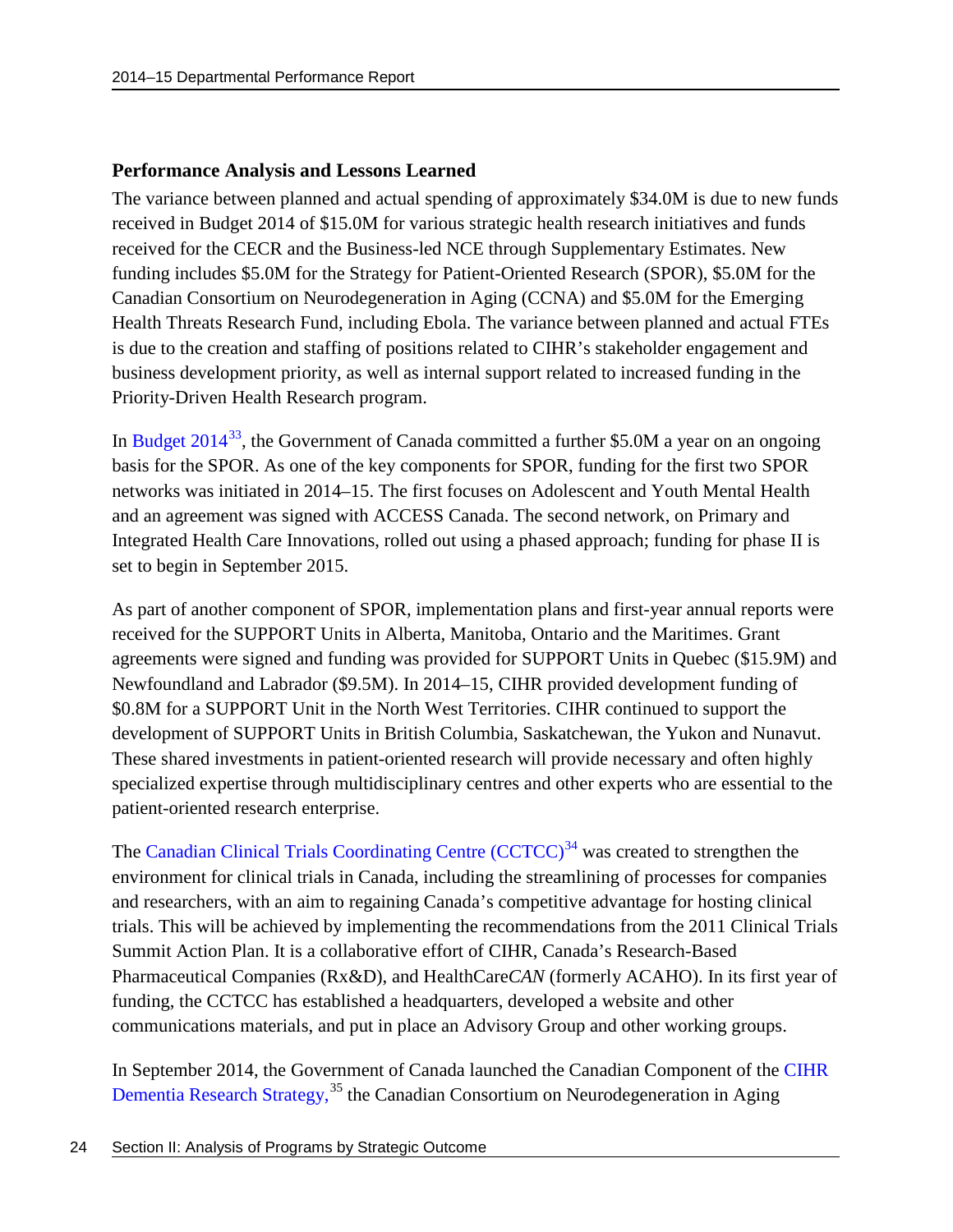(CCNA). The Government of Canada, through CIHR, and many partners (provincial, private and not-for-profit) have collectively invested a total of \$32.5M over five years towards the CCNA. As a direct result of this funding, the CCNA and the Medical Research Council's Dementias Platform UK signed a new agreement in March 2015 to more easily share data and research expertise in an effort to better understand, treat and prevent dementia.

CIHR, as part of the [Pathways to Health Equity for Aboriginal Peoples Signature](http://www.cihr-irsc.gc.ca/e/43630.html)<sup>[36](#page-47-35)</sup> Initiative, also funded three National Aboriginal Organizations as Partners for Engagement and Knowledge Exchange (PEKEs) (\$3.0M) in 2014–15. Additionally, nine Implementation Research Teams received development grants totalling \$0.9M. The second phase of the program (to support enhancement and adaptation grants) was also launched this fiscal year.

Finally, as committed to in the RPP, through extensive consultation, the [CIHR HIV/AIDS](http://www.cihr-irsc.gc.ca/e/25832.html)  [Research Initiative](http://www.cihr-irsc.gc.ca/e/25832.html)<sup>[37](#page-47-36)</sup> developed its Strategic Plan for  $2015-20$ . The Initiative worked in collaboration with its partners in the Federal Initiative to Address HIV/AIDS in Canada to develop a new Implementation Science Initiative for the Prevention of HIV, Hepatitis C and Sexually Transmitted Infections. The first funding opportunity under the multi-phase initiative will be launched early in 2015–16. Additionally, the partnership with the Bill & Melinda Gates Foundation on HIV vaccine research was fully implemented with new investments of \$3.4M over three years to support three new team grants.

Further achievements regarding CIHR's Institute-Driven initiatives and Horizontal Health Research initiatives can be found in the following sections.

### <span id="page-28-0"></span>Sub-Program 1.2.1: Institute-Driven Initiatives

### **Description**

Provides targeted grant and award funding to mobilize researchers, health practitioners and decision makers to work together to address priority health challenges. These priority areas are identified by CIHR in consultation with partners and stakeholders. Researchers compete for funding by demonstrating the potential impact the research will have with respect to addressing priority areas. Funds may be used to cover such expenses as stipends and salaries. Funds are disbursed through the institute support grant transfer payment program.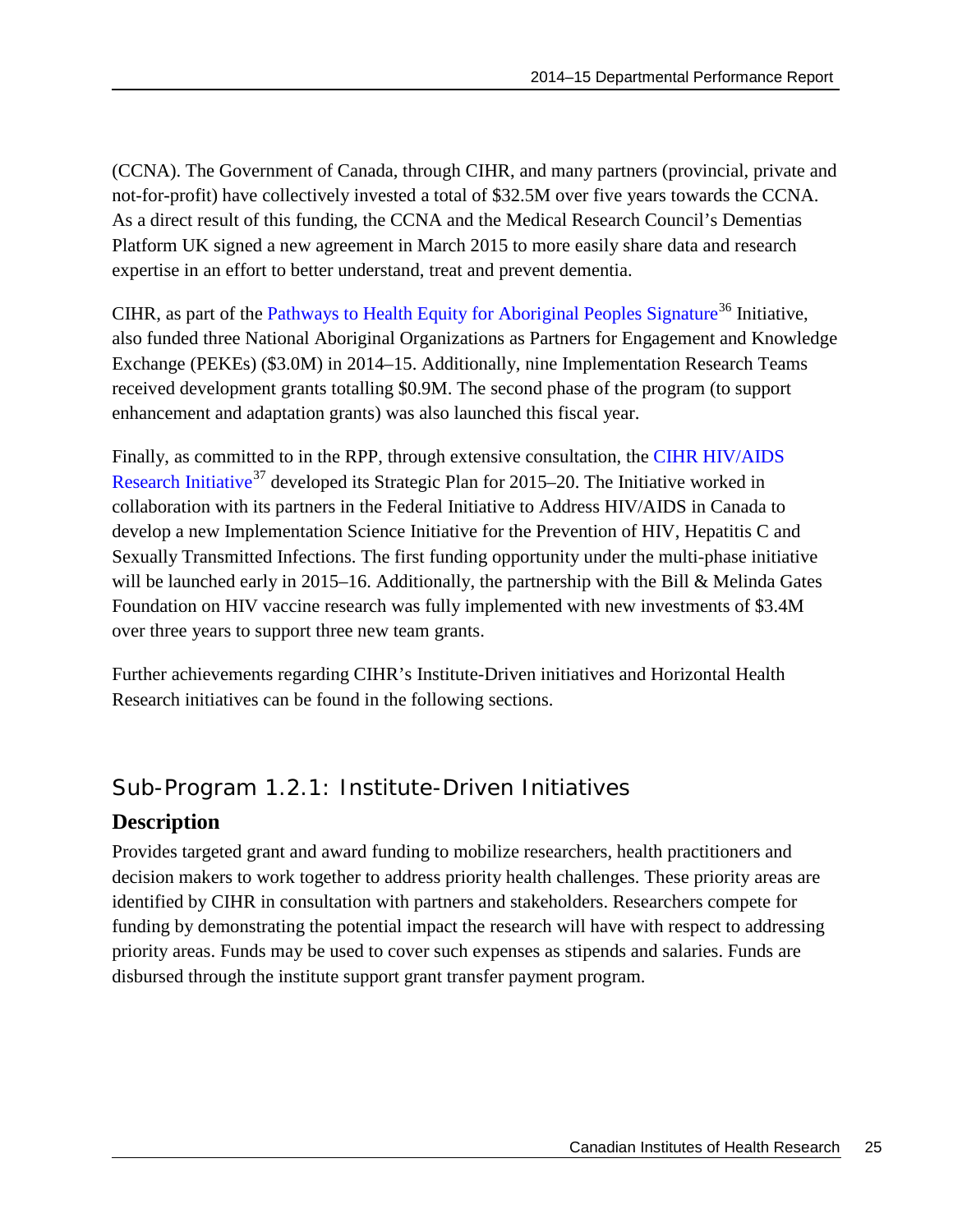#### Budgetary Financial Resources (dollars)

| $2014 - 15$<br><b>Planned Spending</b> |             | $2014 - 15$<br><b>Actual Spending</b> |             | $2014 - 15$<br><b>Difference</b><br>(actual minus planned) |  |
|----------------------------------------|-------------|---------------------------------------|-------------|------------------------------------------------------------|--|
|                                        | 187,697,630 |                                       | 209,164,968 | 21,467,338                                                 |  |

Human Resources (FTEs)

| $2014 - 15$<br><b>Planned</b> | $2014 - 15$<br><b>Actual</b> | $2014 - 15$<br><b>Difference</b><br>(actual minus planned) |
|-------------------------------|------------------------------|------------------------------------------------------------|
| 111                           | 118                          |                                                            |

Performance Results

| <b>Expected Results</b>                                               | <b>Performance Indicators</b>                                                                         | <b>Targets</b> | <b>Actual Results</b>                                                                                                                                                                                                                                                                                                                                                                                                                    |
|-----------------------------------------------------------------------|-------------------------------------------------------------------------------------------------------|----------------|------------------------------------------------------------------------------------------------------------------------------------------------------------------------------------------------------------------------------------------------------------------------------------------------------------------------------------------------------------------------------------------------------------------------------------------|
| Partners invest in<br>institute-driven<br>research                    | Ratio of leveraged funds<br>for institute-driven<br>initiatives                                       | \$1: \$0.30    | \$1: \$0.38<br>This result shows a slight increase in the<br>ratio of leveraged funds from 2013-14.<br>The increase is due, in part, to a change<br>in the methodology used to capture<br>partner investments. The methodology<br>for future targets will be revised to reflect<br>this change.                                                                                                                                          |
| <b>Stakeholders</b><br>collaborate on<br>institute-driven<br>research | Percent of institute-driven<br>grants reporting<br>stakeholder involvement<br>in the research process |                | Baseline Year   94% of institute-driven grants reported<br>stakeholder involvement in the research<br>process. This is an increase from the<br>previous year, which showed a total of<br>70%. This result is due, in part, to the<br>dramatic increase in the data available<br>for this fiscal year compared to previous<br>years as the Research Reporting System<br>brings more and more programs online<br>and results are received. |

#### **Performance Analysis and Lessons Learned**

For more information on the variance between planned and actual spending and human resources, please see the section on the Priority-Driven Health Research program.

In 2014–15, CIHR engaged in key national and international strategic partnerships and consortia in order to advance shared priorities and tackle complex, pressing health research challenges. As part of Budget 2014, CIHR received \$5M in ongoing funding for the Emerging Threats Health Research Initiatives, the first two years of which is focused on funding for Ebola vaccine research.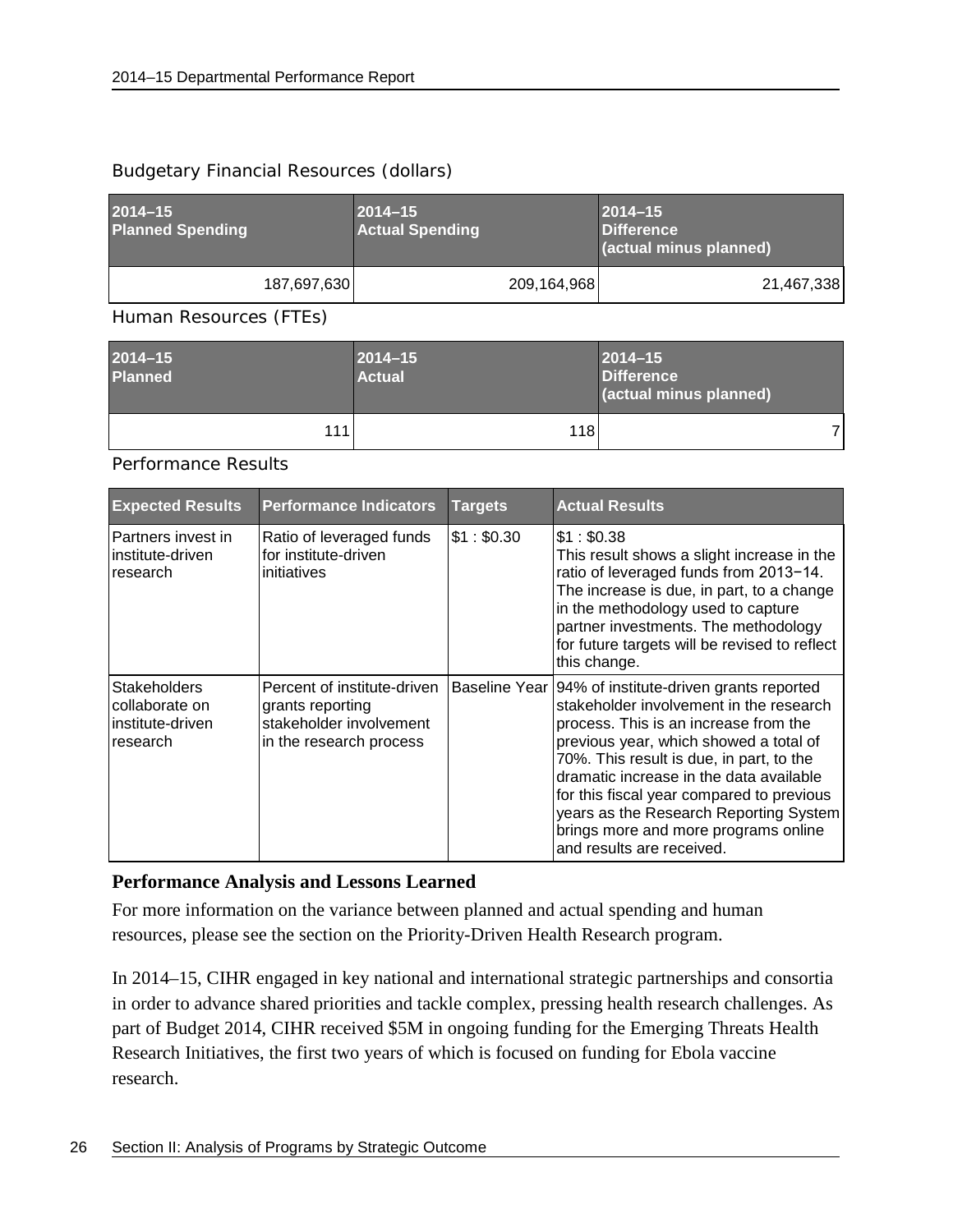CIHR, as the Canadian representative, has taken a leading role the [Joint Programming Initiative](http://www.cihr-irsc.gc.ca/e/40485.html)  [on Antimicrobial Resistance \(JPIAMR\),](http://www.cihr-irsc.gc.ca/e/40485.html)<sup>[38](#page-47-37)</sup> supporting the Canadian component of six international teams. Funding began in January 2015 for a period of three years. The research is focused on the identification of new targets for antibiotic development, antibiotic discovery and therapeutics to inhibit the mechanisms of resistance and re-sensitize resistant bacteria to existing compounds. Through those six teams, CIHR has invested \$4.0M and an additional \$6.5M was provided from the 10 partner countries.

CIHR also participated in a partnership with 10 European member states and New Zealand through the Joint [Programme Initiative Healthy Diet for a Healthy Life \(JPI HDHL\).](http://www.healthydietforhealthylife.eu/)<sup>[39](#page-47-38)</sup> Through this partnership, CIHR launched a strategic funding opportunity on Biomarkers for Nutrition and Health in order to foster transnational research collaborations in this area. CIHR was able to leverage its contribution of \$0.45M to support one of two funded research teams for a total of \$7.0M.

In 2014–15, through ongoing partnerships with the [Global Alliance on Chronic Disease,](http://www.cihr-irsc.gc.ca/e/46355.html)<sup>[40](#page-47-39)</sup> as part of the SPOR Networks, CIHR also launched a funding opportunity for the development and implementation of up to four pan-Canadian networks that focus on non-communicable chronic diseases. Each network will receive \$25.0M – \$12.5M from CIHR to be matched with funding from non-federal sources.

Finally, as part of Canada's chairmanship of the Arctic Council, CIHR, in collaboration with the Public Health Agency of Canada, ran a competition to support a participatory, community-based, evaluation on mental wellness promotion and suicide prevention in circumpolar communities, with a particular focus on Indigenous youth. CIHR invested in two research grants for a total of \$0.5M. CIHR also partnered to organize a Symposium in Iqaluit, Nunavut, and a travel award competition was subsequently launched to support Canadian youth participation to this symposium and 21 travel awards were funded.

# <span id="page-30-0"></span>Sub-Program 1.2.2: Horizontal Health Research Initiatives

### **Description**

Provides targeted funding for the advancement and application of health research knowledge to address priority health challenges identified by CIHR in collaboration with other federal departments and agencies, other national governments and non-governmental or private sector organizations. Funds may be used to cover research project expenditures as well as salaries or consultation fees. Targeted health challenges currently include: HIV/AIDS Initiative; National Anti-Drug Strategy (NADS); Drug Safety and Effectiveness Network (DSEN); and Networks of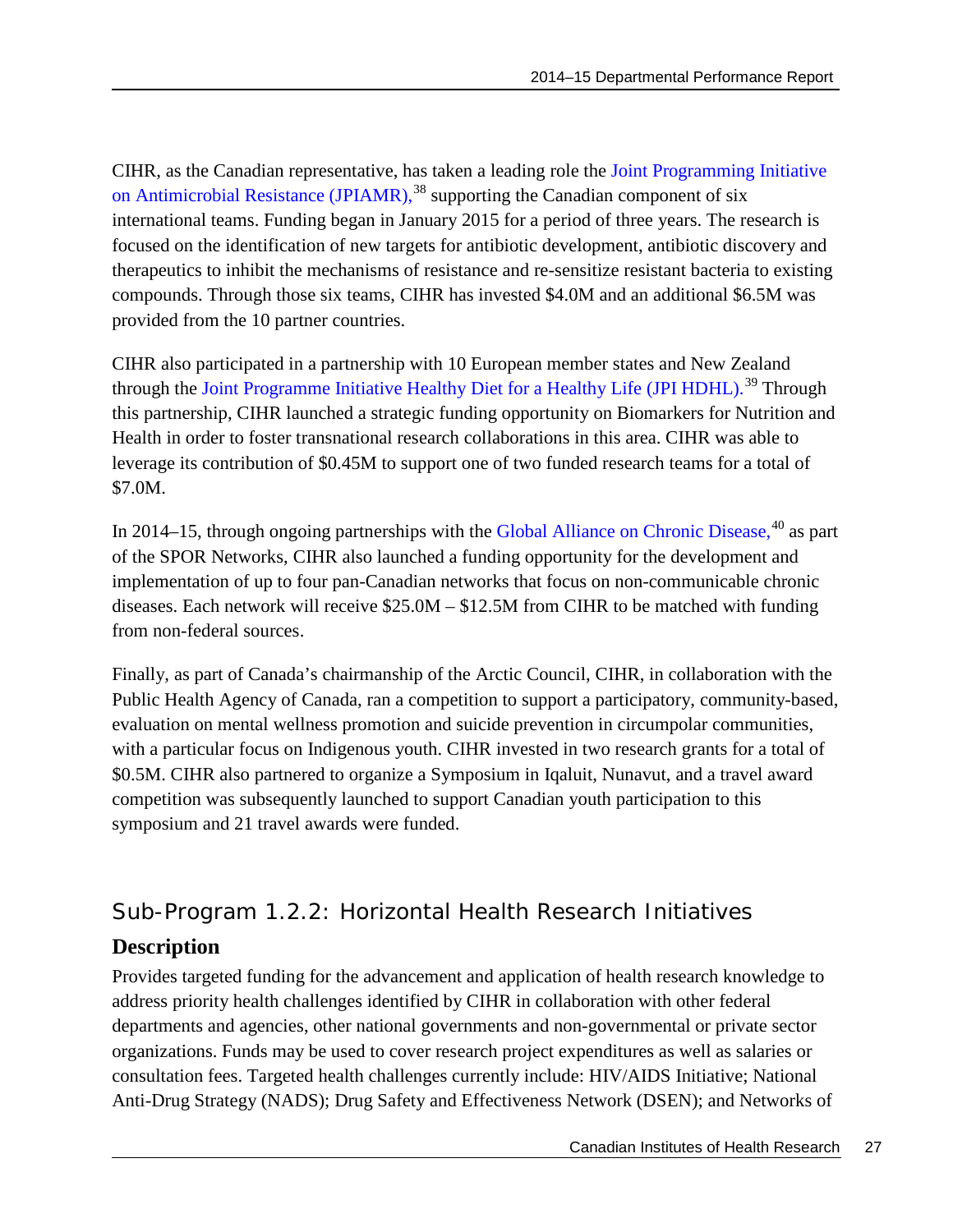Centres of Excellence (which includes the NCE program, Business-led NCEs and Centres of Excellence for Commercialization and Research).

#### Budgetary Financial Resources (dollars)

| $2014 - 15$<br><b>Planned Spending</b> |            | $2014 - 15$<br><b>Actual Spending</b> |            | $2014 - 15$<br>Difference<br>(actual minus planned) |  |
|----------------------------------------|------------|---------------------------------------|------------|-----------------------------------------------------|--|
|                                        | 65,997,459 |                                       | 78,574,936 | 12,577,477                                          |  |

Human Resources (FTEs)

| $2014 - 15$<br><b>Planned</b> | $ 2014 - 15 $<br>Actual | $2014 - 15$<br><b>Difference</b><br>(actual minus planned) |
|-------------------------------|-------------------------|------------------------------------------------------------|
| 21                            | 24                      | 3                                                          |

Performance Results

| <b>Expected Results</b>                                                                                                 | <b>Performance Indicators</b>                                                                          | <b>Targets</b>       | <b>Actual Results</b>                                                                                                                                                                                                                                                                                                                                                                                        |
|-------------------------------------------------------------------------------------------------------------------------|--------------------------------------------------------------------------------------------------------|----------------------|--------------------------------------------------------------------------------------------------------------------------------------------------------------------------------------------------------------------------------------------------------------------------------------------------------------------------------------------------------------------------------------------------------------|
| Government and<br>external stakeholders for horizontal health<br>invest in horizontal<br>health research<br>initiatives | Ratio of leveraged funds<br>research initiatives                                                       | \$1: \$0.60          | \$1: \$0.66<br>This result shows a slight increase in<br>the ratio of leveraged funds from<br>2013-14. The increase is due, in part,<br>to a change in the methodology used<br>to capture partner investments. The<br>methodology for future targets will be<br>revised to reflect this change.                                                                                                              |
| Horizontal initiative<br>research results in                                                                            | Percent of horizontal<br>initiative grants reporting<br>knowledge translation translation of knowledge | <b>Baseline Year</b> | 73% of horizontal initiative grants<br>reported translating knowledge. Trend<br>analysis is not possible due to a lack of<br>available historical data.                                                                                                                                                                                                                                                      |
| CIHR-funded<br>research findings<br>contribute to more<br>effective health<br>services and<br>products                  | Percent of CIHR grants<br>reporting contributions to<br>more effective health<br>services and products | 30%                  | CIHR exceeded the target for 2014-15<br>by supporting grants of which 54%<br>reported having contributed to more<br>effective health services and products.<br>This result is due, in part, to the<br>dramatic increase in the data available<br>for this fiscal year compared to<br>previous years as the Research<br>Reporting System brings more and<br>more programs online and results are<br>received. |

#### **Performance Analysis and Lessons Learned**

For more information on the variance between planned and actual spending and human resources, please see the section on the Priority-Driven Health Research program.

#### 28 Section II: Analysis of Programs by Strategic Outcome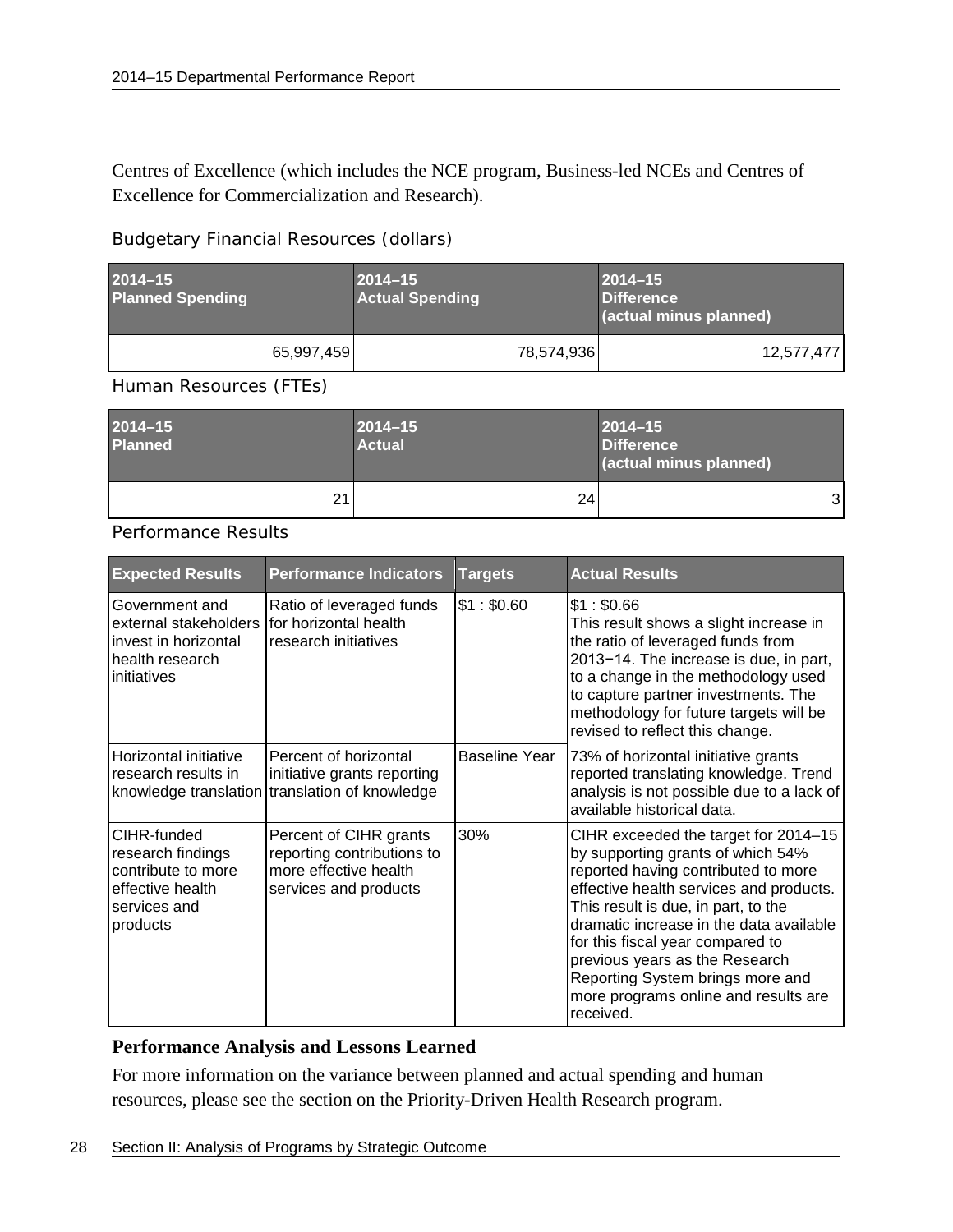Through the Horizontal Health Research Initiatives sub-program, CIHR continued to provide funding and partner with key stakeholders to address horizontal health issues. Through DSEN, CIHR communicated the results of 21 DSEN queries regarding specific requests for drug safety and effectiveness evidence to federal regulators or federal/provincial decision makers. Another 23 queries are currently under research. DSEN has also developed DSEN Abstracts, which are high-level summaries of key findings, to disseminate research results to Canadians. Eight are presently available and other completed projects will also be provided once finalized.

In 2014–15, the DSEN program underwent an evaluation. The reception to the launch of DSEN's new knowledge translation strategy demonstrated the value that regulators, decision-makers and researchers place on DSEN-generated research in increasing the impact on the health and safety of Canadians.

CIHR also invested \$37.8M in the NCE suite of programs, including \$12.0M for the CECR program, \$22.5M for the NCE and \$3.1M for Business-led NCEs. These investments build strong multisectoral linkages between academia, NGOs, government and industry, to accelerate research results for economic, social and environmental benefit. These results are consistent with the numbers for 2013−14, which show a total investment of \$39.0M that year.

In the fall of 2014, as part of the National Anti-Drug Strategy (NADS), CIHR launched the Node Grant funding opportunity, second phase of the Canadian Research Initiative in Substance Misuse (CRISM). The objective of this funding opportunity was to establish regional nodes composed of researchers, service providers and representatives of people living with substance misuse, with shared infrastructure to facilitate research in interventions and other therapeutic approaches to substance misuse. Through this funding opportunity, four nodes were funded; one in Ontario, one in Quebec (which includes the Maritime Provinces), one in Alberta (which includes the other Prairie Provinces), and one in British Columbia. Each node is receiving \$0.35M per year for five years.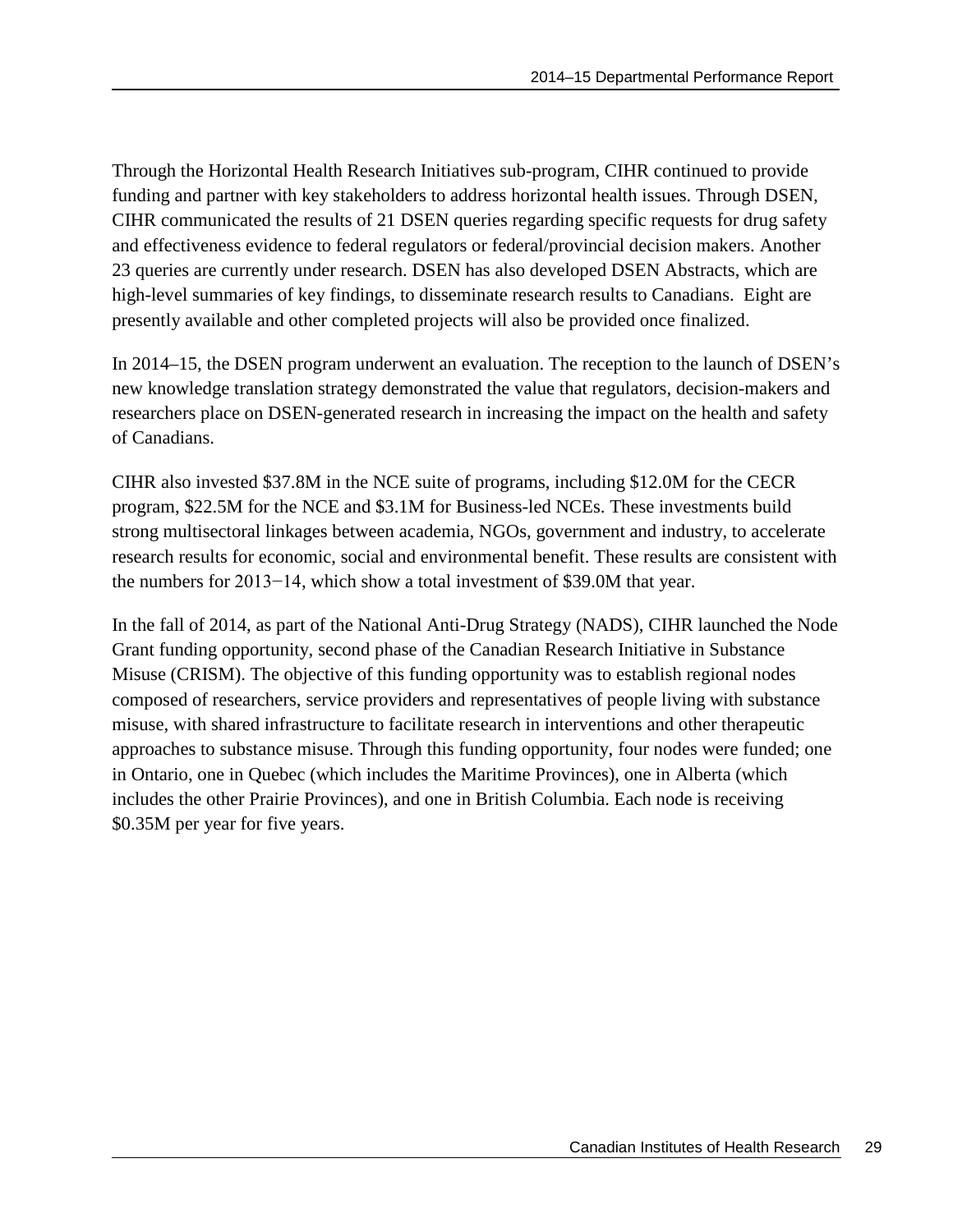### <span id="page-33-0"></span>Internal Services

### **Description**

Internal Services are groups of related activities and resources that are administered to support the needs of programs and other corporate obligations of an organization. These groups are: Management and Oversight Services; Communications Services; Legal Services; Human Resources Management Services; Financial Management Services; Information Management Services; Information Technology Services; Real Property Services; Materiel Services; Acquisition Services; and Other Administrative Services. Internal Services include only those activities and resources that apply across an organization and not to those provided specifically to a program.

| $2014 - 15$<br><b>Main Estimates</b> | $2014 - 15$<br><b>Planned Spending Total Authorities</b> | $2014 - 15$<br><b>Available for Use</b> | $2014 - 15$<br><b>Actual Spending</b><br>(authorities used) | $2014 - 15$<br><b>Difference</b><br><b>diactual minus</b><br>planned) |
|--------------------------------------|----------------------------------------------------------|-----------------------------------------|-------------------------------------------------------------|-----------------------------------------------------------------------|
| 3,019,312                            | 3,231,910                                                | 3,306,303                               | 3,284,376                                                   | 52,466                                                                |

Budgetary Financial Resources (dollars)

Human Resources (FTEs)

| $2014 - 15$<br><b>Planned</b> | $2014 - 15$<br><b>Actual</b> | $2014 - 15$<br><b>Difference</b><br>(actual minus planned) |  |
|-------------------------------|------------------------------|------------------------------------------------------------|--|
| 23                            | 23                           | 0                                                          |  |

#### **Performance Analysis and Lessons Learned**

As part of CIHR's new strategic plan for 2014–15 – 2018–19, Health Research Roadmap II: Capturing Innovation to Produce Better Health and Health Care for Canadians (Roadmap II) released on March 11, 2015, CIHR recommitted to organizational excellence. As part of the new strategic plan, CIHR implemented a new performance measurement regime toolbox which aligns performance measures, expected outcomes and targets across all levels of the organization. This toolbox improves CIHR reporting of achievements and their impact on the health care system and the health of Canadians.

In 2014–15, CIHR also developed and implemented a new multi-year investment planning process which supports sound financial and risk management practices. This new framework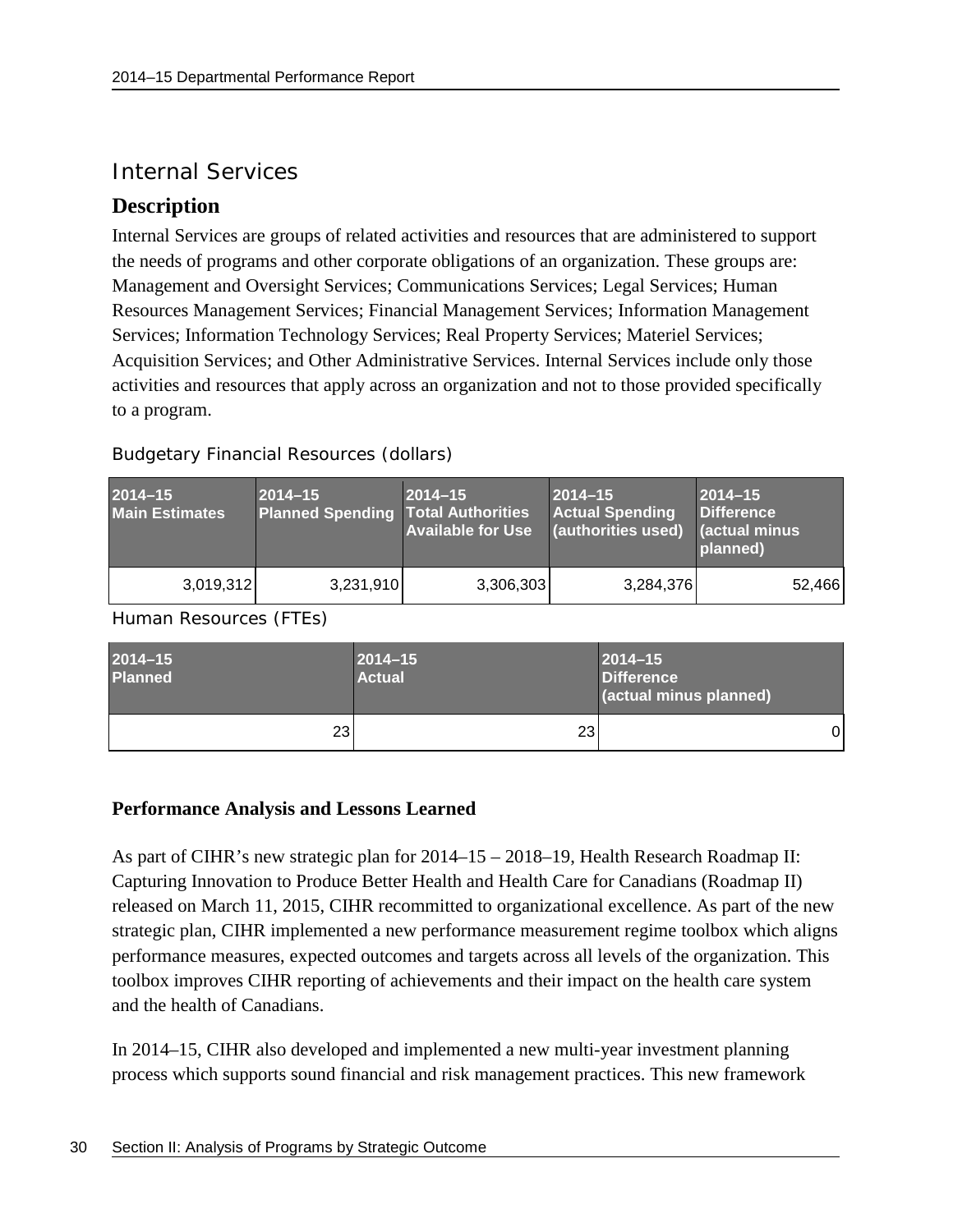enables governance bodies to focus on CIHR's proposed health research relevance and impact while using business processes that are clear, nimble, transparent, sustainable and flexible.

As part of larger Government of Canada commitments, CIHR completed its implementation of GCDocs across the organization using a functional based classification approach as well as establishing proper retention and disposition schedules for all information saved. CIHR also conducted a requirement analysis to implement TBS's Standard on Email Management as part of the Government of Canada Email Management Initiatives and developed an implementation plan within TBS deadlines. Finally, using CIHR's Enterprise Architecture Framework created in November 2013, a detailed enterprise architecture was completed for the Reforms of the Open Suite of programs and peer review processes in 2014–15; work is ongoing to complete a detailed enterprise architecture for the remainder of CIHR's programs.

As CIHR implemented the performance measurement regime over the past year, a key finding of the process was the consistent need for common measures across provincial, national and international research funders. As a result, CIHR, along with the Michael Smith Foundation in British Columbia, is co-chairing the Canadian Health Services and Policy Research Alliance Impact Work Group, and participating in the Heads of International Research Organizations Forum to develop common data, metric and monitoring standards to better demonstrate the impacts of research investments.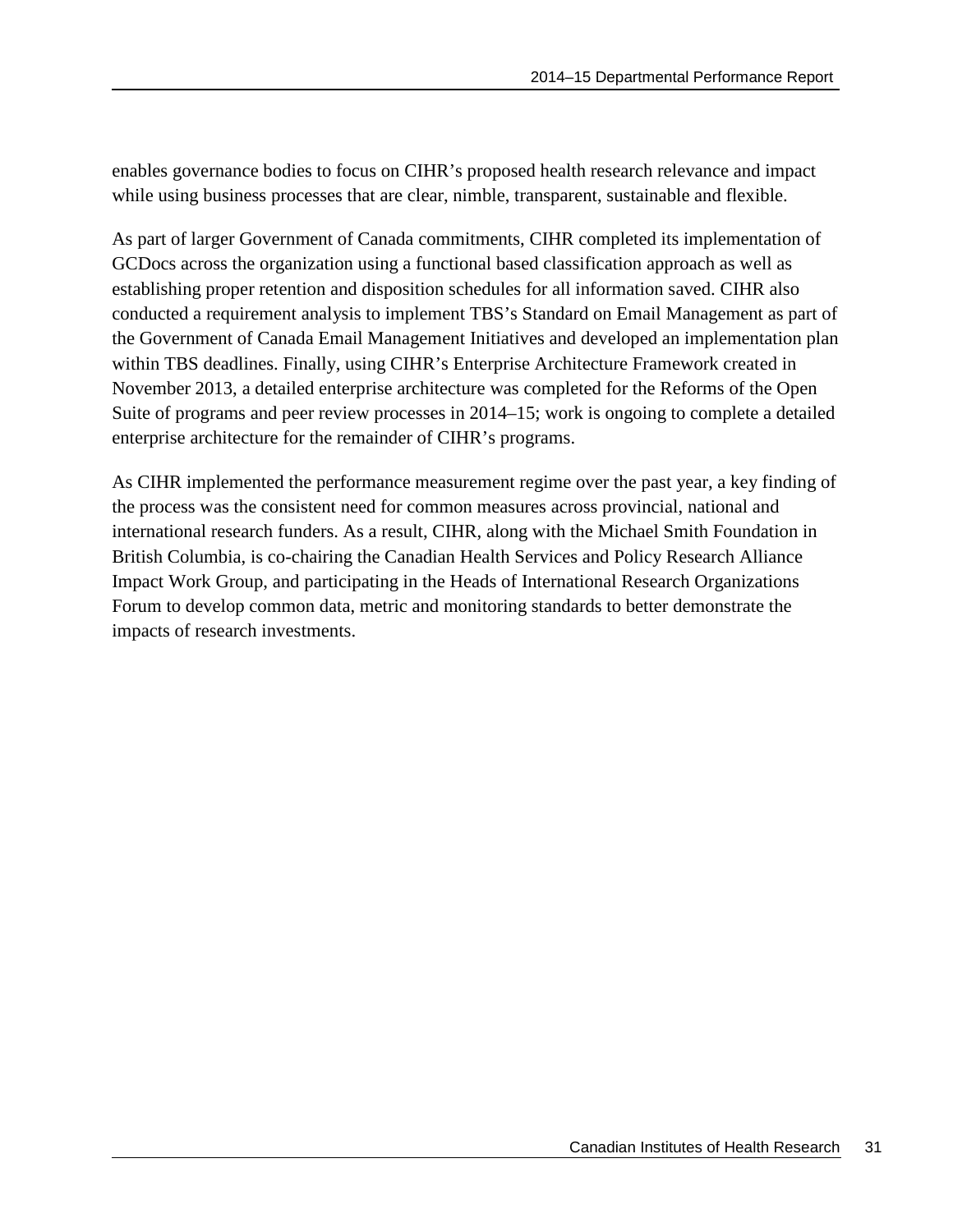# <span id="page-35-0"></span>Section III: Supplementary Information

### <span id="page-35-1"></span>Financial Statements Highlights

Condensed Statement of Operations For the Year Ended March 31, 2015 (dollars)

| <b>Financial</b><br><b>Information</b>                                  | $2014 - 15$<br><b>Planned</b><br><b>Results</b> | $2014 - 15$<br><b>Actual</b> | $2013 - 14$<br><b>Actual</b> | Difference<br>$(2014 - 15)$<br>actual minus<br>$2014 - 15$<br>planned) | <b>Difference</b><br>$(2014 - 15)$<br>actual minus<br>$2013 - 14$<br>actual) |
|-------------------------------------------------------------------------|-------------------------------------------------|------------------------------|------------------------------|------------------------------------------------------------------------|------------------------------------------------------------------------------|
| Total expenses                                                          | 999,367,000                                     | 1,027,717,000                | 1,008,884,000                | 28,350,000                                                             | 18,833,000                                                                   |
| Total revenues                                                          | 9,700,000                                       | 7,618,000                    | 6.854.000                    | $-2,082,000$                                                           | 764,000                                                                      |
| Net cost of<br>operations before<br>government funding<br>and transfers | 989,667,000                                     | 1,020,099,000                | 1,002,030,000                | 30,432,000                                                             | 18,069,000                                                                   |

Total expenses were approximately \$28.4 M higher than planned, due primarily to additional funding announced in Budget 2014 for CIHR's SPOR, CCNA and Emerging Threats Health Research Initiatives, as well as the CECR/BL-NCE funds approved in Supplementary Estimates (which were unknown at the time that 2014–15 planned spending was determined). Total revenues fluctuate annually as they depend exclusively on the timing of receiving partner funding and disbursing that partner funding to health researchers.

Higher than planned total expenses of \$28.4M in 2014–15 and lower than planned total revenues of approximately \$2.1M resulted in net cost of operations before government funding and transfers being approximately \$30.4 M higher than planned for the fiscal year. However, net cost of operations before government funding and transfers increased by only \$18.1M (or 1.8%) over the prior fiscal year, as CIHR's operations are very consistent on a year-over-year basis.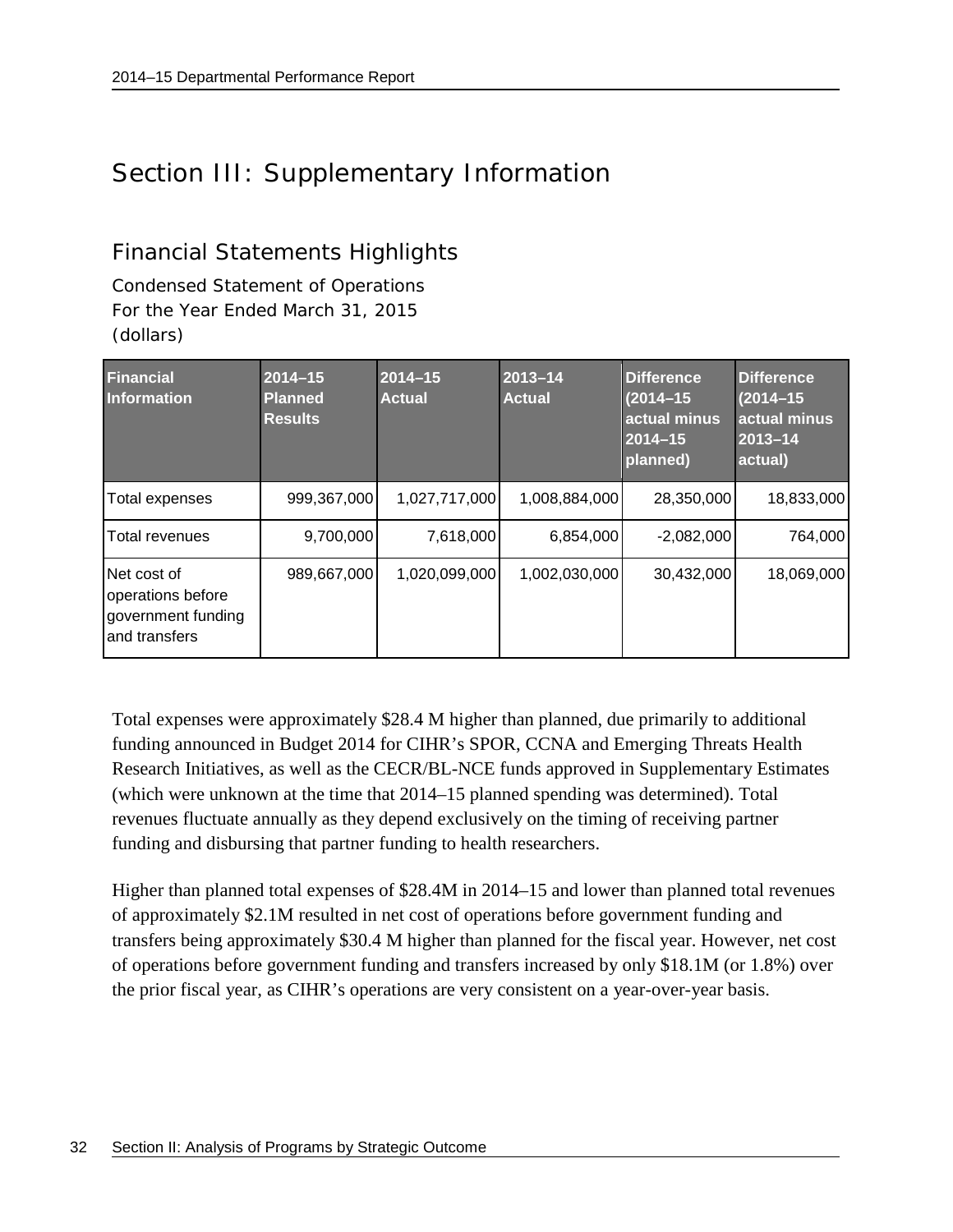### Condensed Statement of Financial Position As at March 31, 2015 (dollars)

| Financial Information 2014-15          |              | $2013 - 14$  | <b>Difference</b><br>(2014-15 minus)<br>$2013 - 14$ |
|----------------------------------------|--------------|--------------|-----------------------------------------------------|
| <b>Total net liabilities</b>           | 15,017,000   | 14,395,000   | 622,000                                             |
| Total net financial<br>assets          | 12,130,000   | 11,196,000   | 934,000                                             |
| Departmental net debt                  | 2,887,000    | 3,199,000    | $-312,000$                                          |
| Total non-financial<br>assets          | 1,039,000    | 996,000      | 43,000                                              |
| Departmental net<br>financial position | $-1,848,000$ | $-2,203,000$ | 355,000                                             |

Total net liabilities of \$15.0M and total net financial assets of \$12.1M both increased in 2014–15 compared to the prior fiscal year due to an increase in Accounts Payable and Accrued Liabilities, resulting from the Government's implementation of salary payments in arrears during the fiscal year. CIHR's total departmental net debt as at March 31, 2015 did not materially change compared to the prior fiscal year. Total non-financial assets of \$1.0M as at March 31, 2015 are also consistent with the prior fiscal year. As a result, CIHR's departmental net financial position did not change materially compared to the prior fiscal year.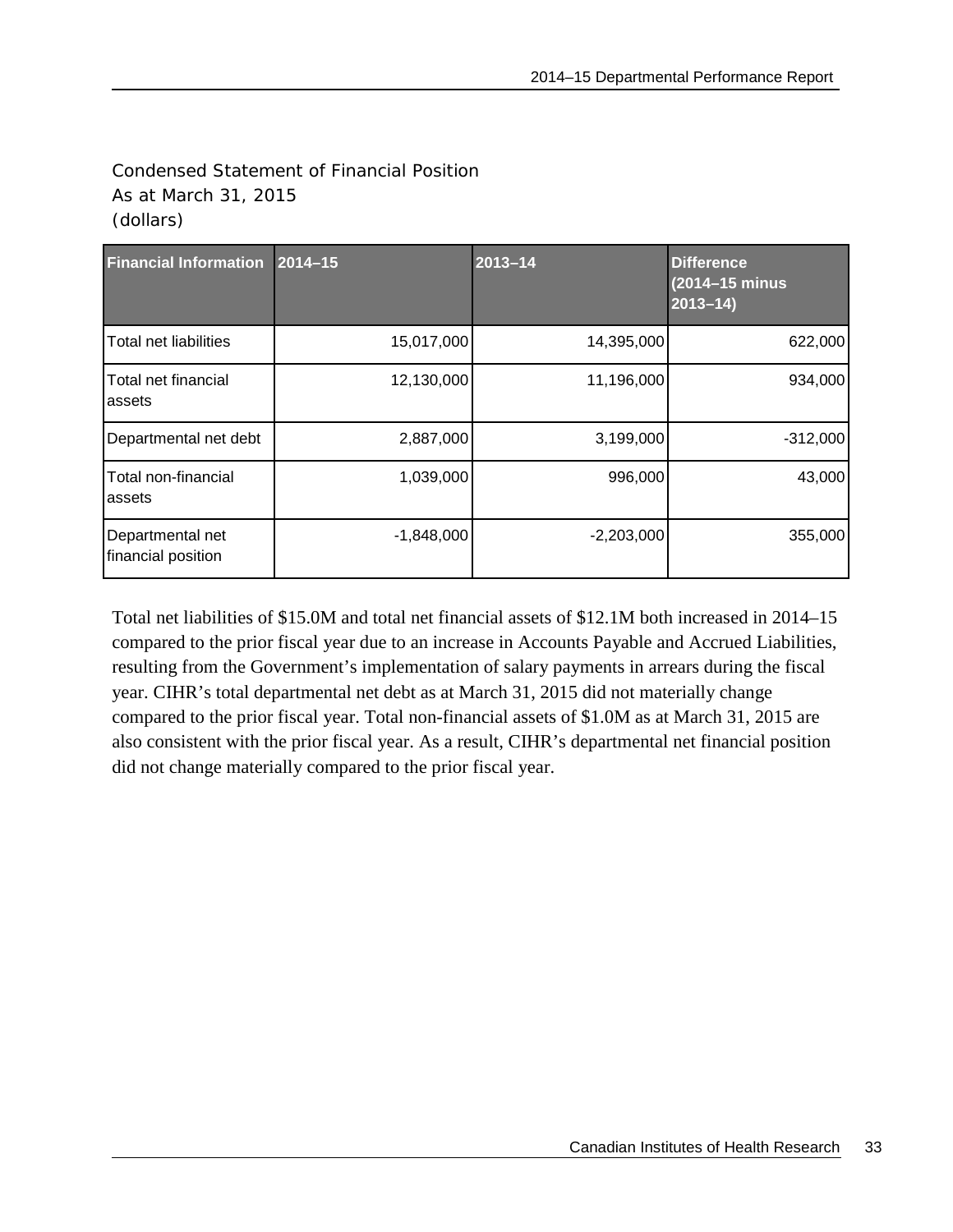## <span id="page-37-0"></span>Financial Statements

CIHR's 2014–15 audited financial statements can be found on the CIHR website Footnote 86 and form an integral part of the annual report. Included with this year's audited financial statements are the:

- 1. Financial Statement Discussion and Analysis<sup>Footnote 87</sup>;
- 2. Auditor's Report and Financial Statements<sup>[Footnote 88](http://www.cihr-irsc.gc.ca/e/48506.html%23fnb88)</sup> (including the Statement of Management Responsibility Including Internal Control over Financial Reporting); and
- 3. Annex: Summary of the Assessment of Effectiveness of the Systems of Internal Control over Financial Reporting and the Action Plan of the Canadian Institutes of Health Research for the Fiscal Year 2012–13 (Unaudited). Footnote 89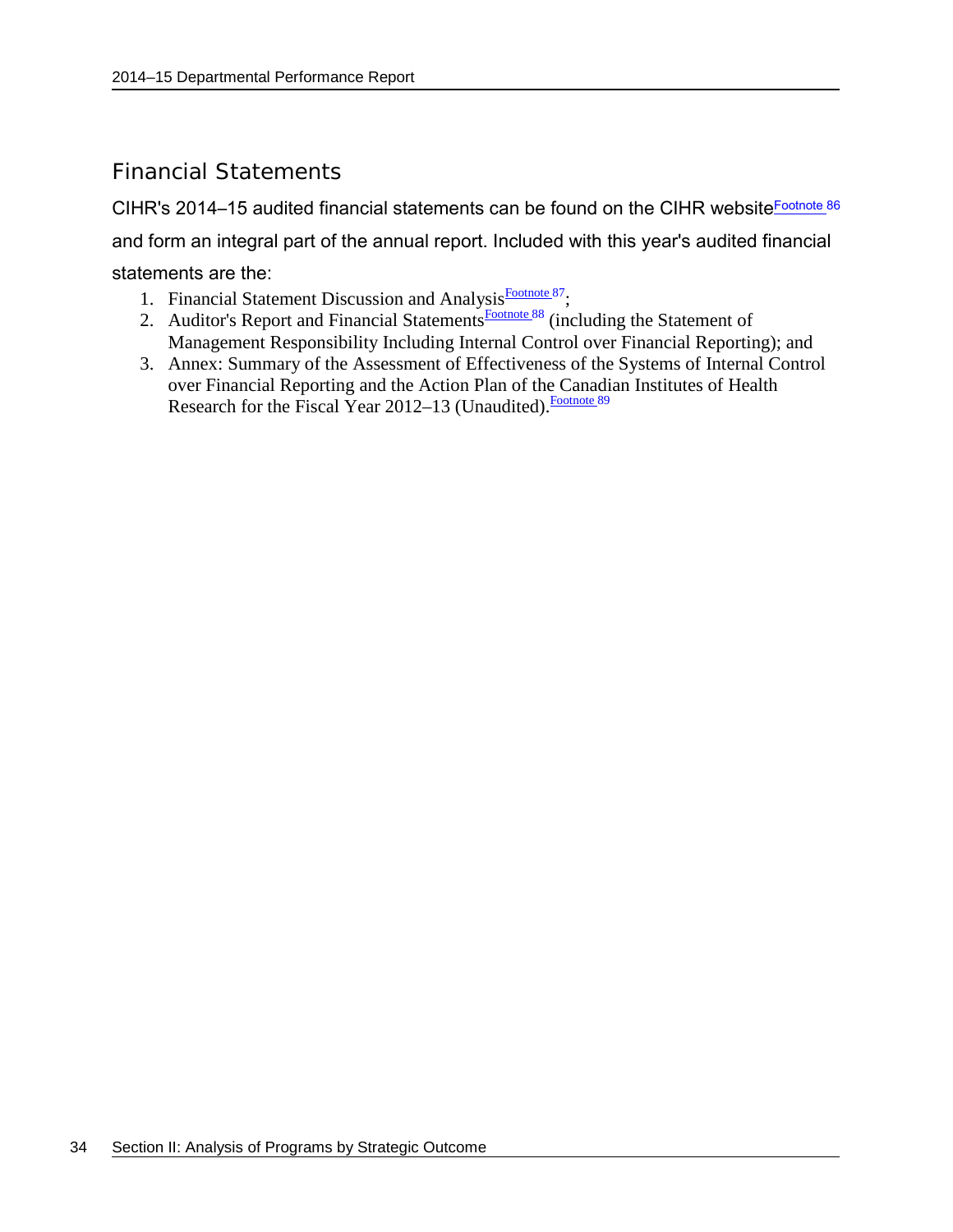# <span id="page-38-0"></span>Supplementary Information Tables

The supplementary information tables listed in the *2014–15 Departmental Performance Report* can be found on the Canadian Institutes of Health Research's website.

- Departmental Sustainable Development Strategy;
- Details on Transfer Payment Programs of \$5 Million or More; and
- **Internal Audits and Evaluations.**

# <span id="page-38-1"></span>Tax Expenditures and Evaluations

The tax system can be used to achieve public policy objectives through the application of special measures such as low tax rates, exemptions, deductions, deferrals and credits. The Department of Finance Canada publishes cost estimates and projections for these measures annually in the [Tax](http://www.fin.gc.ca/purl/taxexp-eng.asp)  [Expenditures and Evaluations](http://www.fin.gc.ca/purl/taxexp-eng.asp)<sup>[41](#page-47-40)</sup> publication. The tax measures presented in the Tax Expenditures and Evaluations publication are the sole responsibility of the Minister of Finance.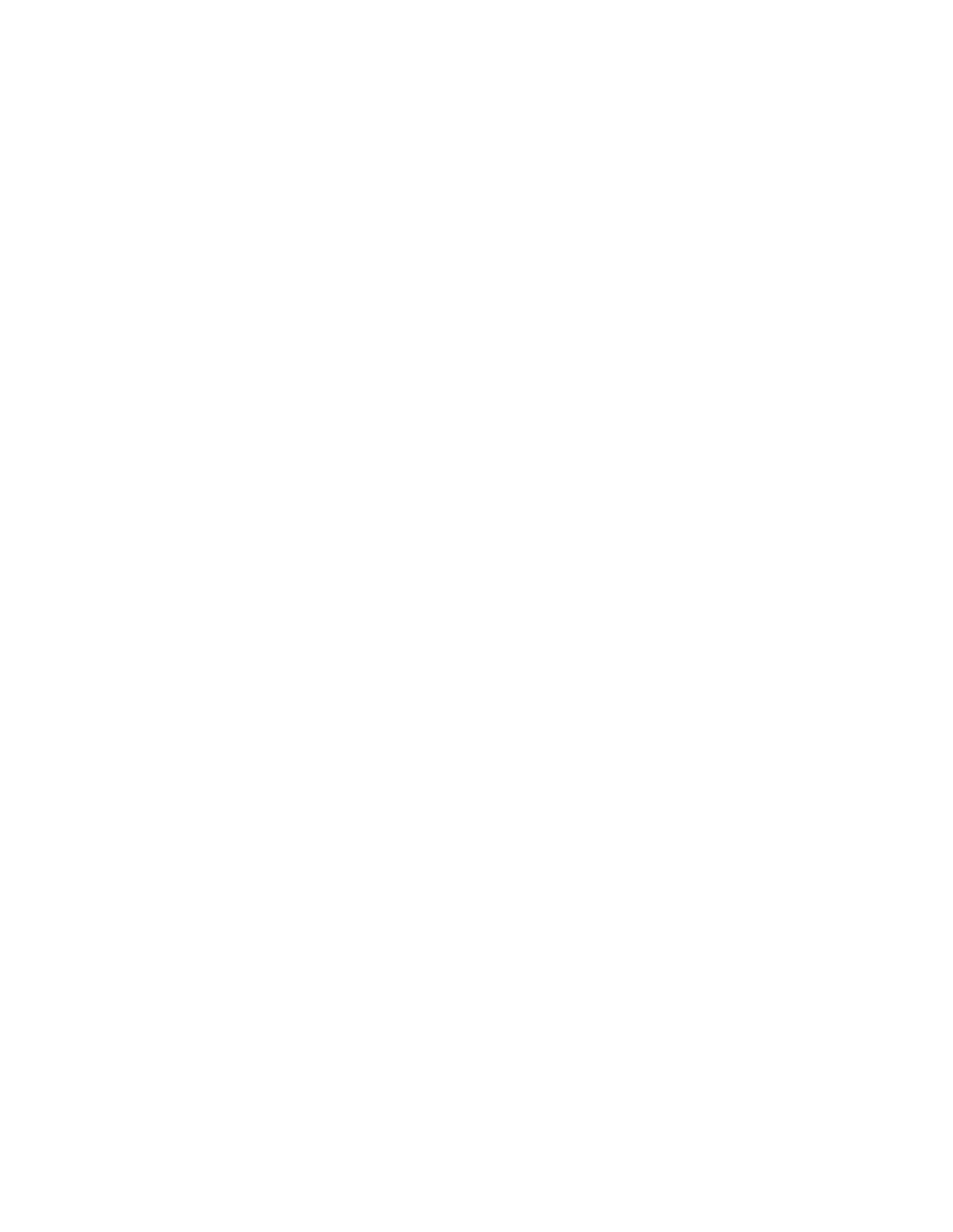# <span id="page-40-0"></span>Section IV: Organizational Contact Information

Canadian Institutes of Health Research 160 Elgin Street, 9th Floor Address Locator 4809A Ottawa, Ontario K1A 0W9 Canada

Telephone: 613-941-2672 Fax: 613-954-1800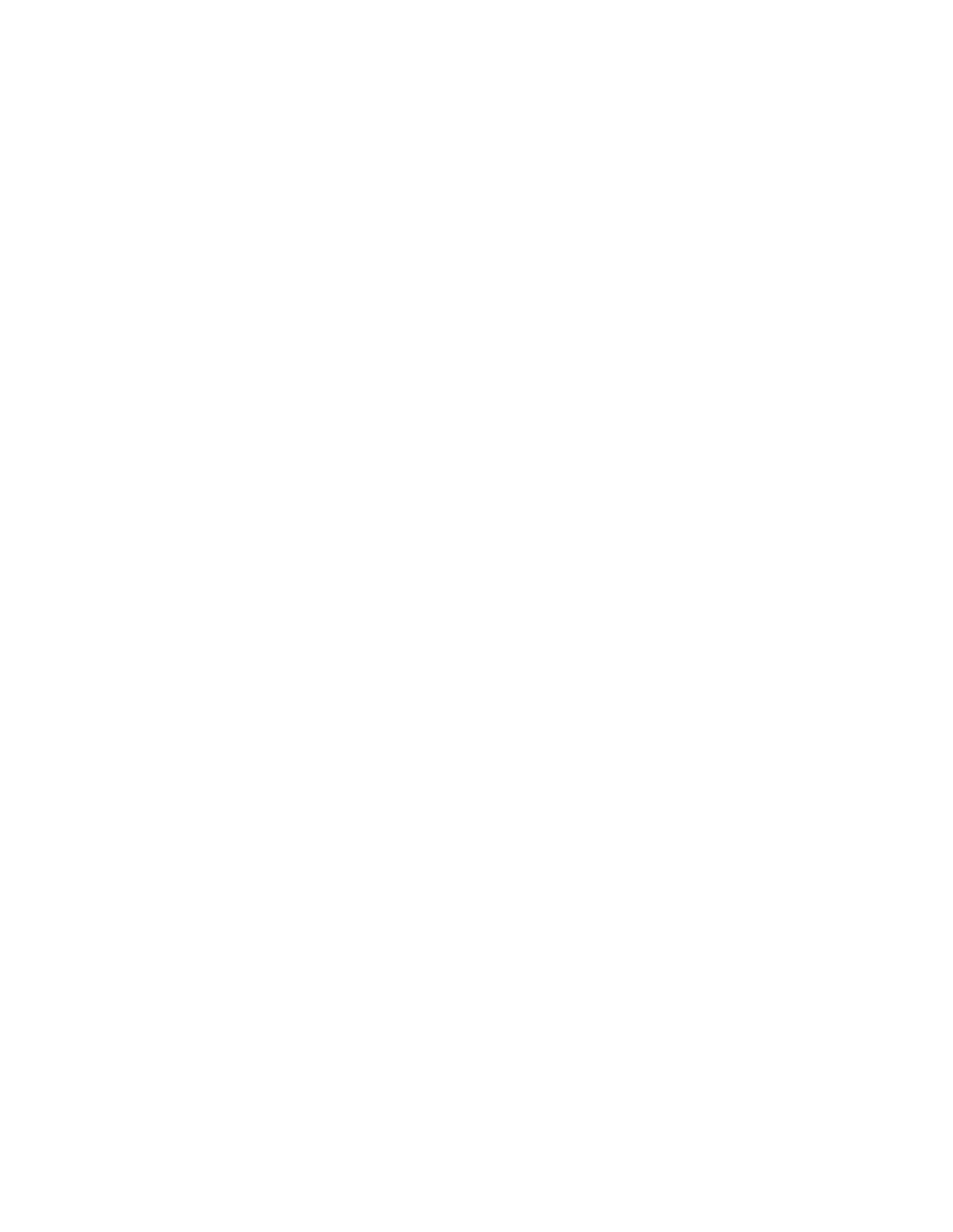# <span id="page-42-0"></span>Appendix: Definitions

**Appropriation:** Any authority of Parliament to pay money out of the Consolidated Revenue Fund.

**Budgetary expenditures:** Include operating and capital expenditures; transfer payments to other levels of government, organizations or individuals; and payments to Crown corporations.

**Departmental Performance Report:** Reports on an appropriated organization's actual accomplishments against the plans, priorities and expected results set out in the corresponding Reports on Plans and Priorities. These reports are tabled in Parliament in the fall.

**Full-time equivalent:** Is a measure of the extent to which an employee represents a full personyear charge against a departmental budget. Full-time equivalents are calculated as a ratio of assigned hours of work to scheduled hours of work. Scheduled hours of work are set out in collective agreements.

**Government of Canada outcomes:** A set of 16 high-level objectives defined for the government as a whole, grouped in [four spending areas:](http://www.tbs-sct.gc.ca/ppg-cpr/frame-cadre-eng.aspx) economic affairs, social affairs, international affairs and government affairs.

**Management, Resources and Results Structure:** A comprehensive framework that consists of an organization's inventory of programs, resources, results, performance indicators and governance information. Programs and results are depicted in their hierarchical relationship to each other and to the Strategic Outcome(s) to which they contribute. The Management, Resources and Results Structure is developed from the Program Alignment Architecture.

**Non-budgetary expenditures:** Include net outlays and receipts related to loans, investments and advances, which change the composition of the financial assets of the Government of Canada.

**Performance:** What an organization did with its resources to achieve its results, how well those results compare to what the organization intended to achieve and how well lessons learned have been identified.

**Performance indicator:** A qualitative or quantitative means of measuring an output or outcome, with the intention of gauging the performance of an organization, program, policy or initiative respecting expected results.

**Performance reporting:** The process of communicating evidence-based performance information. Performance reporting supports decision making, accountability and transparency.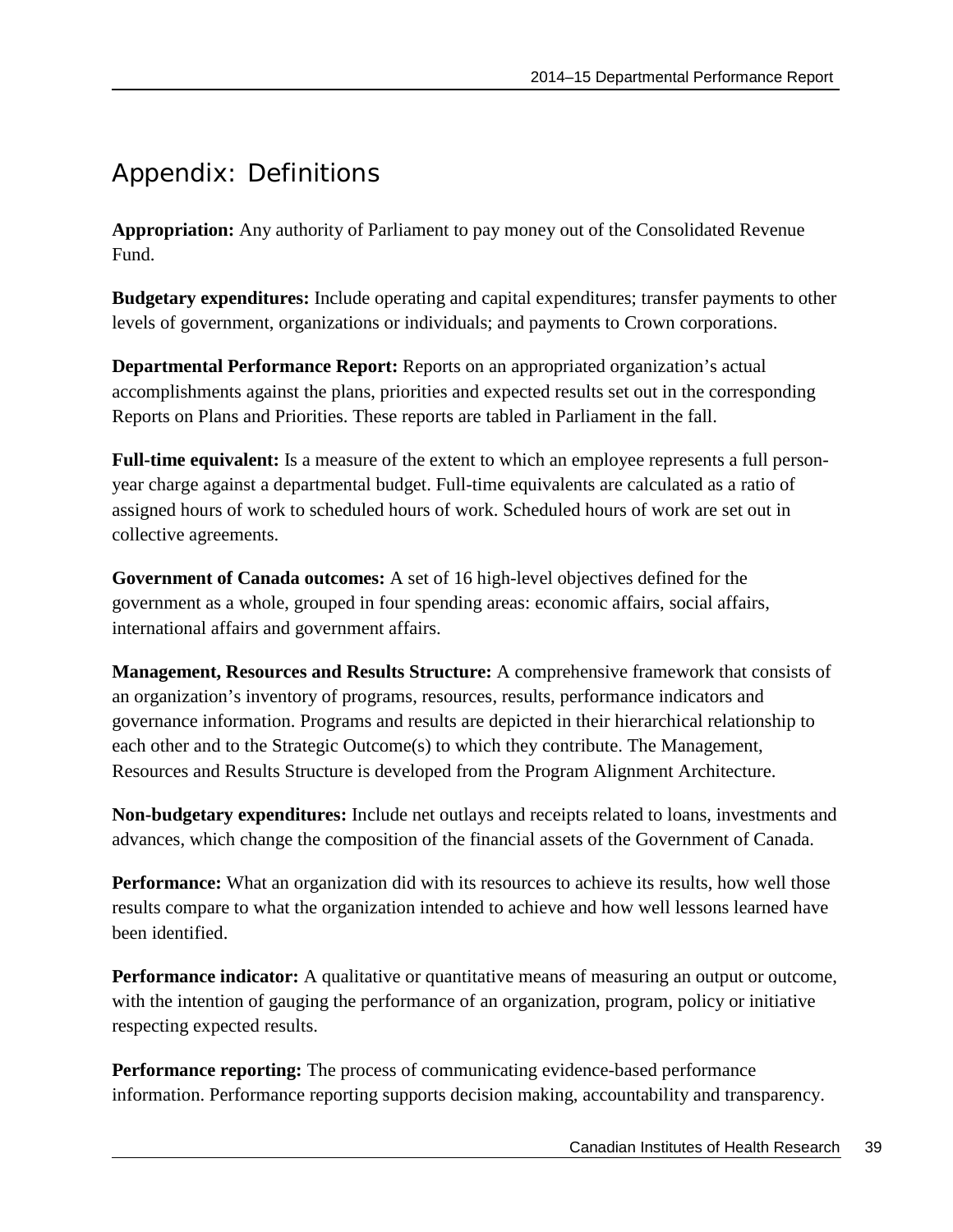**Planned spending:** For Reports on Plans and Priorities (RPPs) and Departmental Performance Reports (DPRs), planned spending refers to those amounts that receive Treasury Board approval by February 1. Therefore, planned spending may include amounts incremental to planned expenditures presented in the Main Estimates.

A department is expected to be aware of the authorities that it has sought and received. The determination of planned spending is a departmental responsibility, and departments must be able to defend the expenditure and accrual numbers presented in their RPPs and DPRs.

**Plans:** The articulation of strategic choices, which provides information on how an organization intends to achieve its priorities and associated results. Generally a plan will explain the logic behind the strategies chosen and tend to focus on actions that lead up to the expected result.

**Priorities:** Plans or projects that an organization has chosen to focus and report on during the planning period. Priorities represent the things that are most important or what must be done first to support the achievement of the desired Strategic Outcome(s).

**Program:** A group of related resource inputs and activities that are managed to meet specific needs and to achieve intended results and that are treated as a budgetary unit.

**Program Alignment Architecture:** A structured inventory of an organization's programs depicting the hierarchical relationship between programs and the Strategic Outcome(s) to which they contribute.

**Report on Plans and Priorities:** Provides information on the plans and expected performance of appropriated organizations over a three-year period. These reports are tabled in Parliament each spring.

**Results:** An external consequence attributed, in part, to an organization, policy, program or initiative. Results are not within the control of a single organization, policy, program or initiative; instead they are within the area of the organization's influence.

**Strategic Outcome:** A long-term and enduring benefit to Canadians that is linked to the organization's mandate, vision and core functions.

**Sunset program:** A time-limited program that does not have an ongoing funding and policy authority. When the program is set to expire, a decision must be made whether to continue the program. In the case of a renewal, the decision specifies the scope, funding level and duration.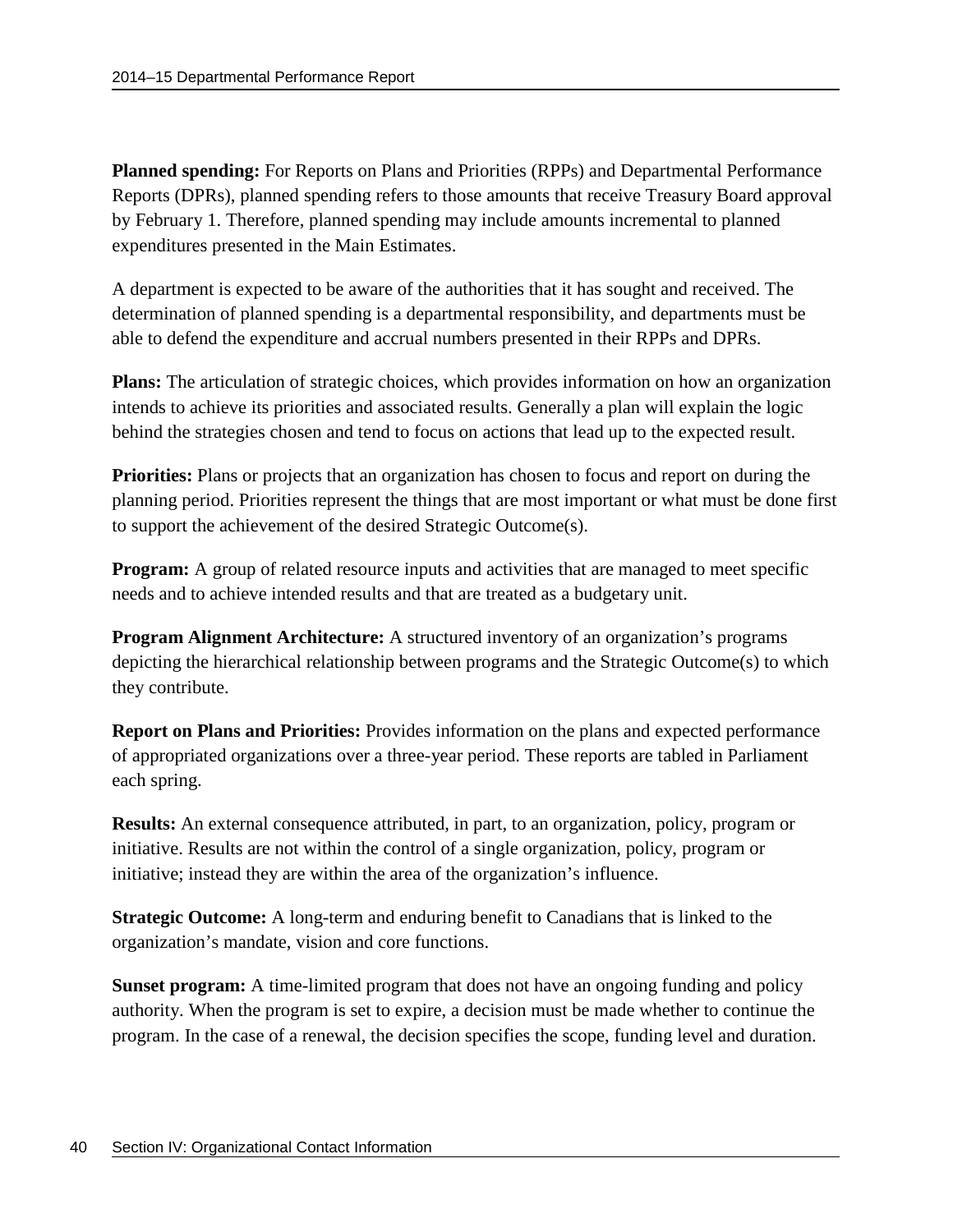**target:** A measurable performance or success level that an organization, program or initiative plans to achieve within a specified time period. Targets can be either quantitative or qualitative.

**whole-of-government framework:** Maps the financial contributions of federal organizations receiving appropriations by aligning their Programs to a set of 16 government-wide, high-level outcome areas, grouped under four spending areas.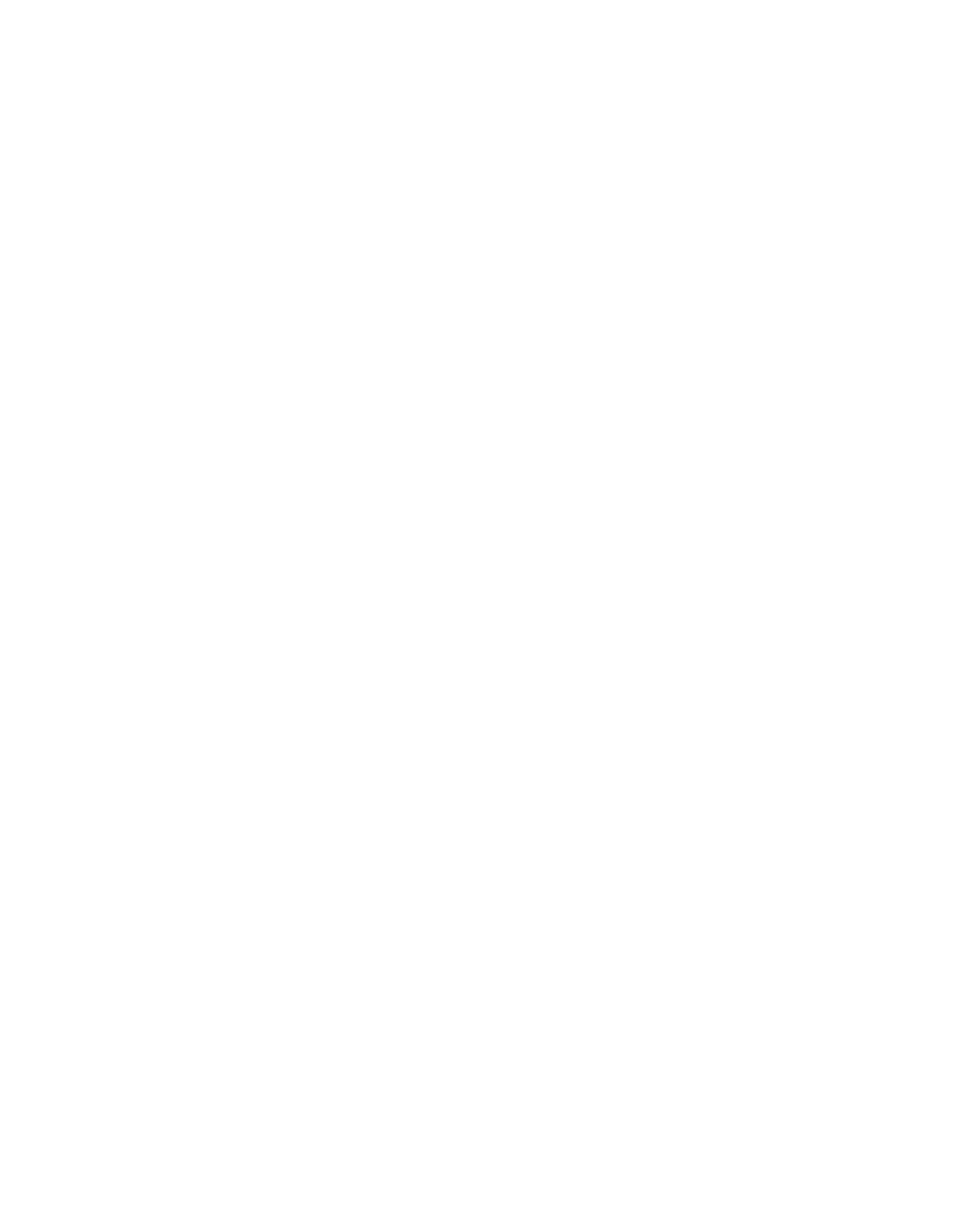# <span id="page-46-0"></span>**Endnotes**

 $\overline{a}$ 

- <sup>1</sup> *Canadian Institutes of Health Research Act*,<http://laws-lois.justice.gc.ca/eng/acts/C-18.1/FullText.html>
- <sup>2</sup> Canadian Institutes of Health Research, <http://www.cihr-irsc.gc.ca/>
- <sup>3</sup> 13 "virtual" institutes[, http://www.cihr-irsc.gc.ca/e/9466.html](http://www.cihr-irsc.gc.ca/e/9466.html)
- <sup>4</sup> [Natural Sciences and Engineering Research Council, http://www.nserc-crsng.gc.ca/](http://www.nserc-crsng.gc.ca/)
- <sup>5</sup> Social Sciences and Humanities Research Council,<http://www.sshrc-crsh.gc.ca/default.htm>
- <sup>6</sup> Governing Council,<http://www.cihr-irsc.gc.ca/e/38103.html>
- <sup>7</sup> Science Council[, http://www.cihr-irsc.gc.ca/e/33807.html](http://www.cihr-irsc.gc.ca/e/33807.html)
- <sup>8</sup> Executive Management Committee,<http://www.cihr-irsc.gc.ca/e/25920.html>
- <sup>9</sup> Roadmap II,<http://www.cihr-irsc.gc.ca/e/48964.html>
- <sup>10</sup> Reforms of Open Programs,<http://www.cihr-irsc.gc.ca/e/44761.html>
- <sup>11</sup> Foundation Grant Program,<http://www.cihr-irsc.gc.ca/e/47618.html>
- <sup>12</sup> Knowledge Synthesis Pilot results,<http://www.cihr-irsc.gc.ca/e/48940.html>
- <sup>13</sup> Knowledge Synthesis Pilot,<http://www.cihr-irsc.gc.ca/e/47381.html>
- <sup>14</sup> College of Reviewers,<http://www.cihr-irsc.gc.ca/e/47382.html>
- <sup>15</sup> Open Operating Grant Program,<http://www.cihr-irsc.gc.ca/e/47960.html>
- <sup>16</sup> SPOR[, http://www.cihr-irsc.gc.ca/e/41204.html](http://www.cihr-irsc.gc.ca/e/41204.html)
- <sup>17</sup> SUPPORT Units[, http://www.cihr-irsc.gc.ca/e/45859.html](http://www.cihr-irsc.gc.ca/e/45859.html)
- <sup>18</sup> Moving Forward in Science, Technology and Innovation 2014,

[https://www.ic.gc.ca/eic/site/icgc.nsf/eng/h\\_07472.html](https://www.ic.gc.ca/eic/site/icgc.nsf/eng/h_07472.html)

- <sup>19</sup> Institutes Model Review,<http://www.cihr-irsc.gc.ca/e/47656.html>
- <sup>20</sup> CCNA[, http://www.cihr-irsc.gc.ca/e/46475.html](http://www.cihr-irsc.gc.ca/e/46475.html)
- <sup>21</sup> CRISM,<http://www.cihr-irsc.gc.ca/e/44597.html>
- <sup>22</sup> NCE, [http://www.nce-rce.gc.ca/Index\\_eng.asp](http://www.nce-rce.gc.ca/Index_eng.asp)
- <sup>23</sup> CECR[, http://www.nce-rce.gc.ca/NetworksCentres-CentresReseaux/CECR-CECR\\_eng.asp](http://www.nce-rce.gc.ca/NetworksCentres-CentresReseaux/CECR-CECR_eng.asp)
- <sup>24</sup> BL-NCE, [http://www.nce-rce.gc.ca/NetworksCentres-CentresReseaux/BLNCE-RCEE\\_eng.asp](http://www.nce-rce.gc.ca/NetworksCentres-CentresReseaux/BLNCE-RCEE_eng.asp)
- <sup>25</sup> CRC[, http://www.chairs-chaires.gc.ca/home-accueil-eng.aspx](http://www.chairs-chaires.gc.ca/home-accueil-eng.aspx)
- <sup>26</sup> CERC[, http://www.cerc.gc.ca/home-accueil-eng.aspx](http://www.cerc.gc.ca/home-accueil-eng.aspx)
- <sup>27</sup> Whole-of-government framework,<http://www.tbs-sct.gc.ca/ppg-cpr/frame-cadre-eng.aspx>
- <sup>28</sup> Public Accounts of Canada 2015,<http://www.tpsgc-pwgsc.gc.ca/recgen/cpc-pac/index-eng.html>
- <sup>29</sup> Public Works and Government Services Canada website, [http://www.tpsgc-pwgsc.gc.ca/recgen/cpc-pac/index](http://www.tpsgc-pwgsc.gc.ca/recgen/cpc-pac/index-eng.html)[eng.html](http://www.tpsgc-pwgsc.gc.ca/recgen/cpc-pac/index-eng.html)
- <sup>30</sup> CCI[, http://www.nserc-crsng.gc.ca/Professors-Professeurs/RPP-PP/CCI-ICC\\_eng.asp](http://www.nserc-crsng.gc.ca/Professors-Professeurs/RPP-PP/CCI-ICC_eng.asp)
- <sup>31</sup> Vanier Canada,<http://www.vanier.gc.ca/en/home-accueil.html>
- <sup>32</sup> Banting[, http://banting.fellowships-bourses.gc.ca/en/home-accueil.html](http://banting.fellowships-bourses.gc.ca/en/home-accueil.html)
- <sup>33</sup> Budget 2014,<http://www.budget.gc.ca/2014/docs/plan/ch3-2-eng.html>